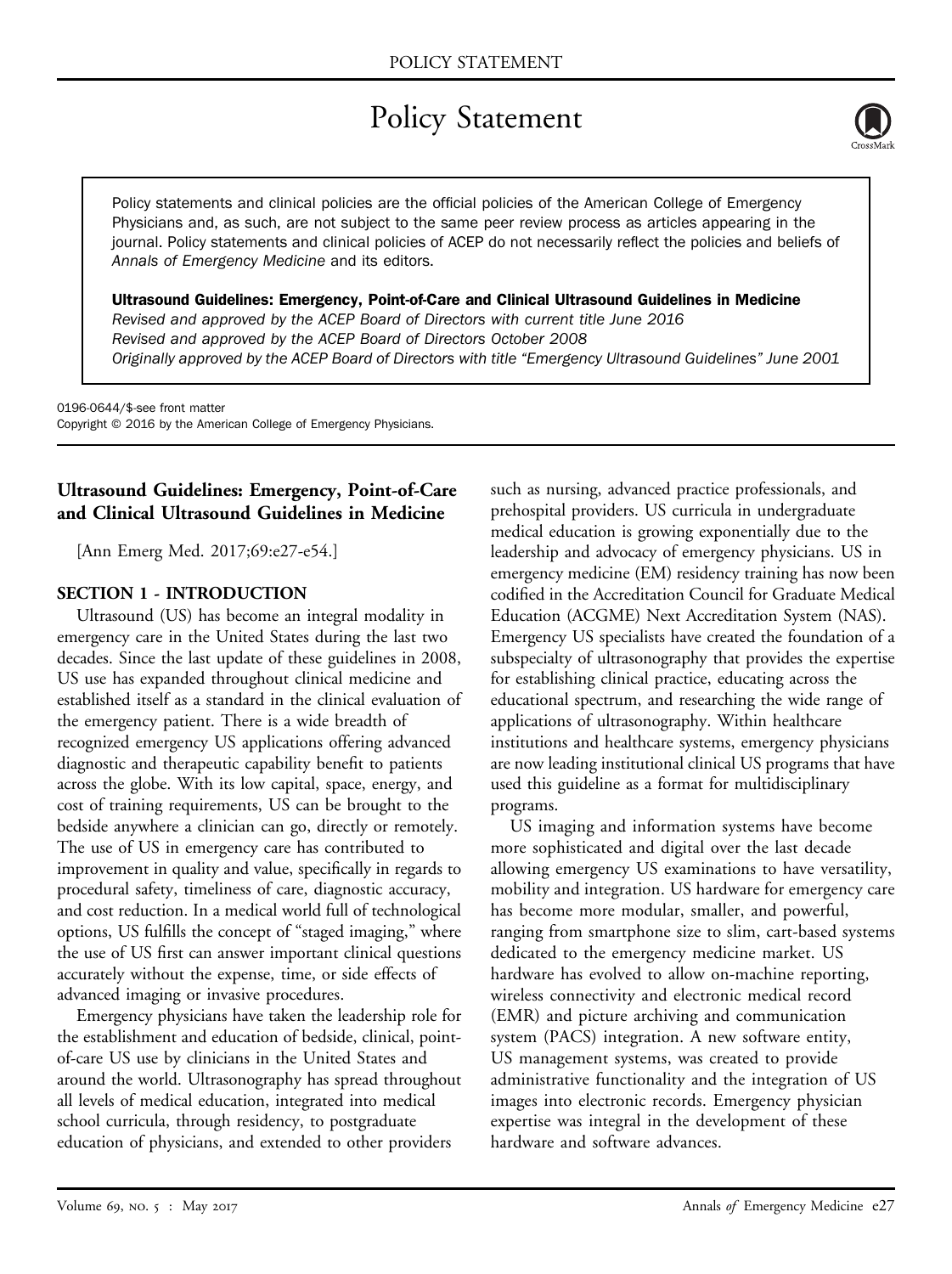These guidelines reflect the evolution and changes in the evolving world of emergency medicine and the growth of US practice. Themes of universality of practice, educational innovation, core credentialing, quality improvement, and value highlight this new edition of the guidelines. The ultimate mission of providing excellent patient care will be enhanced by emergency physicians and other clinicians being empowered with the use of US.

#### <span id="page-1-1"></span>SECTION 2- SCOPE OF PRACTICE

Emergency Ultrasound (EUS) is the medical use of US technology for the bedside evaluation of acute or critical medical conditions.<sup>[1](#page-23-0)</sup> It is utilized for diagnosis of any emergency condition, resuscitation of the acutely ill, critically ill or injured, guidance of procedures, monitoring of certain pathologic states and as an adjunct to therapy. EUS examinations are typically performed, interpreted, and integrated into care by emergency physicians or those under the supervision of emergency physicians in the setting of the emergency department (ED) or a non-ED emergency setting such as hospital unit, out-of-hospital, battlefield, space, urgent care, clinic, or remote or other settings. It may be performed as a single examination, repeated due to clinical need or deterioration, or used for monitoring of physiologic or pathologic changes.

Emergency US is synonymous with the terms clinical, bedside, point-of-care, focused, and physician performed, but is part of a larger field of clinical ultrasonography. In this document, EUS refers to US performed by emergency physicians or clinicians in the emergency setting, while clinical ultrasonography refers to a multidisciplinary field of US use by clinicians at the point-of-care. $2$  [Table 1](#page-1-0) summarizes relevant US definitions in EUS.

Other medical specialties may wish to use this document if they perform EUS in the manner described above. However, guidelines which apply to US examinations or procedures performed by consultants, especially

consultative imaging in US laboratories or departments, or in a different setting may not be applicable to emergency physicians.

Emergency US is an emergency medicine procedure, and should not be considered in conflict with exclusive "imaging" contracts that may be in place with consultative US practices. In addition, emergency US should be reimbursed as a separate billable procedure.<sup>[3](#page-23-2)</sup> (See [Section](#page-11-0) [6- Value and Reimbursement\)](#page-11-0)

EUS is a separate entity distinct from the physical examination that adds anatomic, functional, and physiologic information to the care of the acutely-ill patient.<sup>4</sup> It provides clinically significant data not obtainable by inspection, palpation, auscultation, or other components of the physical examination.<sup>[5](#page-23-4)</sup> US used in this clinical context is also not equivalent to use in the training of medical students and other clinicians in training looking to improve their understanding of anatomic and physiologic relationships of organ systems.

EUS can be classified into the following functional clinical categories:

- 1. Resuscitative: US use as directly related to an acute resuscitation
- 2. Diagnostic: US utilized in an emergent diagnostic imaging capacity
- 3. Symptom or sign-based: US used in a clinical pathway based upon the patient's symptom or sign (eg, shortness of breath)
- 4. Procedure guidance: US used as an aid to guide a procedure
- 5. Therapeutic and Monitoring: US use in therapeutics or in physiological monitoring

Within these broad functional categories of use, 12 core emergency US applications have been identified as Trauma, Pregnancy, Cardiac /Hemodynamic assessment, Abdominal aorta, Airway/Thoracic, Biliary, Urinary Tract, Deep Vein Thrombosis (DVT), Soft-tissue/Musculoskeletal (MSK), Ocular, Bowel, and Procedural Guidance. Evidence for these

| Resuscitative               | US use directly related to a resuscitation                                                                                                                                            |
|-----------------------------|---------------------------------------------------------------------------------------------------------------------------------------------------------------------------------------|
| Diagnostic                  | US utilized a diagnostic imaging capacity                                                                                                                                             |
| Symptom or sign-based       | US used in a clinical pathway based upon the patient's symptoms or sign (eg, shortness of breath)                                                                                     |
| Therapeutic and Monitoring  | US use in therapeutics or physiological monitoring                                                                                                                                    |
| Procedural guidance         | US used as an aid to guide a procedure                                                                                                                                                |
| Consultative Ultrasound     | A written or electronic request for an US examination & interpretation for which the patient is<br>transported to a laboratory or imaging department outside of the clinical setting. |
| <b>Emergency Ultrasound</b> | Performed and interpreted by the provider as an emergency procedure and directly integrated<br>into the care of the patient                                                           |
| Clinical Ultrasound         | US used in the clinical setting, distinct from the physical examination, that adds anatomic, functional<br>and physiologic information to the care of the acutely ill patient.        |
| Educational Ultrasound      | US performed in a non-clinical setting by medical students or other clinician trainees to enhance<br>physical examination skills. Exams usually performed on cadavers or live models. |
|                             |                                                                                                                                                                                       |

<span id="page-1-0"></span>Table 1. Relevant Ultrasound Definitions.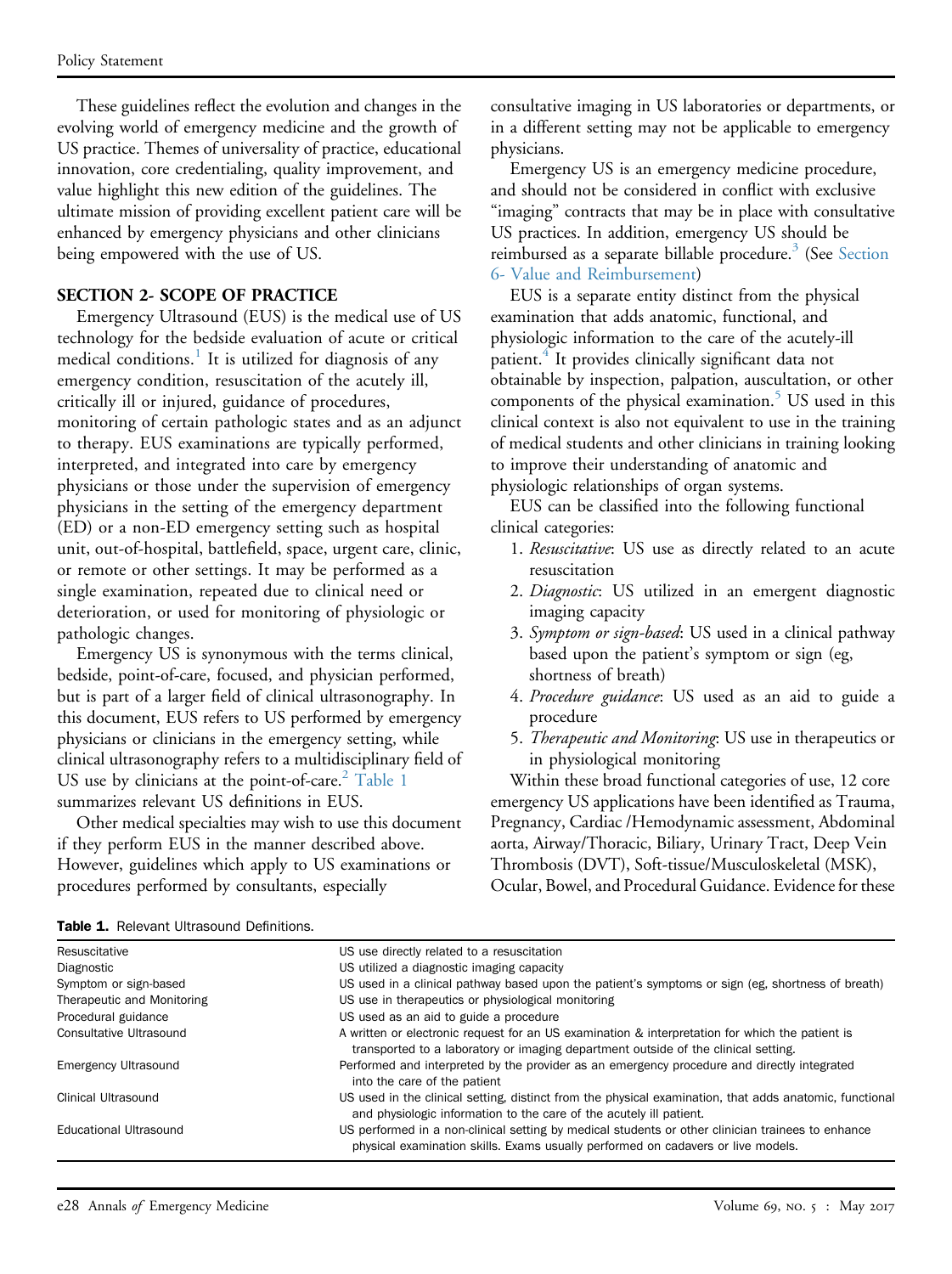core applications may be found in [Appendix 1](#page-14-0). The criteria for inclusion for core are widespread use, significant evidence base, uniqueness in diagnosis or decisionmaking, importance in primary emergency diagnosis and patient care, or technological advance.

Alternatively, symptom and sign based US pathways, such as Shock or Dyspnea, may be considered an integrated application based on the skills required in the pathway. In such pathways, applications may be mixed and utilized in a format and order that maximizes medical decisionmaking, outcomes, efficiency and patient safety tailored to the setting, resources, and patient characteristics. See [Figure 1.](#page-2-0)

Emergency physicians should have basic education in US physics, instrumentation procedural guidance, and Focused Assessment with Sonography in Trauma (FAST) as part of EM practice. It is not mandatory that every clinician performing emergency US examinations utilize or be expert in each core application, but it is understood that each core application is incorporated into common emergency US practice nationwide. The descriptions of these examinations may be found in the ACEP policy, Emergency Ultrasound Imaging Criteria Compendium.<sup>6</sup> Many other US applications or advanced uses of these applications may be used by emergency physicians. Their non-inclusion as a core application does not diminish their importance in practice nor imply that emergency physicians are unable to use them in daily patient care.

Each EUS application represents a clinical bedside skill that can be of great advantage in a variety of emergency patient care settings. In classifying an emergency US a single application may appear in more than one category

<span id="page-2-0"></span>

Figure 1. ACEP 2016 Emergency US Guidelines Scope of Practice.

and clinical setting. For example a focused cardiac US may be utilized to identify a pericardial effusion in the diagnosis of an enlarged heart on chest x-ray. The focused cardiac US may be utilized in a cardiac resuscitation setting to differentiate true pulseless electrical activity from profound hypovolemia. The focused cardiac US can be used to monitor the heart during resuscitation in response to fluids or medications. If the patient is in cardiac tamponade, the cardiac US can also be used to guide the procedure of pericardiocentesis. In addition, the same focused cardiac study can be combined with one or more additional emergency US types, such as the focused abdominal, the focused aortic or the focused chest US, into a clinical algorithm and used to evaluate a presenting symptom complex. Examples of this would be the evaluation of patients with undifferentiated non-traumatic shock or the focused assessment with sonography in trauma (FAST), or extended FAST examination in the patient presenting with traumatic injury. See [Figure 1.](#page-2-0)

Ultrasound guided procedures provide safety to a wide variety of procedures from vascular access (eg, central venous access) to drainage procedures (eg, thoracentesis pericardiocentesis, paracentesis, arthrocentesis) to localization procedures like US guided nerve blocks. These procedures may provide additional benefits by increasing patient safety and treating pain without the side effects of systemic opiates.

Other US applications are performed by emergency physicians, and may be integrated depending on the setting, training, and needs of that particular ED or EM group. [Figure 2](#page-2-1) lists other emergency US applications.

#### Other Settings or Populations

Pediatrics. US is a particularly advantageous diagnostic tool in the management of pediatric patients, in whom radiation exposure is a significant concern. EUS applications such as musculoskeletal evaluation for certain

<span id="page-2-1"></span>Advanced Echo Transesophageal Echo Adnexal Pathology Testicular **Transcranial Doppler** Vascular **Contrast Studies ENT Infectious Disease** 

Figure 2. Other Emergency Ultrasound Applications (Adjunct or Emerging).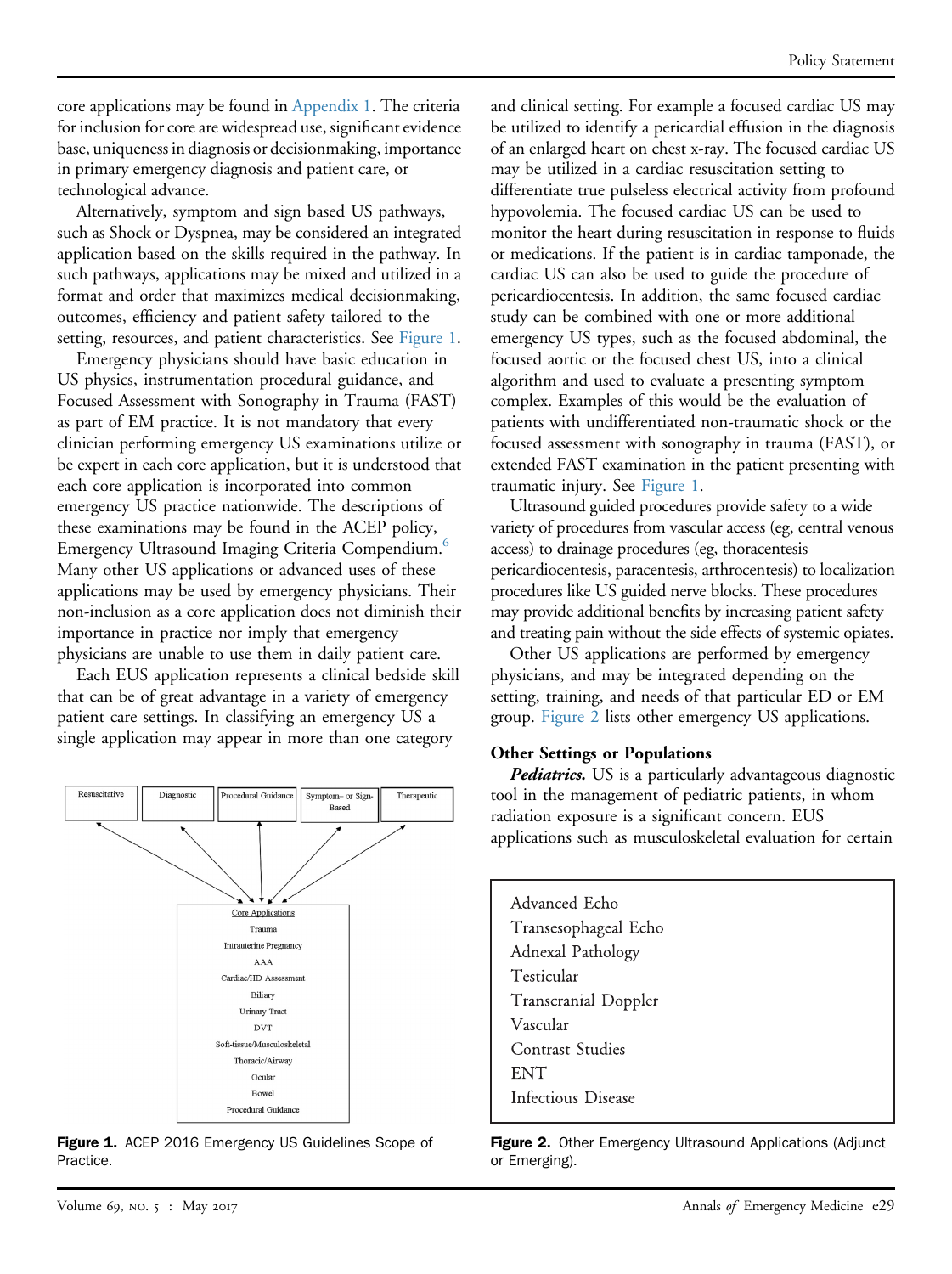fractures (rib, forearm, skull), and lung for pneumonia may be more advantageous in children than in adults due to patient size and density. $\sqrt{S}$  US can be associated with increased procedural success and patient safety, and decreased length of stay.<sup>[8,9](#page-23-7)</sup> While most US modalities in the pediatric arena are the same as in adult patients (the EFAST exam for trauma, procedural guidance), other modalities are unique to the pediatric population such as in suspected pyloric stenosis and intussusception, or in the child with hip pain or a limp).<sup>[10-12](#page-23-8)</sup> Mostly recently, EUS has been formally incorporated into Pediatric EM fellowship training.<sup>[13-14](#page-23-9)</sup>

Critical Care. EUS core applications are being integrated into cardiopulmonary and non-invasive hemodynamic monitoring into critical care scenarios.<sup>[15-16](#page-23-10)</sup> Dual-trained physicians in emergency medicine and critical care are leading the application, education, and research of US for critically ill patients, and have significant leadership in advancing US concepts in multidisciplinary critical care practice. Advanced cardiopulmonary US applications are being integrated into critical care practice.

Prehospital. There is increasing evidence that US has an increasing role in out-of-hospital emergency care.<sup>[17-18](#page-23-11)</sup> Challenges to the widespread implementation of out-ofhospital US include significant training and equipment requirements, and the need for careful physician oversight and quality assurance. Studies focusing on patient outcomes need to be conducted to further define the role of out-of-hospital US and to identify settings where the benefit to the patient justifies the investment of resources necessary to implement such a program.<sup>[19](#page-23-12)</sup>

International arena including field, remote, rural, global public health and disaster situations. US has become the primary initial imaging modality in disaster care.<sup>[20-24](#page-23-13)</sup> US can direct and optimize patient care in domestic and international natural disasters such as tsunami, hurricane, famine or man-made disasters such as battlefield or refugee camps. US provides effective advanced diagnostic technology in remote geographies such as rural areas, developing countries, or small villages which share the common characteristics of limited technology (ie, x-ray, CT, MRI), unreliable electrical supplies, and minimally trained health care providers. US use in outer space is unique as the main imaging modality for space exploration and missions.<sup>[25-26](#page-23-14)</sup> Ultrasound has also been used in remote settings such as international exploration, mountain base camps, and cruise ships. $27$ The increasing portability of US machines with increasing image resolution has expanded the use of emergent imaging in such settings. See ACEP linked resources at [www.globalsono.org](http://www.globalsono.org).

Military and Tactical. The military has embraced the utilization of US technology in austere battlefield environments.<sup>[28-29](#page-23-16)</sup> It is now routine for combat support hospitals as well as forward surgical teams to deploy with next generation portable ultrasonography equipment. Clinical ultrasonography is often used to inform decisions on mobilization of causalities to higher echelons of care and justify use of limited resources.

Within the last decade, emergency physicians at academic military medical centers have expanded ultrasonography training to clinical personnel who practice in close proximity to the point of injury, such as combat medics, special operations forces, and advanced practice professionals.<sup>30</sup> The overarching goal of these training programs is to create a generation of competent clinical sonologists capable of practicing "good medicine in bad places." The military is pursuing telemedicine-enabled US applications, automated US interpretation capabilities, and extension of clinical ultrasonography in additional areas of operation, such as critical care air evacuation platforms.<sup>31</sup>

#### <span id="page-3-0"></span>SECTION 3 – TRAINING AND PROFICIENCY

There is an evolving spectrum of training in clinical US from undergraduate medical education through postgraduate training, where skills are introduced, applications are learned, core concepts are reinforced and new applications and ideas evolve in the life-long practice of US in emergency medicine.<sup>[32-33](#page-23-19)</sup>

#### Competency and Curriculum Recommendations

Competency in EUS requires the progressive development and application of increasingly sophisticated knowledge and psychomotor skills for an expanding number of EUS applications. This development parallels the performance of any EUS exam.

The ACEP definition of US competency includes the following components. First, the clinician needs to recognize the indications and contraindications for the EUS exam. Next, the clinician must be able to acquire adequate images. This begins with an understanding of basic US physics, translated into the skills needed to operate the US system correctly (knobology), while performing exam protocols on patients presenting with different conditions and body habitus. Simultaneous with image acquisition, the clinician needs to interpret the imaging by distinguishing between normal anatomy, common variants, as well as a range of pathology from obvious to subtle. Finally, the clinician must be able to integrate EUS exam findings into individual patient care plans and management. Ultimately, effective integration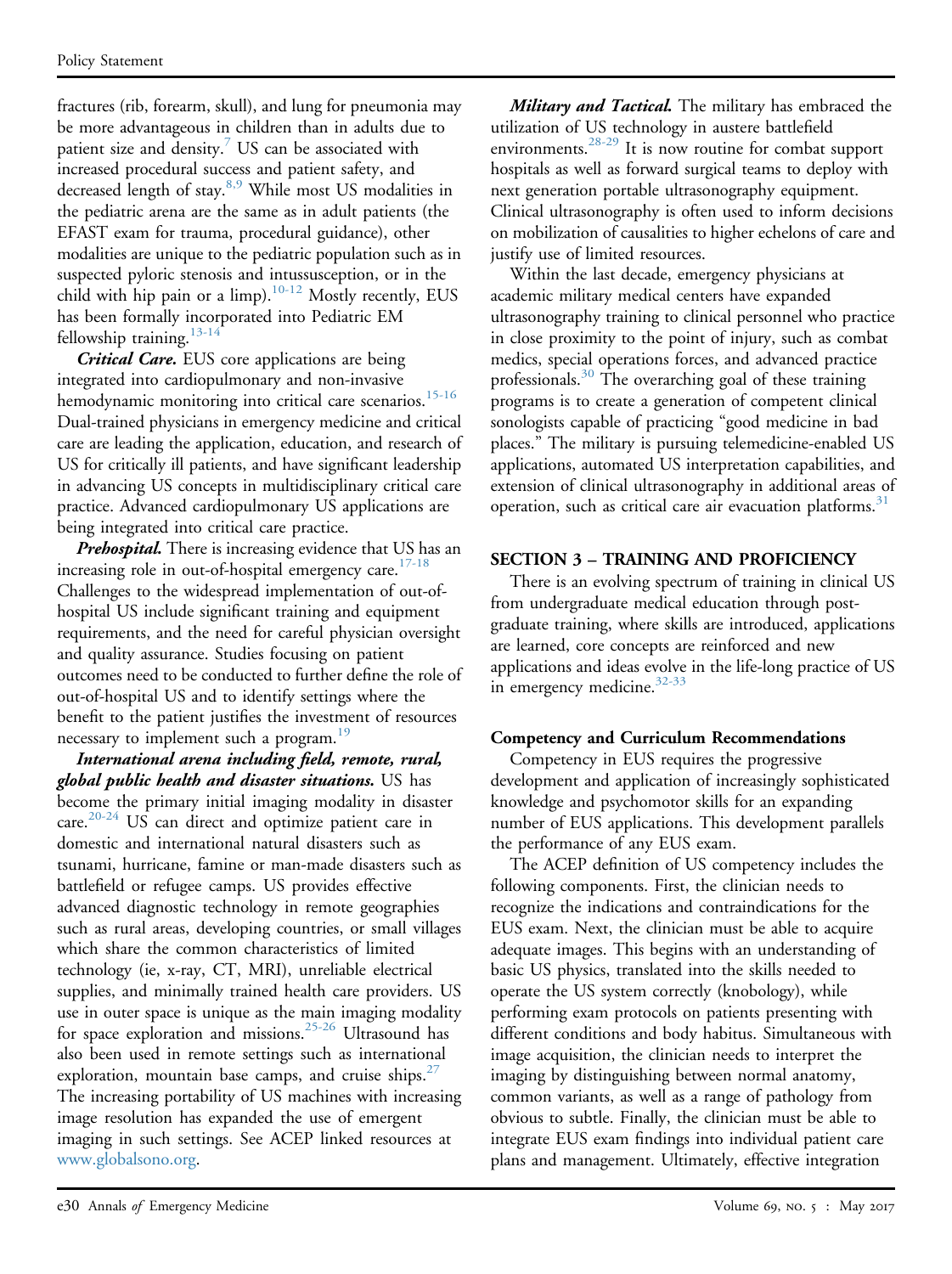includes knowledge of each particular exam accuracy, as well as proper documentation, quality assurance, and EUS reimbursement. See ACEP linked resources at [http://www.](http://www.acep.org/sonoguide) [acep.org/sonoguide.](http://www.acep.org/sonoguide)

An EUS curriculum requires considerable faculty expertise, dedicated faculty time and resources, and departmental support. These updated guidelines continue to provide the learning objectives (See [Appendix 2](#page-17-0)), educational methods, and assessment measures for any EUS residency or practice-based curriculum. As part of today's effort to reinvent medical education, all educators are now faced with the challenge of creating curricula that provide for individualized learning yet result in the standardized outcomes such as those outlined in current residency milestones.<sup>[34](#page-23-20)</sup>

#### Innovative Educational Methods and Assessment Measures

As a supplement to traditional EUS education already described in previous guidelines, recent online and technological innovation is providing additional individualized educational methods and standardized assessment measures to meet this challenge.<sup>[32,35-36](#page-23-19)</sup> Free open access medical (FOAM) education podcasts and narrated lectures provide the opportunity to create the flipped EUS classroom.[37-40](#page-24-0) For the trainee, asynchronous learning provides the opportunity to repeatedly review required knowledge on demand and at their own pace. For educators, less time may be spent providing recurring EUS didactics, and more time dedicated to higher level tasks such as teaching psychomotor skills and integration of exam findings into patient and ED management. Both EUS faculty and trainees together may identify potential FOAM resources. However, EUS faculty must now take the new role of FOAM curator. New online resources must be carefully reviewed to ensure that each effectively teaches the objectives in these guidelines before being introduced into an EUS curriculum.

Similar to knowledge learning, there are new educational methods to teach the required psychomotor skills of EUS. The primary educational method continues to be small group hands-on training in the ED with EUS faculty, followed by supervised examination performance with timely quality assurance review. Simulation is currently playing an increasingly important role as both an EUS educational method and assessment measure.<sup>[36](#page-24-1)</sup> Numerous investigators have demonstrated that simulation results in equivalent image acquisition, interpretation, and operator confidence in comparison to traditional hands-on training. $41-42$  US simulators provide the opportunity for deliberate practice of a new skill in a safe environment prior to actual clinical performance. The use of simulation for deliberate practice

improves the success rate of invasive procedures and reduces patient complications.<sup>43-44</sup> Additionally, simulation has the potential to expose trainees to a wider spectrum of pathology and common variants than typically encountered during an EUS rotation. Blended learning created by the flipped classroom, live instructor training, and simulation provide the opportunity for self-directed learning, deliberate practice and mastery learning.<sup>[45-47](#page-24-4)</sup>

Simulation also provides a valid assessment measure of each component of EUS competency. Appropriately designed cases assess a trainee's ability to recognize indications, demonstrate image acquisition and interpretation, as well as apply EUS findings to patient and ED management.<sup> $42$ </sup> These proven benefits and the reduction in direct faculty time justify the cost of a high fidelity US simulator. Furthermore, costs may be shared across departments.

## Documenting Experience and Demonstrating **Proficiency**

Traditional number benchmarks for procedural training in medical education provide a convenient method for documenting the performance of a reasonable number of exams needed for a trainee to develop competency.<sup>[48-49](#page-24-6)</sup> However, learning curves vary by trainee and application.<sup>[49](#page-24-7)</sup> Individuals learn required knowledge and psychomotor skills at their own pace. Supervision, opportunities to practice different applications and encounter pathology also differ across departments.

Therefore, in addition to set number benchmarks individualized assessment methods need to be utilized. Recommended methods include the following: real time supervision during clinical EUS, weekly QA teaching sessions and image review, ongoing QA exam feedback, standardized knowledge assessments, small group Observed Structured Clinical Examinations (OSCEs), one-on-one standardized direct observation tools (SDOTs), simulation assessments and other focused educational tools.<sup>[36](#page-24-1)</sup> Ideally these assessment measures are completed both at the beginning and the end of a training period. Initial assessment measures identify each trainee's unique needs, providing the opportunity to modify a local curriculum as needed to create more individualized learning plans. Final assessment measures demonstrate current trainee competency and future learning needs, as well as identify opportunities for improvement in local EUS education.

Trainees should complete a benchmark of 25-50 quality-reviewed exams in a particular application. It is acknowledged that the training curve may level out below or above this recommended threshold, and that learning is a lifelong process with improvements beyond initial training. Previously learned psychomotor skills are often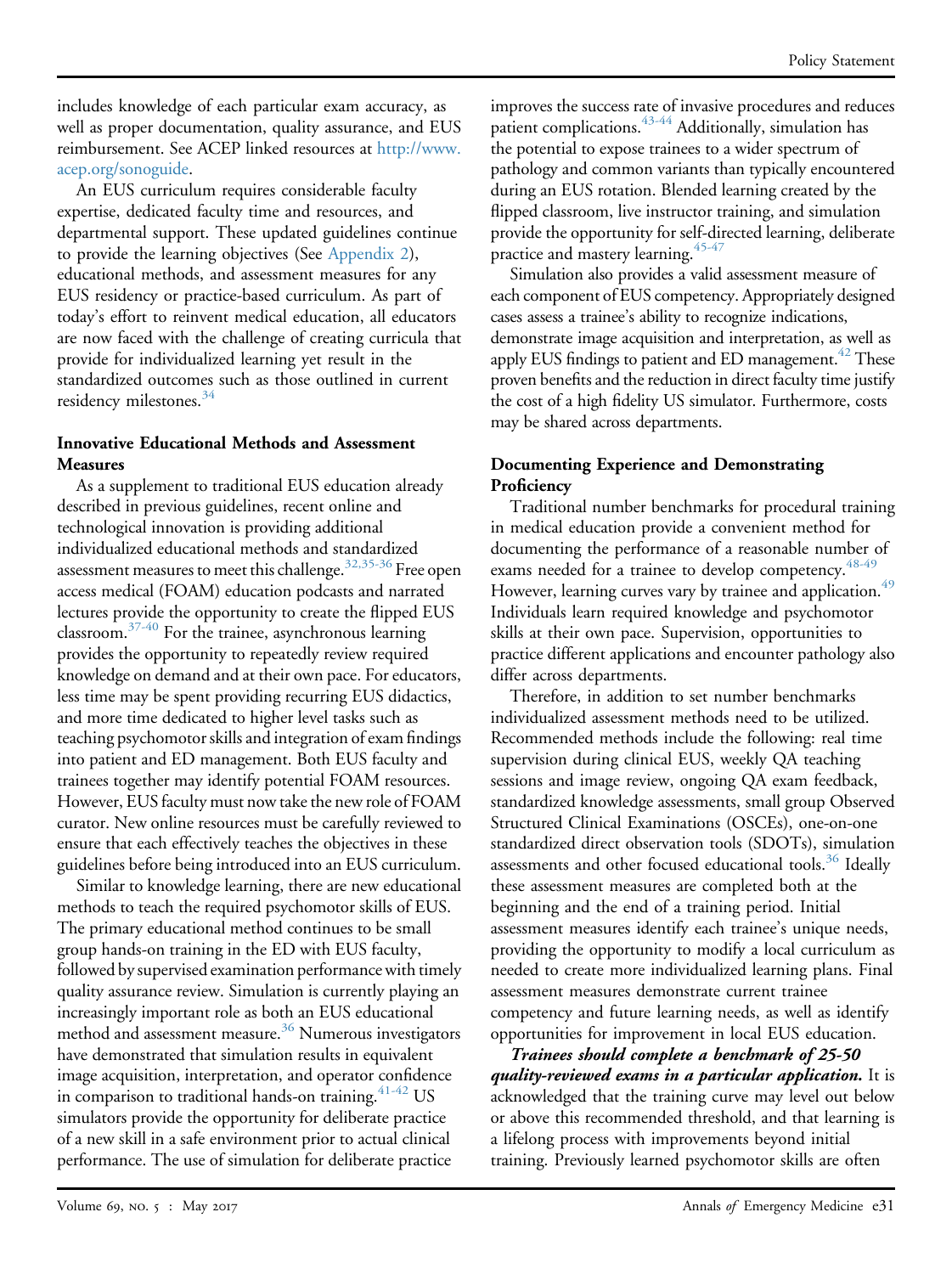applicable to new applications. For example, experience with FAST provides a springboard to learning resuscitation, genitourinary, and transabdominal pelvic EUS.

Overall EUS trainees should complete a benchmark of 150-300 total EUS exams depending on the number of applications being utilized. For example, an academic department regularly performing greater than six applications may require residents to complete more than 150 exams, while a community ED with practicing physicians just beginning to incorporate EUS with FAST and vascular access should require less.

If different modalities such as endovaginal technique are being used for an application, the minimum may need to include a substantial experience in that technique. We would recommend a minimum of 10 examinations in the other technique (eg, endocavitary for early pregnancy) with the assumption that educational goals of anatomic, pathophysiology, and abnormal states are identified with all techniques taught.

Procedural US applications require fewer exams given prior knowledge, psychomotor skills, and clinical experience with traditional blind technique. Trainees should complete five quality reviewed US-guided procedure examinations or a learning module on an US-guided procedures task trainer.

Training exams need to include patients with different conditions and body types. Exams may be completed in different settings including clinical and educational patients in the ED, live models at EUS courses, utilizing US simulators, and in other clinical environments. Abnormal or positive scans should be included in a significant number of training exams used to meet credentialing requirements. Image review or simulation may be utilized for training examinations in addition to patient encounters when adequate pathology is not available for the specific application. In-person supervision is optimal during introductory education but is not required for residency or credentialing examinations after initial didactic training.

During benchmark completion, all EUS exams should be quality reviewed for technique and accuracy by EUS faculty. Alternatively, an EUS training portfolio of exam images and results may be compared to other diagnostic studies and clinical outcomes in departments where EUS faculty are not yet available. After initial training, continued quality assurance of EUS exams is recommended for a proportion (5-10%) of ongoing exams to document continued competency.

Recently, several secure online quality assurance workflow systems have become commercially available (See [Section 5-](#page-9-0) [Quality and US Management](#page-9-0)). Current systems greatly enhance trainee feedback by providing for more timely review of still images and video loops, customized application and feedback forms, typed and voice feedback, as well as storage and export of data within a relational database.

#### Training Pathways

There are two recommended pathways for clinicians to become proficient in EUS. See [Figure 3.](#page-6-0) The majority of emergency physicians today receive EUS training as part of an ACGME-approved EM residency. A second practicebased pathway is provided for practicing EM physicians and other EM clinicians who did not receive EUS training through completion of an EM residency program.

These updated EUS guidelines continue to provide the learning objectives, educational methods and assessment measures for either pathway. Learning objectives for each application are described in [Appendix 2.](#page-17-0)

#### Residency-Based Pathway

EUS has been considered a fundamental component of emergency medicine training for over two decades.<sup>50-52</sup> The ACGME mandates procedural competency in EUS for all EM residents as it is a "skill integral to the practice of Emergency Medicine" as defined by the 2013 Model of the Clinical Practice of EM.<sup>53</sup> The ACGME and the American Board of Emergency Medicine (ABEM) recently defined twenty-three sub competency milestones for emergency medicine residency training.<sup>[34](#page-23-20)</sup> Patient Care Milestone twelve (12) describes the sequential learning process for EUS and should be considered a guideline in addition to other assessment methods mentioned in this guideline. [Appendix 3](#page-19-0) provides recommendations for EM residency EUS education.

Upon completion of residency training, emergency medicine residents should be provided with a standardized EM Resident EUS credentialing letter. For the EUS faculty, ED Director or Chairperson at the graduate's new institution, this letter provides a detailed description of the EUS training curriculum completed, including the number of quality reviewed training exams completed by application and overall, and performance on SDOTs and simulation assessments.

#### Practice Based Pathway

For practicing emergency medicine (EM) attendings who completed residency without specific EUS training, a comprehensive course, series of short courses, or preceptorship is recommended. Shorter courses covering single or a combination of applications may provide initial or supplementary training. As part of pre-course preparation, EUS faculty must consider the unique learning needs of the participating trainees. The course curriculum should include trainee-appropriate learning objectives, educational methods and assessment measures as outlined by these guidelines. If not completed previously, then introductory training on US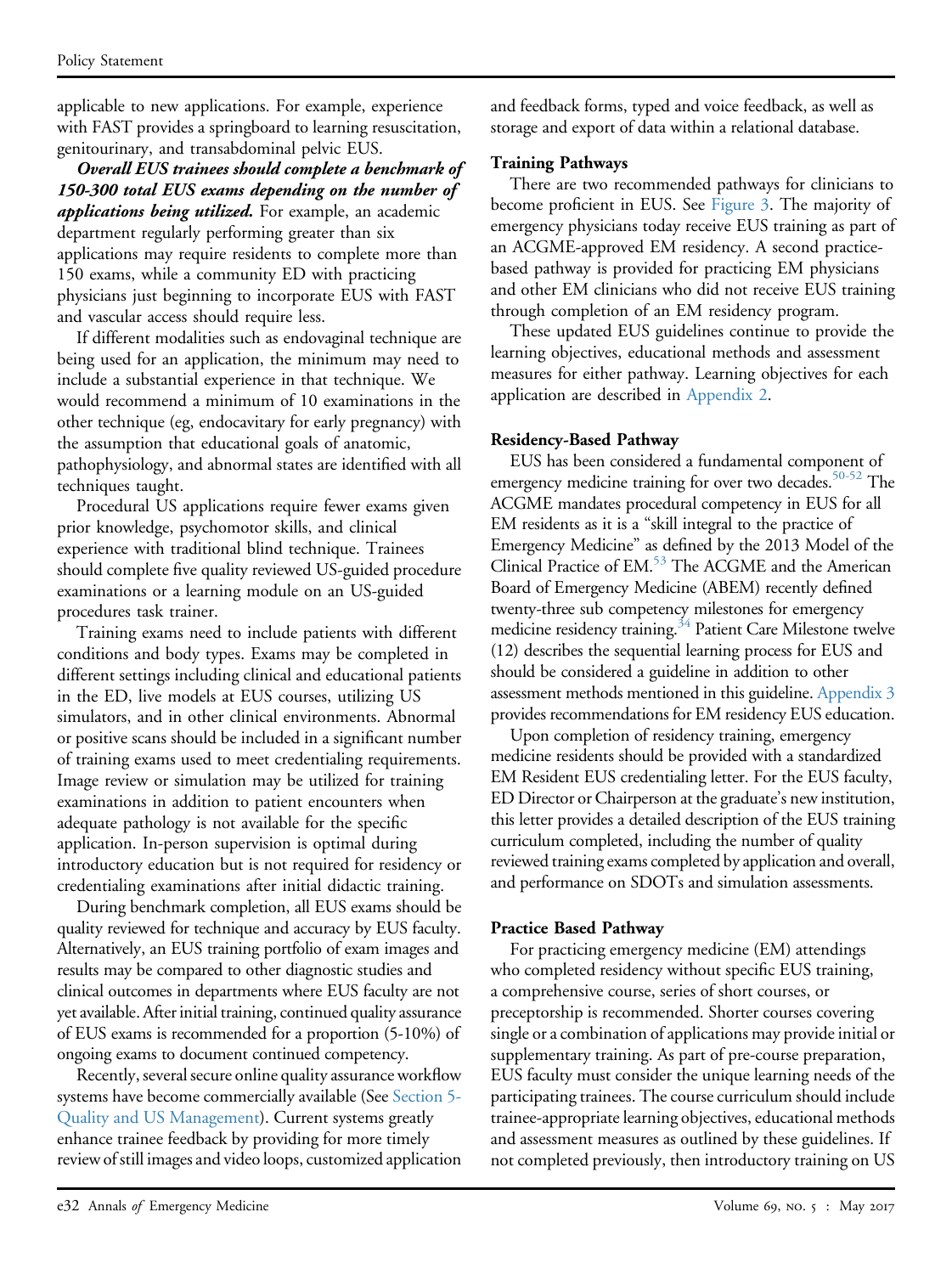<span id="page-6-0"></span>

Figure 3. Pathways for emergency ultrasound training, credentialing, and incorporation of new applications.

physics and knobology is required prior to training in individual applications. Pre-course and post-course online learning may be utilized to reduce the course time spent on traditional didactics and facilitate later review. Small group hands-on instruction with EUS faculty on models, simulators, and task trainers provides experience in image acquisition, interpretation, and integration of EUS exam findings into patient care. See [Appendix 4](#page-20-0).

Preceptorships typically lasting 1-2 weeks at an institution with an active EUS education program have also been

utilized successfully to train practicing physicians. Each preceptorship needs to begin with a discussion of the trainees' unique educational needs, hospital credentialing goals as well as financial support for faculty teaching time. Then the practicing physician participates in an appropriately tailored curriculum typically in parallel with ongoing student, resident, fellow and other educational programming.

Similar to an EM Resident EUS credentialing letter, course and preceptorship certificates should include a description of the specific topics and applications reviewed,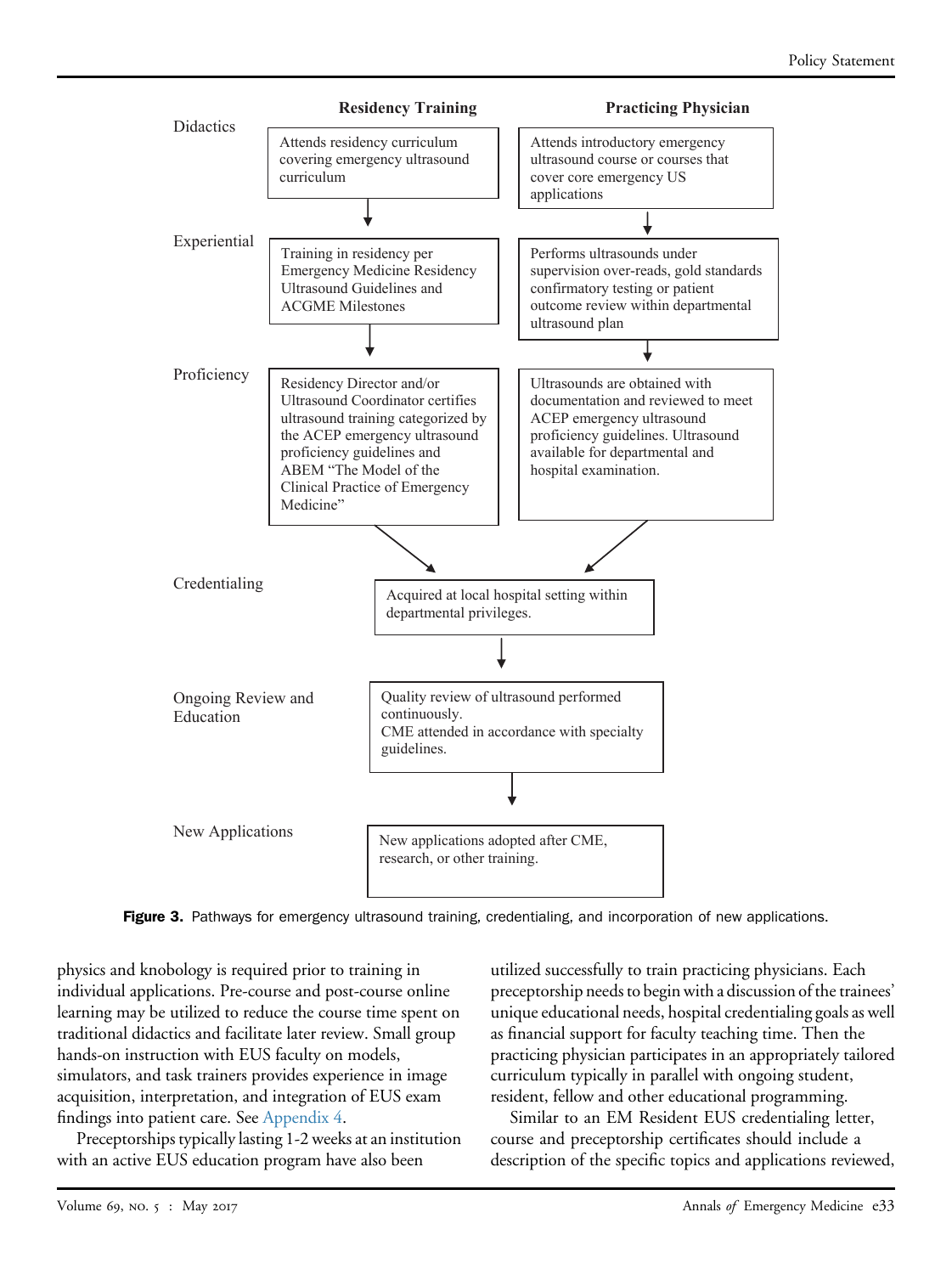total number of training exams completed with expert supervision, performance on other course assessment measures such as SDOTs or simulation cases, as well as the number of CME hours earned. These certificates are then given to local EUS faculty or ED Director/Chairperson to document training.

# Advanced Practice Providers, Nursing, Paramedics, and other EM clinicians

In many practice environments, EUS faculty often provide clinical US training to other to non-physician staff including Advanced Practice Professionals, Nurses, Paramedics, Military Medics and Disaster Response Team members. The recommendations in these guidelines should be utilized by EUS faculty when providing such training programs. Pre-course preparation needs to include discussions with staff leadership to define role-specific learning needs and applications to be utilized. Introductory US physics, knobology, and relevant anatomy and pathophysiology are required prior to training in targeted applications.

For Advanced Practice Providers and other clinicians practicing in rural and austere environments where direct EUS trained EM physician oversight is not available, EUS training needs to adhere to the recommendations in these guidelines. Specifically, comprehensive didactics and skills training, as well as minimum benchmarks need to be completed prior to independent EUS utilization. Beyond this initial training, EUS faculty are needed to provide ongoing quality assurance review. Telemedicine may provide the opportunity for real time patient assessment, assistance with image acquisition, and immediate review of patient images.

# Ongoing Education

As with all aspects of emergency medicine, ongoing education is required regardless of training pathway. The amount of education needed depends on the number of applications being performed, frequency of utilization, the local practice of the individual clinician and other developments in EUS and EM. Individual EUS credentialed physicians should continue their education with a focus on US activities as part of their overall educational activities. Educational sessions that integrate US into the practice of EM are encouraged, and do not have to be didactic in nature, but may be participatory or online. Recommended EUS educational activities include conference attendance, online educational activities, preceptorships, teaching, research, hands-on training, program administration, quality assurance, image review, in-service examinations, textbook and journal readings, as well as morbidity and mortality conferences inclusive of US cases. US quality improvement is an example of an activity

that may be used for completion of the required ABEM Assessment of Practice Performance activities.

# Fellowship Training

Fellowships provide the advanced training needed to create future leaders in evolving areas of medicine such as clinical US. This advanced training produces experts in clinical US and is not required for the routine utilization of EUS.

An EUS fellowship provides a unique, focused, and mentored opportunity to develop and apply a deeper comprehension of advanced principles, techniques, applications, and interpretative findings. Knowledge and skills are continually reinforced as the fellow learns to effectively educate new trainees in EUS, as well as clinicians in other specialties, and practice environments. A methodical review of landmark and current literature, as well as participation in ongoing research, creates the ability to critically appraise and ultimately generate the evidence needed for continued improvements in patient care through clinical US. Furthermore, fellowship provides practical experience in EUS program management including quality assurance review, medical legal documentation, image archiving, reimbursement, equipment maintenance, and other administrative duties of an EUS program director.

Recommendations for fellowship content, site qualifications, criteria for fellowship directors, and minimum graduation criteria for fellows have been published by national EUS leadership and ACEP Emergency Ultrasound Fellowship Guidelines.<sup>54-55</sup> Each fellowship program's structure and curriculum will vary slightly based on local institution and department resources. At all fellowship programs, mentorship and networking are fundamental to a fellow's and program's ultimate success. Both require significant EUS faculty time for regular individual instruction as well as participation in the clinical US community locally and nationally. Hence, institution and department leadership support is essential to ensuring an appropriate number of EUS faculty, each provided with adequate non-clinical time.

For the department, a fellowship speeds the development of an EUS program. Fellowships improve EM resident training resulting in increased performance of EUS examinations.<sup>[56](#page-24-11)</sup> Furthermore, a fellowship training program may have a significant positive impact on overall EUS utilization, timely quality assurance review, faculty credentialing, billing revenue, and compliance with documentation.<sup>[57](#page-24-12)</sup> For an institution, an EUS fellowship provides a valuable resource for other specialties just beginning clinical US programs. Collaborating with EUS faculty and fellows, clinicians from other departments are often able to more rapidly educate staff and create effective clinical US programs.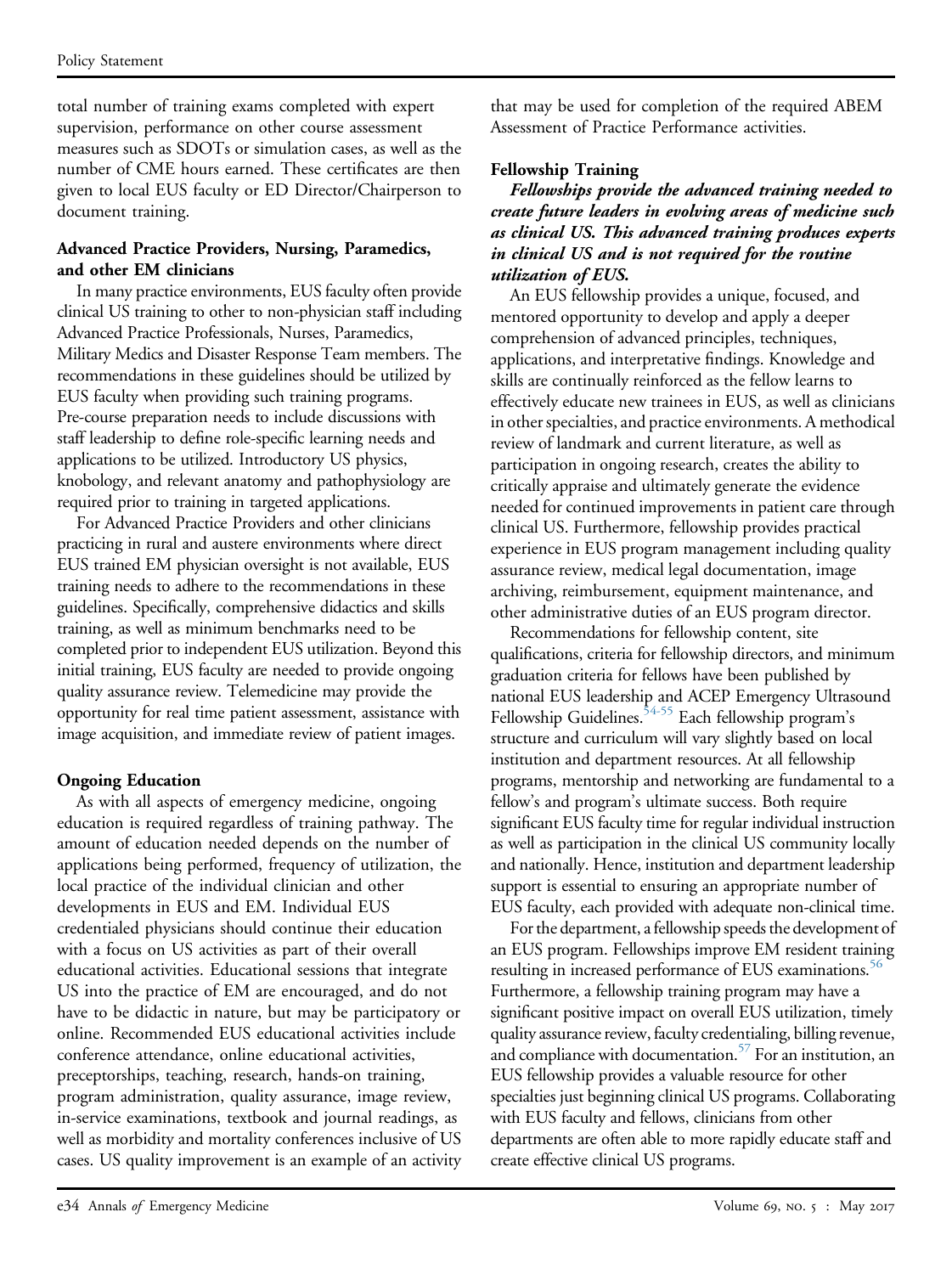#### US in Undergraduate Medical Education

Emergency Medicine has again taken a lead role in efforts to improve Undergraduate Medical Education (UME) through the early integration of clinical US.<sup>58-62</sup> During the preclinical years, US has been demonstrated to be an effective educational method to reinforce student understanding of anatomy, physical examination skills, pathology and bedside diagnostic skills.<sup>[63-68](#page-24-14)</sup> During the clinical years, students are then better able to utilize US for clinical diagnosis and on specific rotations. US exposure in UME can provide a solid knowledge base for individuals to build upon and later utilize as US is integrated into their clinical training.

# Integrating US into UME

Integration of US into pre-clinical UME often begins with medical student and faculty interest. By working closely with a medical school's curriculum committee, US may then be incorporated as a novel educational method to enhance learning within existing preclinical courses. Although dedicated US specific curriculum time is not often available in UME, considerable clinical US faculty time and expertise is still required for effective integration of US into existing medical school courses. Widespread clinical US utilization by different specialties within a medical school's teaching hospitals, and education within Graduate Medical Education programs, provides initial faculty expertise, teaching space, and US equipment. Ongoing education then requires local departmental and medical school leadership support, as well as continued organized collaboration between faculty from participating specialties.

Innovative educational methods again provide the opportunity for clinical US faculty to focus on small group hands-on instruction as described in the innovative education section.<sup>[60,64,69-70](#page-24-15)</sup>

Many academic departments that currently offer clinical rotations within Emergency Medicine already include an introduction to EUS as a workshop, or a set number of EUS shifts. Dedicated EUS elective rotations provide an additional opportunity for medical students interested in Emergency Medicine and other specialties utilizing clinical US to participate in an EUS rotation adapted to their level of training and unique career interests. See [Appendix 5](#page-21-0) for recommendations for EUS and Clinical US medical school rotations.

# US in UME continuing into Clinical US in GME

UME US experience should prepare new physicians to more rapidly utilize clinical US to improve patient care

during graduate medical education (GME) training. Medical students today therefore should graduate with a basic understanding of US physics, machine operation, and common exam protocols such as US guided vascular access. Medical students matriculating from a school with an integrated US curriculum, as well as those completing an elective clinical US rotation, should be provided with a supporting letter similar in regards to didactics, hands-on training, and performed examinations. Although all trainees need to complete the EUS residency milestones, trainees with basic proficiency in clinical US from UME training may progress more rapidly and ultimately achieve higher levels of EUS expertise during GME. Additionally, these residents may provide considerable EUS program support as peer-to-peer instructors, residency college leaders, investigators and potentially future fellows.

# <span id="page-8-0"></span>SECTION 4 – CREDENTIALING AND **PRIVILEGING**

Implementing a transparent, high quality, verifiable and efficient credentialing system is an integral component of an emergency US program. An emergency US director, along with the department leadership, should oversee policies and guidelines pertaining to emergency US. The department should follow the specialty- specific guidelines set forth within this document for their credentialing and privileging process.

Pertaining to clinician performed US, the American Medical Association (AMA) House of Delegates in 1999 passed a resolution (AMA HR. 802) recommending hospitals' credentialing committees follow specialty-specific guidelines for hospital credentialing decisions related to US use by clinicians. $11$  This resolution affirms that US imaging is within the scope of practice of appropriately trained physician specialists and provides clear support for hospital credentialing committees to grant emergency US (EUS) privileging based on the specialty-specific guidelines contained within this document without the need to seek approval from other departments. Furthermore, HR 802 states that opposition that is clearly based on financial motivation meets criteria to file an ethical complaint to the AMA.

The provision of clinical privileges in EM is governed by the rules and regulations of the department and institution for which privileges are sought. The EM Chairperson or Medical Director or his/her designate (eg, emergency US director) is responsible for the assessment of clinical US privileges of emergency physicians. When a physician applies for appointment or reappointment to the medical staff and for clinical privileges, including renewal, addition, or rescission of privileges, the reappraisal process must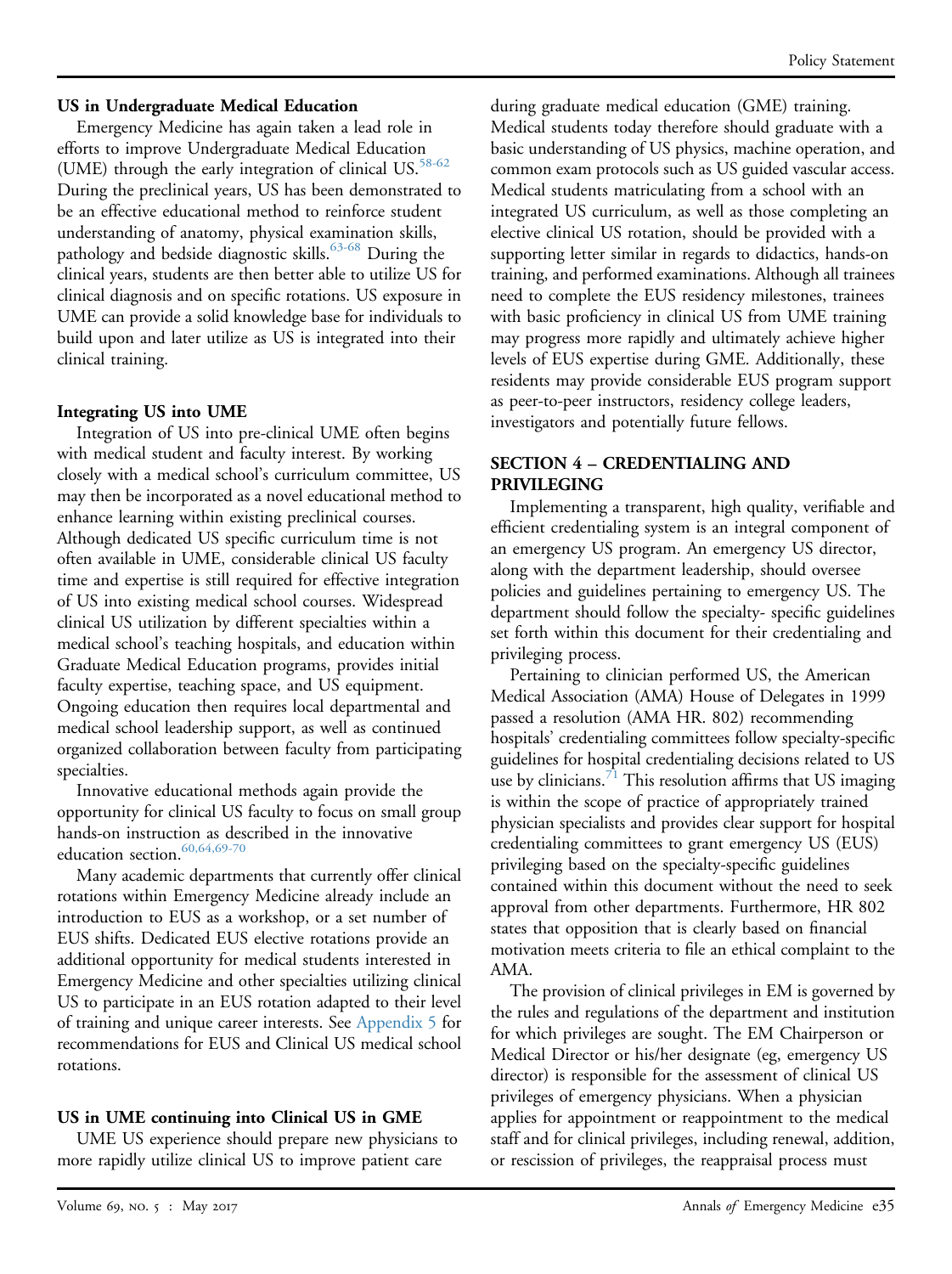include assessment of current competence. The EM leadership will, with the input of department members, determine the means by which each emergency physician will maintain competence and skills and the mechanism by which each physician is monitored.

EM departments should list emergency US within their core emergency medicine privileges as a single separate privilege for "Emergency US" or US applications can be bundled into an "US core" and added directly to the core privileges. EM should take responsibility to designate which core applications it will use, and then track its emergency physicians in each of those core applications. To help integrate physicians of different levels of sonographic competency (graduating residents, practicing physicians, fellows and others), it is recommended that the department of emergency medicine create a credentialing system that gathers data on individual physicians, which is then communicated in an organized fashion at predetermined thresholds with the institution-wide credentialing committee. This system focuses supervision and approval at the department level where education, training, and practice performance is centered prior to institutional final review. As new core applications are adopted, they should be granted by an internal credentialing system within the department of emergency medicine.

Eligible providers to be considered for privileging in emergency ultrasonography include emergency physicians or other providers who complete the necessary training as specified in this document via residency training or practice based training (see [Section 3 - Training and Pro](#page-3-0)ficiency). After completing either pathway, these skills should be considered a core privilege with no requirement except consistent utilization. At institutions that have not made EUS a core privilege, submission of 5-10% of the initial requirement for any EUS application is sufficient to demonstrate continued proficiency.

Sonographer certification or emergency US certification by external entities is not an expected, obligatory or encouraged requirement for emergency US credentialing.<sup>72</sup> Physicians with advanced US training or responsibilities may be acknowledged with a separate hospital credential if desired.

Regarding recredentialing or credentialing at a new health institution or system, ACEP recommends that once initial training in residency or by practice pathway is completed, credentialing committees recognize that training as a core privilege, and ask for proof of recent updates or a short period of supervision prior to granting full privileges.

In addition to meeting the requirements for ongoing clinical practice set forth in this document, physicians

should also be assessed for competence through the CQI program at their institution. (See [Section 5-Quality and US](#page-9-0) [Management\)](#page-9-0) The Joint Commission (TJC) in 2008 implemented a new standard mandating detailed evaluation of practitioners' professional performance as part of the process of granting and maintaining practice privileges within a healthcare organization.<sup>[73](#page-24-18)</sup> This standard includes processes including the Ongoing Professional Practice Evaluation (OPPE) and the Focused Professional Practice Evaluation (FPPE). Specific to FPPE and US credentialing, for infrequently performed US examinations, FPPE monitoring can be performed on a pre-determined number of examinations (ie, review of the diagnoses made on the first 10 or 20 of a particular US examination). The FPPE process should: 1. Be clearly defined and documented with specific criteria and a monitoring plan; 2. Be of fixed duration; and 3. Have predetermined measures or conditions for acceptable performance. OPPE can incorporate EUS quality improvement processes. US directors should follow these guidelines when setting up their credentialing and privileging processes.

#### <span id="page-9-0"></span>SECTION 5 QUALITY AND US MANAGEMENT

In order to ensure quality, facilitate education, and satisfy credentialing pathways, a plan for an emergency US quality assurance (QA) and improvement program should be in place. This plan should be integrated into the overall ED operations.

The facets of such a program are listed below. Programs should strive for meeting these criteria, and may seek accreditation through the Clinical Ultrasound Accreditation Program (CUAP).<sup>[74](#page-24-19)</sup>

#### Emergency US Director

The emergency US director is a board-eligible or certified emergency physician who has been given administrative oversight over the emergency US program from the EM Chairperson, director or group. This may be a single or group of physicians, depending on size, locations, and coverage of the group.

Specific responsibilities of an US director and associates may include:

- Developing and ensuring compliance to overall program goals: educational, clinical, financial, and academic.
- Selecting appropriate US machines for clinical care setting and developing and monitoring maintenance care plan to ensure quality and cleanliness
- Designing and managing an appropriate credentialing and privileging program for physicians, residents, or advanced practice providers (APP) or other type of providers within the group and/or academic facility.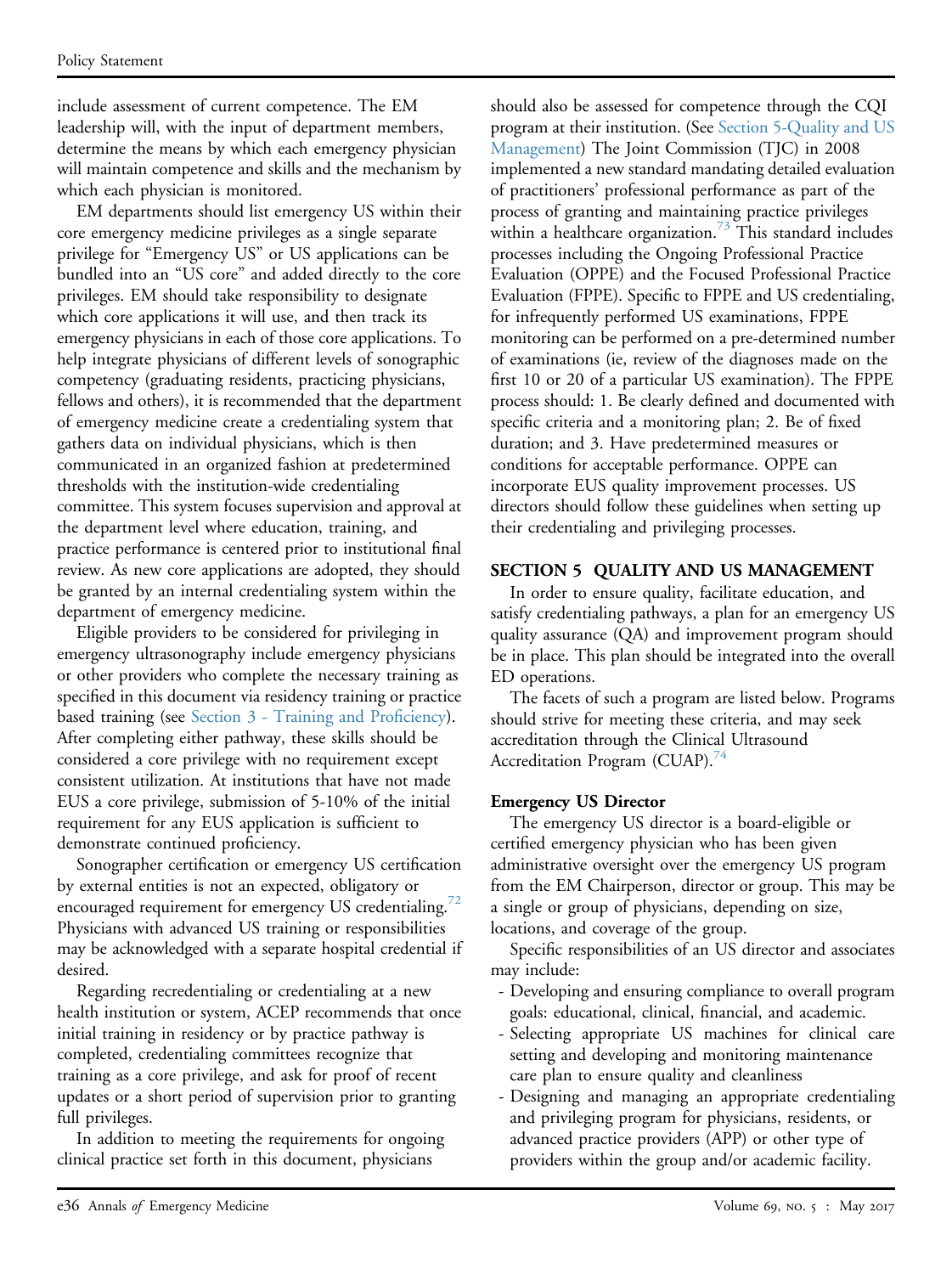- Designing and implementing in-house and/or outsourced educational programs for all providers involved in the credentialing program.
- Monitoring and documenting individual physician privileges, educational experiences, and US scans,
- Developing, maintaining, and improving an adequate QA process in which physician scans are reviewed for quality in a timely manner and from which feedback is generated.

The emergency US director must be credentialed as an emergency physician and maintain privileges for emergency US applications. If less than two years in the position of US director, it is recommended that the director have either: 1) graduated from an emergency US fellowship, 2) participated in an emergency US management course, or 3) completed an emergency US preceptorship or minifellowship. If part of a multihospital group, there must be consideration of local US directors with support from overall system US director. Institutional and departmental support should be provided for the administrative components listed above.

# Supervision of US Training and Examinations

Ultrasound programs in clinical specialties have a continuing and exponential educational component encompassing traditionally graduate and post-graduate medical training, but now undergraduate, APP, prehospital, remote, and other trainees are seeking training. Policies regarding the supervision and responsibility of these US examinations should be clear. (See [Sections 2, 3](#page-1-1), and [4\)](#page-8-0)

# US Documentation

Emergency US is different from consultative US in other specialties as the emergency physician not only performs but also interprets the US examination. In a typical hospital ED practice, US findings are immediately interpreted, and should be communicated to other physicians and services by written reports in the ED medical record. Emergency US documentation reflects the nature of the exam, which is focused, goal-directed, and performed at the bedside contemporaneously with clinical care. This documentation may be preliminary and brief in a manner reflecting the presence or absence of the relevant findings. Documentation as dictated by regulatory and payor entities may require more extensive reporting including indication, technique, findings, and impression. Although EMRs are quickly becoming the norm, documentation may be handwritten, transcribed, templated, or computerized. Regardless of the documentation system, US reports should be available to providers to ensure timely availability of

interpretations for consultant and health care team review[.75](#page-24-20) Ideally, EMR systems should utilize effective documentation tools to make reporting efficient and accurate.

During out-of-hospital, remote, disaster, and other scenarios, US findings may be communicated by other methods within the setting constraints. Incidental findings should be communicated to the patient or follow-up provider. Discharge instructions should reflect any specific issues regarding US findings in the context of the ED diagnosis. Hard copy (paper, film, video) or digital US images are typically saved within the ED or hospital archival systems. Digital archival with corresponding documentation is optimal and recommended.<sup>76</sup> Finally, documentation of emergency US procedures should result in appropriate reimbursement for services provided.<sup>[77-78](#page-24-22)</sup> (See [Section 6](#page-11-0) – [Value and Reimbursement\)](#page-11-0)

# Quality Improvement Process

Quality improvement (QI) systems are an essential part of any US program. The objective of the QI process is to evaluate the images for technical competence, the interpretations for clinical accuracy, and to provide feedback to improve physician performance.

Parameters to be evaluated might include image resolution, anatomic definition, and other image quality acquisition aspects such as gain, depth, orientation, and focus. In addition, the QI system should compare the impression from the emergency US interpretation to patient outcome measures such as consultative US, other imaging modalities, surgical procedures, or patient clinical outcome.

The QI system design should strive to provide timely feedback to physicians. Balancing quality of review with provision of timely feedback is a key part of QA process design. Any system design should have a data storage component that enables data and image recall.

A process for patient callback should be in place and may be incorporated into the ED's process for calling patients back. Callbacks should occur when the initial image interpretation, upon QA review, may have been questionable, inappropriate and of clinical significance. In all cases, the imaging physician is informed of the callback and appropriate counseling/training is provided.

Due to the necessities of credentialing, it is prudent to expect that all images obtained prior to a provider attaining levels sufficient for credentialing should be reviewed.

Once providers are credentialed, programs should strive to sample a significant number of images from each provider that ensures continued competency. Due to the varieties of practice settings, the percentage of scans undergoing quality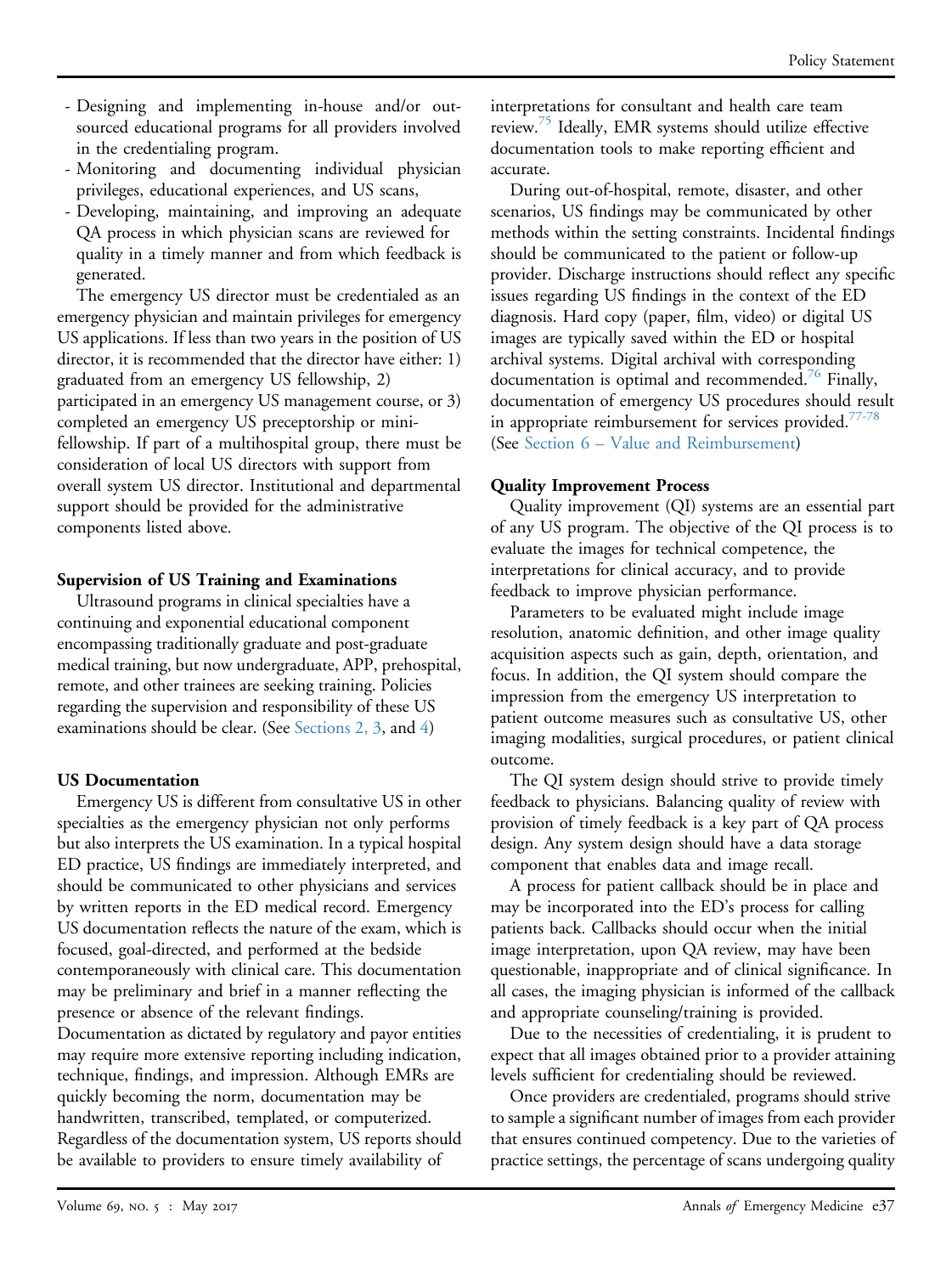assurance should be determined by the US director and should strive to protect patient safety and maintain competency. While this number can vary, a goal of 10% may be reasonable, adjusted for the experience of the providers and newness of the US application in that department.

The general data flow in the QA system is as follows:

- 1. Images obtained by the imaging provider should be archived, ideally on a digital system. These images may be still images or video clips, and should be representative of the US findings.
- 2. Clinical indications and US interpretations are documented on an electronic or paper record by the imaging provider.
- 3. These images and data are then reviewed by the US director or his/her designee.
- 4. Reviewers evaluate images for accuracy and technical quality and submit the reviews back to the imaging provider.
- 5. Emergency US studies are archived and available for future review should they be needed.

QA systems currently in place range from thermal images and log books to complete digital solutions. Finding the system that works best for each institution will depend on multiple factors, such as machine type, administrative and financial support, and physician compliance. Current digital management systems offer significant advantages to QA workflow and are recommended.

US QA may also contribute to the ED's local and national QI processes. US QA activities may be included in professional practice evaluation, practice performance, and other quality improvement activities. Measures such as performance of a FAST exam in high acuity trauma, detection of pregnancy location, use of US for internal jugular vein central line cannulation may be the initial logical elements to an overall quality plan. In addition, US QA databases may contribute to a registry regarding patient care and clinical outcomes.

US programs that include multiple educational levels and various types of providers should implement processes to integrate QA into the education process as well as the departmental or institutional quality framework. Technology allowing remote guidance and review may be integrated into the US QA system.

#### US Machines, Safety, and Maintenance

Dedicated US machines located in the ED for use at all times by emergency physicians are essential. Machines should be chosen to handle the rigors of the multi-user, multi-location practice environment of the ED.<sup>[79](#page-25-0)</sup> Other issues that should be addressed regarding emergency US equipment include: regular in-service of personnel using

the equipment and appropriate transducer care, stocking and storage of supplies, adequate cleaning of external and internal transducers with respect to infection control, maintenance of US machines by clinical engineering or a designated maintenance team, and efficient communication of equipment issues. Ultrasound providers should follow common.

ED US safety practices including ALARA, probe decontamination, and machine maintenance.

#### Risk Management

US can be an excellent risk reduction tool through 1) increasing diagnostic certainty, 2) shortening time to definitive therapy, and 3) decreasing complications from procedures that carry an inherent risk for complications.<sup>[80](#page-25-1)</sup> An important step to managing risk is ensuring that physicians are properly trained and credentialed according to national guidelines such as those set by ACEP. Proper quality assurance and improvement programs should be in place to identify and correct substandard practice. The greatest risk in regards to emergency US is lack of its use in appropriate cases.

The standard of care for emergency US is the performance and interpretation of US by a credentialed emergency physician within the limits of the clinical scenario. Physicians performing US imaging in other specialties or in different settings have different goals, and documentation requirements, and consequently should not be compared to emergency US. As emergency US is a standard emergency medicine procedure, it is included in any definition of the practice of emergency medicine with regards to insurance and risk management.

#### <span id="page-11-0"></span>SECTION 6 – VALUE AND REIMBURSEMENT

Value in health care has been defined as outcomes that matter to patients relative to  $cost.^{81}$  $cost.^{81}$  $cost.^{81}$  The value of clinical US is maximized when time spent by the clinician prevents costly imaging, invasive therapeutics, unnecessary consultations and produces accessible real-time results for the patient and the health care system.

Value is added to the medical system when US imaging increases patient health or decreases the cost to achieve that same level of patient heath. Clinical US contributes to patient health in several ways:

- 1. Improving patient safety by reducing medical errors during procedures
- 2. Increasing patient satisfaction
- 3. Improving departmental resource utilization
- 4. Eliminating costly or invasive procedures
- 5. Improved clinical decisionmaking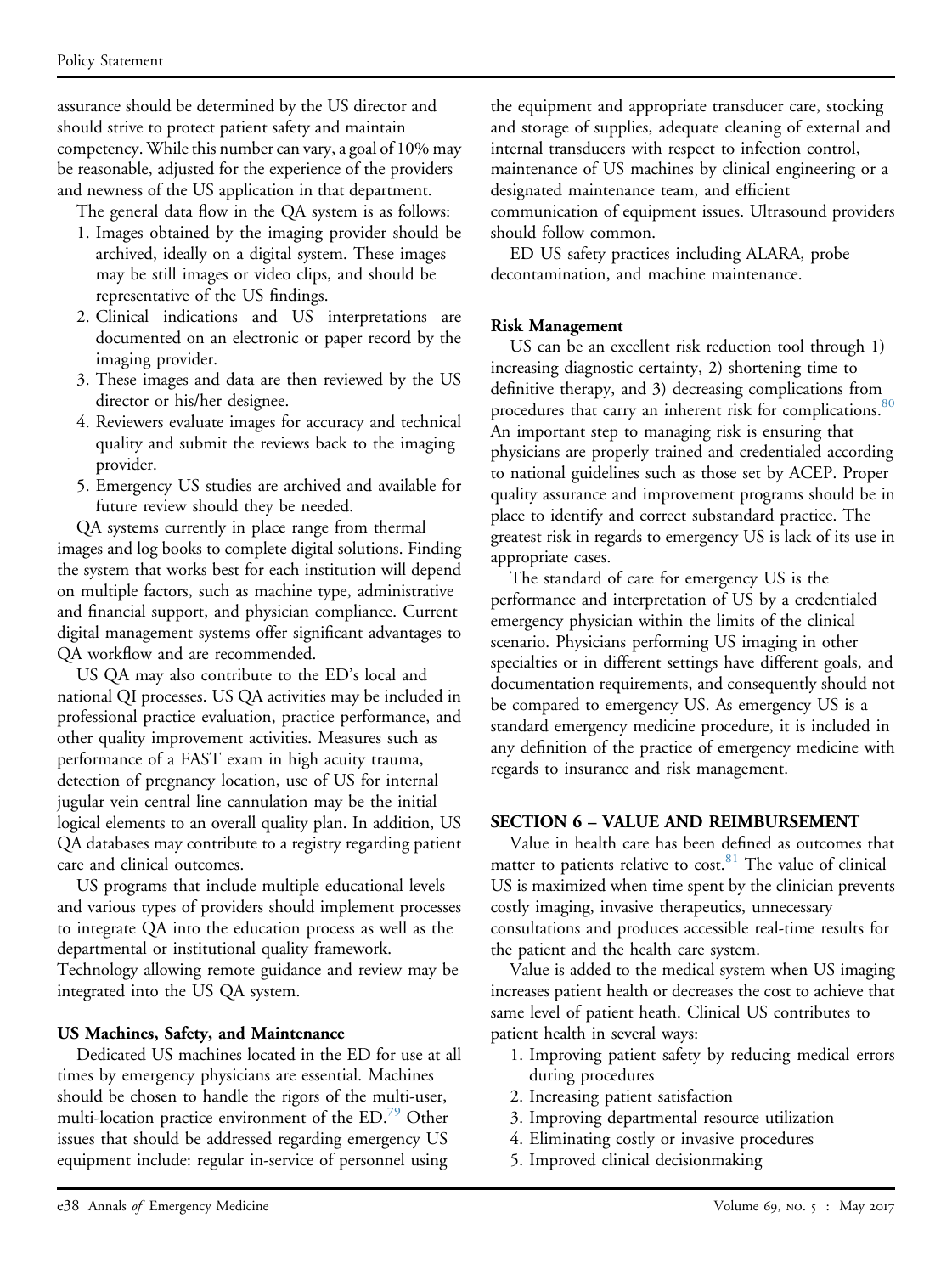Reimbursement for US derives from Current Procedural Terminology (CPT) codes and their respective relative value units (RVUs). The reimbursements for US are calculated on work performed by entities within the healthcare system, with some going to physicians and some going to hospital entities.<sup>[3](#page-23-2)</sup> The current system assumes a similar workflow for all US. The evolution of clinicianperformed or clinical US has changed the workflow for many clinicians.

The current workflow for clinical US differs widely from the historical workflow. While consultative US centers on providing a work product for the interpreting physician, clinical US centers on the patient. The clinician evaluating the patient utilizes US at the patient's bedside to answer a focused question or guide an invasive procedure. The bedside physician takes over tasks that are attributed to the hospital's practice expense such as bringing the unit to the bedside, obtaining US images, and archiving images for the medical record. [Figure 4](#page-12-0) shows the workflow in the model of clinical US.

In addition to workflow differences, clinical bedside US has low expenses related to capital equipment, physical plant and supplies. The US machine is a less expensive mobile unit located in the ED and moved to the patient's bedside. Hospitals are turning to lower cost archiving alternatives to PACS, US management systems (also known as middleware or workflow solutions) or cloud based software solutions which allow readily accessible digitally archived images.

CPT values physician work (wRVU) required for common emergency US at approximately 40% of the global RVU (total professional plus total technical). Active emergency US programs allow the hospital to bill technical fees which support the cost of the machine, supplies, and arriving/quality assurance software.

Efficiencies gained by incorporating bedside US imaging in the care of emergency medicine patients can produce an overall cost savings to the health care system. Clinical point-of-care ultrasound may provide significant benefits by reducing the needs for hospitalization, improved diagnosis and improved outcomes. With these benefits, shared savings should be attributed appropriately to the entity which affected the change.

A more detailed calculation of work depends on the specific clinical system organization and division of labor/ resources. Future alternative payment structures such as value based purchasing, bundled payments, or accountable care organizations (ACOs) should appropriately factor the resources, efficiency and value of clinical based US into the value and reimbursement of emergency medical care.

# SECTION 7- CLINICAL US LEADERSHIP IN HEALTHCARE SYSTEMS

Increasingly, many specialties have an interest in utilizing US in their clinical practice across diverse patient care settings. Consequently, there is a need for direction, leadership, and administrative oversight for hospital systems to efficiently deliver this technology in an organized and

<span id="page-12-0"></span>

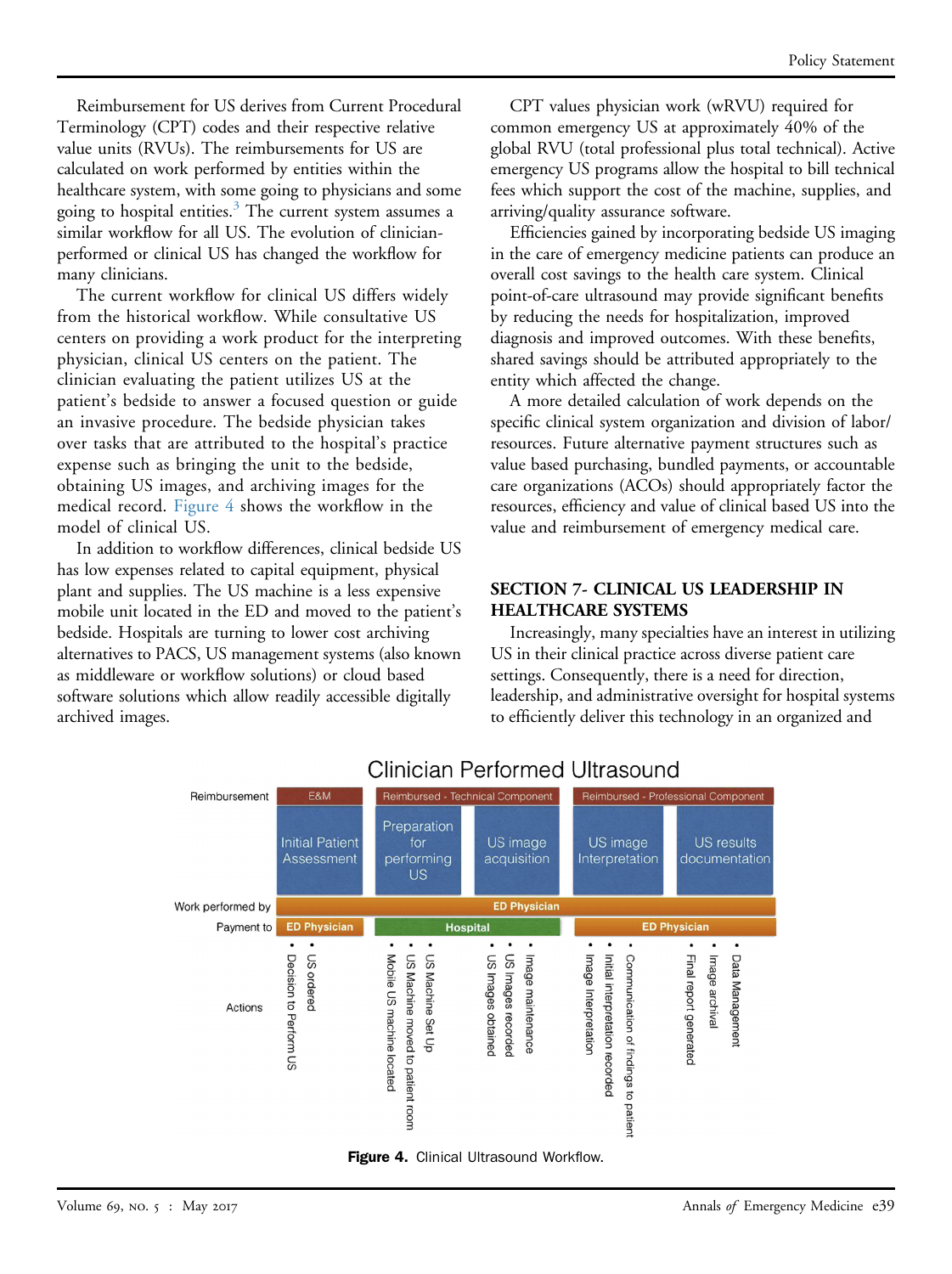coordinated manner. Emergency physicians by nature have a broad scope of practice and interact with essentially all specialties and are thus uniquely positioned to take this role. Specifically, healthcare and hospital systems should:

- 1. Consider clinical, point-of-care ultrasonography separate from consultative imaging
- 2. Use these guidelines for design of institutional clinical US programs, and
- 3. Strongly consider experienced emergency physician US leaders for system leadership in clinical, pointof-care ultrasonography.

There are many approaches to institutional oversight of multidisciplinary US programs including consensus from major utilizers, the formation of a governing body such as a clinical US steering committee or the creation of the position of an institutional clinical US director, who has a broad understanding of all the uses of clinical US. Specific items to consider which require leadership and coordination include policy development, equipment purchase, training and education, competency assessment and credentialing, quality assurance, and value/reimbursement.

Inherently, there will be a large number of requests for point-of-care US equipment. There may be significant advantages to standardizing or coordinating hardware and software when possible so that providers may share equipment across departments. This standardization may allow purchasing and cost saving advantages due to bulk deals and offers advantages in training and machine familiarity (eg, resuscitation areas). Standardization may have some negative effects with vendor exclusivity in regards to advancement in technologies and feature availability which may benefit individual settings.

In academic and community centers there will be a need for educating all levels of trainees. Ideally, education for each individual specialty should come from within that specialty. In the situation where education is needed, but there are no leaders within a specific specialty, then the training may fall to the director or committee as described above. In these cases, the director should work with the leadership within each specific specialty to make sure the training meets the specific need of that department. "Train the trainer" programs should be encouraged. It is crucial to develop multiple leaders within the hospital to meet the ever-increasing educational needs. Once these leaders are established it will be useful to have the committee or director to oversee and coordinate to make sure the education is consistent across specialties, and that resources and work effort are shared and not duplicated.

Credentialing for each specialty should follow national guidelines and be specialty specific.<sup>[71](#page-24-16)</sup> However if national training guidelines for specialties do not exist, the director or committee should work to create general credentialing guidelines based on the ACEP structure, that are flexible enough to work with each specialty to meet their needs for specific applications.

Quality assurance should be organized and runs within a department; however, frequently, there are not leaders with the time, qualifications, and/or interest in providing this service and need. In these cases, the director or committee should develop a plan to meet this need. Institutions must provide appropriate resources to system-wide Clinical US programs to allow efficient operations including hardware (US machines) and software such as US management programs. (See [Section 5](#page-9-0) –[Quality and US Management\)](#page-9-0)

Clinical US in hospital and health care systems can be coordinated with successful initiation, maturation, and continual operation of a well-developed plan led by knowledgeable physicians with point-of-care experience. Coordination of specialties, equipment, software, education, quality review, and reimbursement are essential elements of such programs.

#### SECTION 8- FUTURE ISSUES

Recent technological advances have improved access and overall US imaging. Wireless transducers, handheld systems and app based imaging connected via smart device are all reality.<sup>[82-85](#page-25-3)</sup> These enhancements represent novel and exciting forms of US technology that expand the availability of US to new clinical settings due to increased portability and relative affordability. These new devices are currently being evaluated in a variety of clinical settings and more diverse situations that had not previously been possible.

Telesonography is a rapidly developing model which allows transfer of US images and video from remote locations to obtain consultation and treatment recommendations.[80,86](#page-25-1) Recent advances in US and informatics allow remote experts to direct on-site less experienced ultrasonographers to obtain and interpret images that can impact patient care in real-time. An expert US mentor could potentially guide distant untrained health care providers geographically dispersed over multiple locations around the world. This paradigm may be utilized across all applications including procedural assistance. The practice of remote telesonography has the potential to improve quality of care in underserved communities in both domestic and international settings.

The automation of clinical US is yet another developing arena. Several companies have announced plans to build automated diagnostic protocols such as B-line detection in lung US and echocardiographic parameter assessment.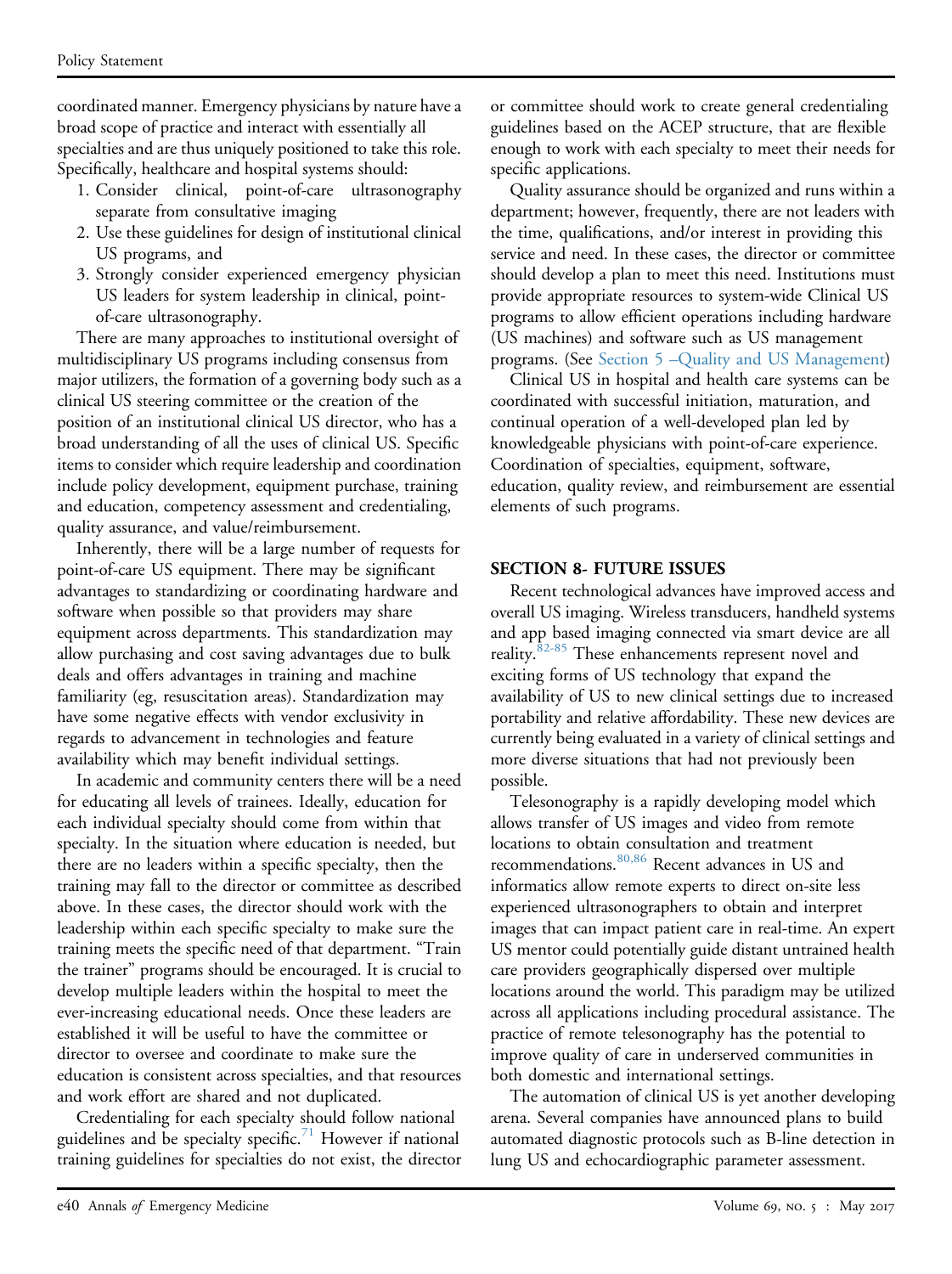These automated protocols may become the great equalizers by allowing a relative novice access to the same diagnostic information others have spent years training to attain. Finally, transducer technology will continue to change, including high-resolution transducers that optimize sonographic windows, integrated probe/machine devices, and devices that use existing and new computer connections. Continuous advancements will allow clinicians to utilize US technology more and more and to limit inherent limitations and obstacles to use.

Other health care providers are also now realizing the utility of clinical US in their daily practice. Advanced practice professionals, nurses, emergency medical service personnel and others recognize the potential in their practice settings and desire to learn appropriate applications. Emergency physicians will continue to work with our colleagues at local, regional and national levels to help educate and establish appropriate training and practice standards for the safety of our patients. Leadership, supervision, and collaboration with other point-of-care specialists will continue to be critical to assure the safe, effective use of clinical US.

Advanced users of US in emergency, clinical, and pointof-care US have been creating a subspecialty of expert ultrasonographers who provide education, research, and advanced clinical practice with US. In addition, quality programs such as the Clinical Ultrasound Accreditation Program will provide leadership to EDs who can meet the criteria in this document.

As emergency US moves forward, continued high quality research in the field needs to occur. Future methodological improvements focused on patient outcomes are crucial for the advancement of point-of-care US within medicine. Multi-center studies producing higher level of evidence will allow the continued growth and appropriate use of US in emergency care. The future, while undeniably bright still requires much effort on the part of us all.

# SECTION 9 – CONCLUSION

ACEP endorses the following statements on the use of emergency clinical, point-of-care US:

- 1. Emergency, clinical point-of-care ultrasound performed, interpreted, and integrated into clinical care by emergency physicians is a fundamental skill in the practice of emergency medicine.
- 2. The scope of practice of emergency US can be classified into categories of resuscitation, diagnostic, symptom or sign-based, procedural guidance, and monitoring/therapeutics in which a variety of emergency US applications exists, including the core

applications of trauma, pregnancy, abdominal aorta, cardiac/HD assessment, biliary, urinary tract, deep venous thrombosis, thoracic-airway, soft-tissue/ musculoskeletal, ocular, bowel and procedural guidance.

- 3. Training and proficiency requirements should include didactic, experiential and integrative components as described within this document.
- 4. Emergency US training in emergency medicine residency programs should be fully integrated into the curriculum and patient care experience.
- 5. Emergency US should be considered a core credential for emergency physicians undergoing privileging in modern healthcare systems without need for external certification.
- 6. US QA and management require appropriate resources including physician direction, dedicated US machines, digital US management systems, and resources for QA.
- 7. Healthcare clinical point-of-care ultrasound programs optimally led by emergency physicians should be supported with resources for leadership, quality improvement, training, hardware and software acquisition and maintenance.
- 8. Emergency US is an independent procedure that should be reimbursed and valued, independent of the ED history, physical examination, and medical decisionmaking.
- 9. Emergency physicians with advanced US expertise should contribute leadership in clinical ultrasonography at the departmental, institutional, system, national, and international level.
- 10. Evolving technological, educational, and practice advancements may provide new approaches, efficiencies, and modalities in the care of the emergent patient.

# <span id="page-14-0"></span>APPENDIX 1. EVIDENCE FOR CORE EMERGENCY ULTRASOUND APPLICATIONS

# Trauma

The use of US in a trauma patient is typically for the detection of abnormal fluid or air collection in the torso. This application applies to both blunt and penetrating trauma in all ages. Perhaps the first bedside US technique studied in the hands of non-radiologists was the focused assessment with sonography in trauma (FAST) examination. First demonstrated in Europe and by surgeons, the technique was later adopted by emergency physicians.<sup>[87](#page-25-4)</sup> In one early prospective study, FAST was 90% sensitive and 99% specific in detecting peritoneal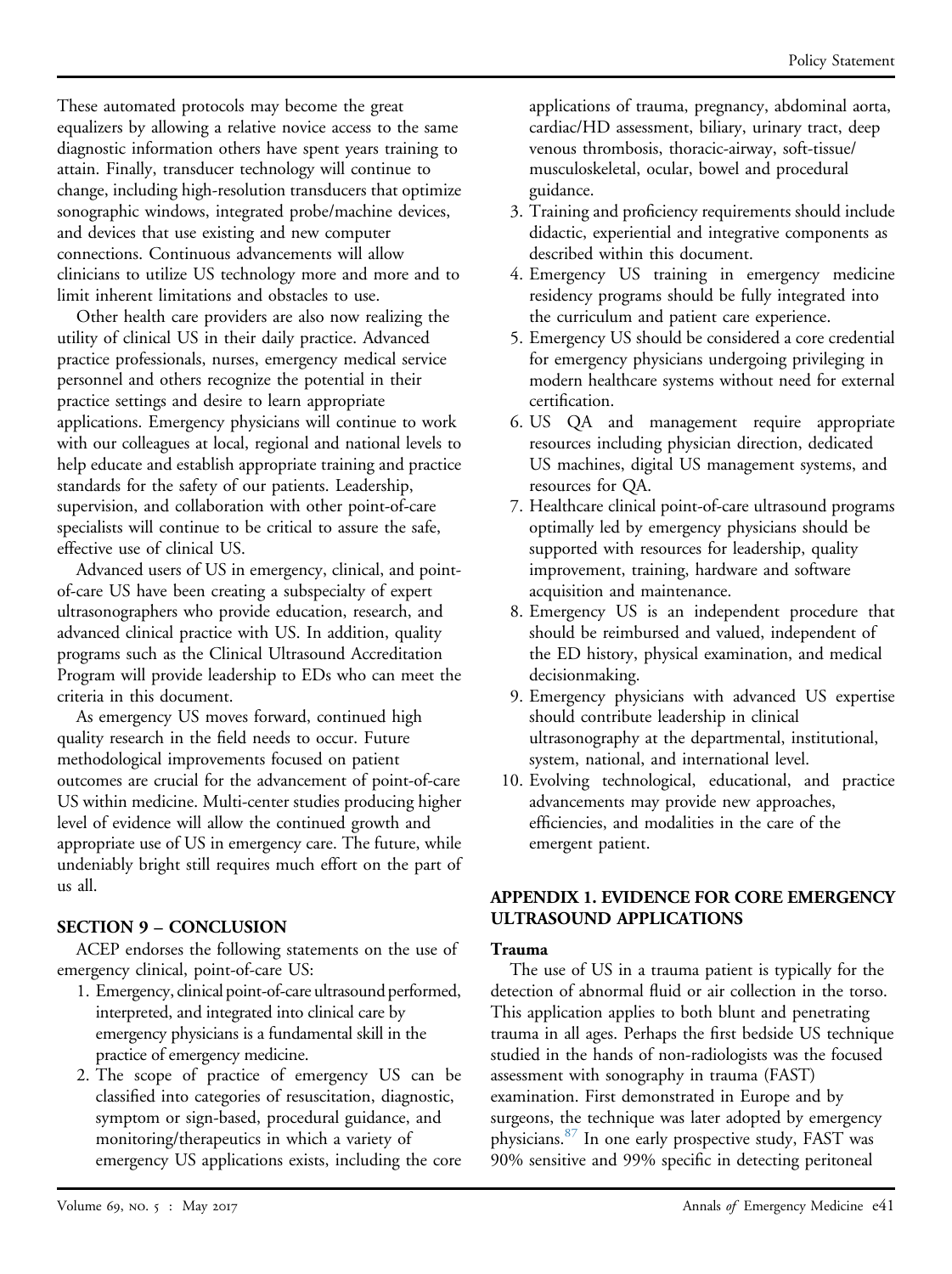bleeding in blunt trauma, and 91% sensitive and 100% specific in penetrating trauma.<sup>[88](#page-25-5)</sup> A retrospective review of patients with penetrating thoracic trauma demonstrated 100% sensitivity for the detection of pericardial effusion and more rapid diagnosis and management when US was employed in their assessment.<sup>[89](#page-25-6)</sup> Recently, a prospective randomized controlled study assessed 262 blunt trauma patients managed using the FAST exam as a diagnostic adjunct vs. no FAST exam. Patients randomized to the FAST exam group had more rapid disposition to the operating room, required fewer CT scans, and incurred shorter hospitalizations, fewer complications, and lower charges than those in whom the FAST was not performed.<sup>90</sup> During the last decade, pneumothorax has been added to the FAST exam as the EFAST examination.<sup>91</sup> FAST examination also may have an effect on the utilization of ionizing radiation tests. $^{92}$  $^{92}$  $^{92}$ 

#### **Pregnancy**

Use of emergency US in pelvic disorders centers on the detection of intrauterine pregnancy (IUP), detection of ectopic pregnancy, detection of fetal heart rate in all stages of pregnancy, dating of the pregnancy, and detection of significant free fluid. Bedside pelvic US during the first trimester of pregnancy can be used to exclude ectopic pregnancy by demonstrating an intrauterine pregnancy. Studies of EP-performed US in this setting have demonstrated sensitivity of 76-90% and specificity of 88- 92% for the detection of ectopic pregnancy.<sup>[77-78,93-94](#page-24-22)</sup> In one study, EPs were able to detect an intrauterine pregnancy in 70% of patients with suspected ectopic pregnancy (first trimester pregnancy with abdominal pain or vaginal bleeding).<sup>[93](#page-25-10)</sup> When intrauterine fetal anatomy was visualized at the bedside, ectopic pregnancy was ruled out with a negative predictive value of essentially 100%. When bedside US evaluation was incorporated into a clinical algorithm for the evaluation of patients with suspected ectopic pregnancy, the incidence of discharged patients returning with ruptured ectopic pregnancy was significantly reduced.<sup>[95](#page-25-11)</sup> Pelvic US by emergency physicians also save resources including length of stay and consultative imaging.<sup>96</sup>

# Abdominal Aortic Aneurysm (AAA)

The use of emergency US of the aorta is mainly for the detection of AAA, though aortic dissection may occasionally be detected. Although CT scan and MRI often serve as the criterion standard for AAA assessment, US is frequently used by radiology departments as a screening modality as well. In the ED, bedside US demonstrates

excellent test characteristics when used by emergency physicians to evaluate patients with suspected AAA. One study of 68 ED patients with suspected AAA demonstrated sensitivity, specificity, positive and negative predictive values of  $100\%$ .<sup>97</sup> In another, 125 patients were assessed by EPs. Sensitivity was 100%, specificity 98%, positive predictive value 93% and negative predictive value 100% in this study. $98$  In both studies, CT scan, radiology US, MRI, and operative findings served as a combined criterion standard.

## Emergent Echocardiography and Hemodynamic Assessment

Emergent cardiac US can be used to assess for pericardial effusion and tamponade, cardiac activity, a global assessment of contractility, and the detection of central venous volume status. One early study of bedside echocardiography by EPs demonstrated 100% sensitivity for the detection of pericardial effusion in the setting of penetrating chest trauma. In this series, patients evaluated with US were diagnosed and treated more rapidly when US was employed in their assessment.<sup>89,99</sup> Test characteristics of EP-performed echocardiography (when compared to expert over-read of images) for effusion include sensitivity of 96-100%, specificity 98-100%, positive predictive value 93-100% and negative predictive value 99-100%. The prognostic value of EP-performed bedside echocardiography has been well-established.<sup>[100](#page-25-15)</sup> In one study of 173 patients in cardiac arrest, cardiac standstill on US was 100% predictive of mortality, regardless of electrical rhythm (positive predictive value of  $100\%$ ).<sup>101</sup> US has been incorporated into the resuscitation of the critically ill and arrest patient. In the assessment of patients with undifferentiated hypotension, EP assessment of cardiac contractility correlated well and has improved diagnostic accuracy  $(R=0.84)$ .<sup>[102-104](#page-25-17)</sup> Emergent cardiac US has expanded to the use of heart failure and dyspnea.<sup>[105-106](#page-25-18)</sup> In addition hemodynamic assessment with US for preload, cardiac function, and afterload has become an accepted diagnostic and monitoring tool.<sup>[107-116](#page-25-19)</sup>

# Hepatobiliary System

The use of emergency US for hepatobiliary disease has centered on biliary inflammation and biliary obstruction. Although many sonographic criteria for acute cholecystitis exist (including gallstones, thickened gallbladder wall, pericholecystic fluid, sonographic Murphy's sign, and common bile duct dilatation), gallstones are present in 95- 99% of acute cholecystitis cases.<sup>[117](#page-26-0)</sup> This finding is quite accessible to the EP using bedside US, and may be placed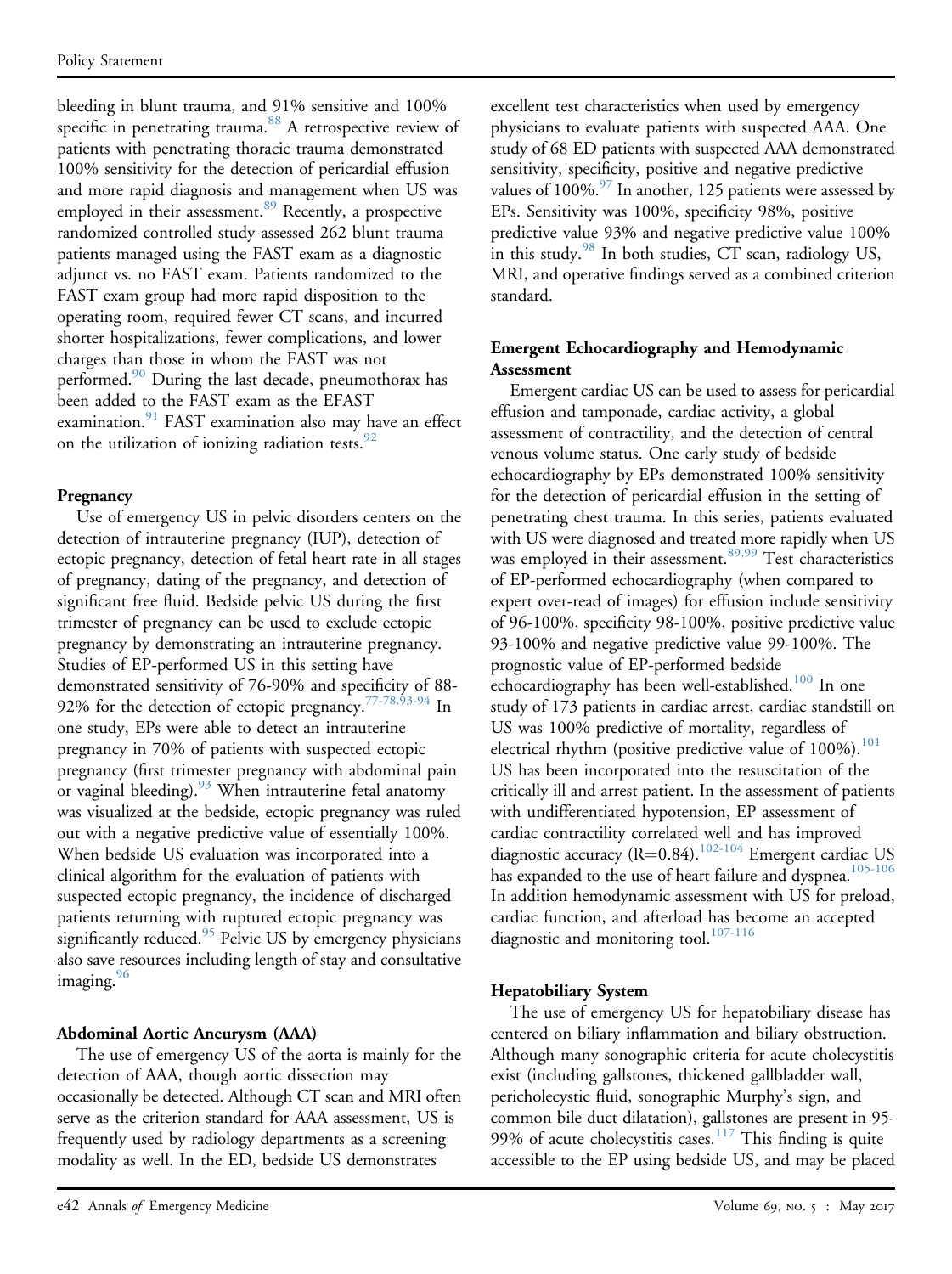into the context of an individual patient's clinical picture (presence of fever, tenderness, laboratory evaluation, etc.). The test characteristics for gallstone detection by bedside US are: sensitivity 90-96%, specificity 88-96%, positive predictive value 88-99% and negative predictive value 73-  $96\%$ .<sup>[118-121](#page-26-1)</sup> A retrospective review of 1252 cases of suspected cholecystitis demonstrated that bedside emergency physician US vs radiology US evaluation decreased length of stay by 7% (22 minutes) overall, and up to 15% (52 minutes) when patients were evaluated during evening or nighttime hours.<sup>[122](#page-26-2)</sup>

#### Urinary Tract

The use of emergency US in the urinary tract is for detection of hydronephrosis and bladder status. The detection of hydronephrosis on bedside US, when combined with urinalysis and clinical assessment, may be helpful in differentiating patients with acute renal colic.<sup>123-124</sup> Bedside renal US by experienced EPs has demonstrated sensitivity of 75-87% and specificity of 82-89% when compared with CT scan.<sup>[125-126](#page-26-4)</sup> Urinary tract US has also been shown similar to radiology US and CT imaging for imaging for patients with suspected renal colic.<sup>[127](#page-26-5)</sup>

#### Deep Vein Thrombosis

The use of emergency US for detection of DVT has centered on the use of multilevel compression US on proximal veins, especially in the lower extremity.<sup>128,129</sup> A number of ED studies have examined the test characteristics of EP-performed limited venous compression sonography for the evaluation of DVT. A recent systematic review of six studies, (with a total of 132 DVTs in 936 patients) found a pooled sensitivity and specificity of 95% and 96%, respectively.<sup>[41,130](#page-24-2)</sup> One study demonstrated more rapid disposition for patients undergoing bedside US for DVT assessment compared with radiology department DVT assessment (95 vs. 225 minutes). $131$ 

#### Soft Tissue/Musculoskeletal

The use of emergency US in soft-tissue has focused on soft-tissue infection, foreign bodies, and cutaneous masses. Although a host of musculoskeletal applications of bedside US have been studied by EPs, among the most common and best described is the assessment of cellulitis and abscess at the bedside. Ultrasound has been shown to improve the clinical assessment of patients with cellulitis and possible abscess in several studies.<sup>[132](#page-26-8)</sup> In one study of 105 patients with suspected abscess, US demonstrated sensitivity of 98%, specificity 88%, positive predictive value 93% and

negative predictive value 97% compared with needle aspiration[.132,133](#page-26-8) Another study demonstrated that bedside US altered the management of patients with cellulitis (and no clinically obvious abscess) in 56% of cases.<sup>[134](#page-26-9)</sup> These patients were found to have abscesses or require surgical evaluations which were not evident on clinical examination alone. Fractures have been identified in series and prospective studies with good accuracy.<sup>135-136</sup> Tendons injuries and joint effusions have been studied with excellent clarity. $137-13$ 

#### Thoracic-Airway

The use of emergency US in the thorax has been for the detection of pleural effusion and pneumothorax, interstitial and inflammatory disorders.<sup>[140-144](#page-26-12)</sup> Bedside US for the evaluation of thoracic disorders was described in the 1990s in European critical care settings. Since then, emergency physicians have utilized the technology for the detection of pneumothorax and other acute pathology. In the setting of blunt thoracic trauma, EP-performed US demonstrated sensitivity of 92-98%, specificity 99%, positive predictive value 96-98% and negative predictive value 99% compared with CT scan or air release during chest tube placement.<sup>[145](#page-26-13)</sup> In the last decade, tracheal and airway assessment and endotracheal guidance has been studied with US. Recent cardiac resuscitation guidelines have included tracheal US as an alternative confirmatory test in cardiac arrest.<sup>[146-152](#page-26-14)</sup>

#### **Ocular**

The use of emergency US in the eye has described for the detection of posterior chamber and orbital pathology. Specifically US has been described to detect retinal detachment, vitreous hemorrhage, and dislocations or disruptions of structures.<sup>[153-156](#page-26-15)</sup> In addition the structures posterior to the globe such as the optic nerve sheath diameter may be a reflection of other disease in the central nervous system.

#### Bowel

Abdominal US can aid in the diagnosis a wide array of bowel pathology. Appendicitis is the most common surgical emergency of the abdomen and has traditionally been diagnosed by CT; however trained emergency physicians have been capable of diagnosing appendicitis with point-ofcare US with 60-96% sensitivity and 68-98% specificity.<sup>[157-171](#page-26-16)</sup> Emergency US has been shown to decrease radiation exposure and length of stay.<sup>[9](#page-23-21)</sup> Ultrasound for ileus and small bowel obstruction has been performed for decades. It has been shown to be more sensitive and specific for obstruction than x-ray, and can be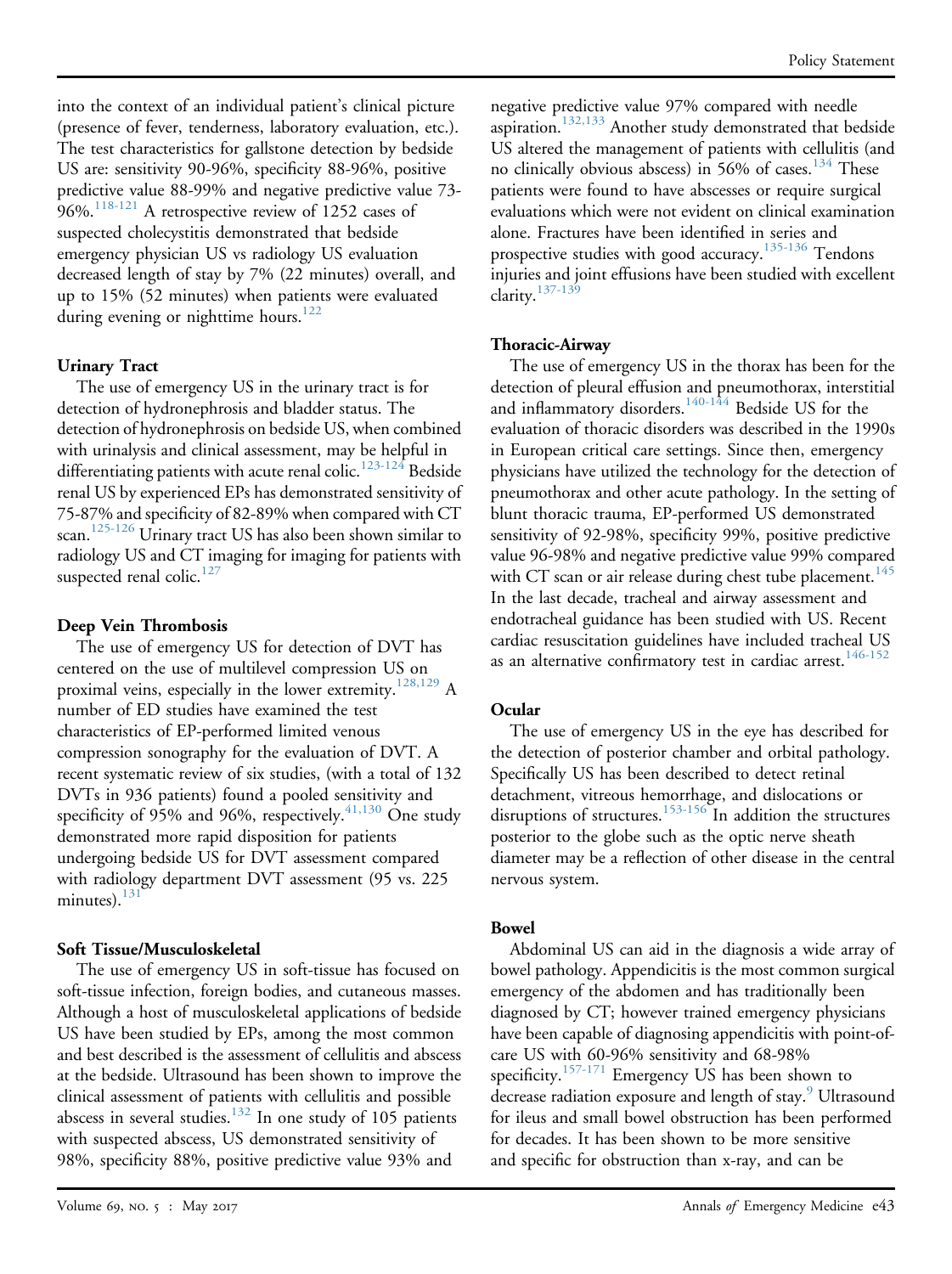performed accurately by emergency providers.<sup>[172-174](#page-27-0)</sup> Pneumoperitoneum can be also diagnosed by US with high sensitivity and specificity, and due to its availability and speed, has been proposed as a screening tool in the acute abdomen. In some countries, US is the first line imaging modality for the diagnosis of diverticulitis.<sup>[175-176](#page-27-1)</sup> With proper training and experience, emergency providers can use this tool to facilitate diagnosis of diverticulitis.<sup>[177](#page-27-2)</sup> Ultrasound can give quick information about abdominal wall masses and suspected hernias, even aiding in the classification of hernias. In addition, it can be performed dynamically and facilitate the reduction of hernias in real-time.<sup>[178-181](#page-27-3)</sup> Ultrasound plays a particularly important role in the pediatric population, and is the initial diagnostic method of choice for both intussusception and pyloric stenosis. Studies have shown that emergency providers with limited training can effectively diagnose these conditions.[182-183](#page-27-4)

#### Procedural Guidance

Ultrasound guidance has been studied as a useful adjunct to many common ED procedures, including venous access, thoracentesis, paracentesis, joint aspiration, and others.<sup>[137,184-185](#page-26-11)</sup> Studies since the early 1990s have demonstrated the efficacy of US guidance for central venous cannulation, and the use of this technology has been advocated by the United States Agency for Healthcare Research and Quality as one of the top 11 means of increasing patient safety in the United States.<sup>[186](#page-27-5)</sup> Recently, a randomized controlled study of 201 patients undergoing central venous cannulation demonstrated higher success rates with dynamic US guidance (98% success) when compared with static US guidance (82%) or landmarkbased methods  $(64%)$ .<sup>136</sup>

#### <span id="page-17-0"></span>APPENDIX 2. EMERGENCY ULTRASOUND LEARNING OBJECTIVES

Listed below are recommended learning objectives for a comprehensive EUS clinician curriculum, rotation, or series of training courses. For detailed indications, limitations, protocols, documentation requirements, and other important details for each application, please refer to the ACEP Emergency Ultrasound Imaging Criteria Compendium.<sup>5</sup> Introduction

- Distinguish between consultative, clinical, point of care, and emergency ultrasound (EUS).
- Recognize primary EUS applications.
- Discuss support for EUS from key organizations including ACEP, AMA, ABEM, SAEM, and AIUM.
- Describe ACEP recommendations on training and credentialing in EUS.

Physics & Instrumentation

- Explain ultrasound physics relevant to EUS: Piezoelectric effect Frequency Resolution Attenuation **Echogenicity** 

Doppler including pulse wave, color and power

- Operate the EUS system as needed to obtain and interpret images adequate for clinical decision making including:

Image mode

Gain

Time gain compensation

Focus

Probe types

- Recognize common ultrasound artifacts including: Reverberation Side lobe Mirror Shadowing
	- Enhancement
	- Ring-down

- Trauma
- Describe the indications, clinical algorithm, and limitations of EUS in blunt and penetrating thoracoabdominal trauma.
- Perform the EUS protocol for Trauma.
- Identify relevant US anatomy including the pleura, diaphragm, inferior vena cava, pericardium, liver, spleen, kidneys, bladder, prostate and uterus.
- Recognize pathologic findings and pitfalls in the evaluation of pneumothorax, hemothorax, hemopericardium, cardiac activity, volume status, and hemoperitoneum.
- Integrate Trauma EUS findings into individual patient, departmental, and disaster management.

First-Trimester Pregnancy

- Describe the indications, clinical algorithm, and limitations of EUS in first-trimester pregnancy pain and bleeding.
- Understand the utility of quantitative B-HCG in the evaluation of first-trimester pregnancy pain and bleeding.
- Perform EUS protocols for transabdominal and transvaginal views as needed, including fetal heart rate and gestational age measurement techniques.
- Identify relevant US anatomy including the cervix, uterus, adnexa, bladder and cul-de-sac.
- Recognize the relevant findings and pitfalls when evaluating for intrauterine and ectopic pregnancy: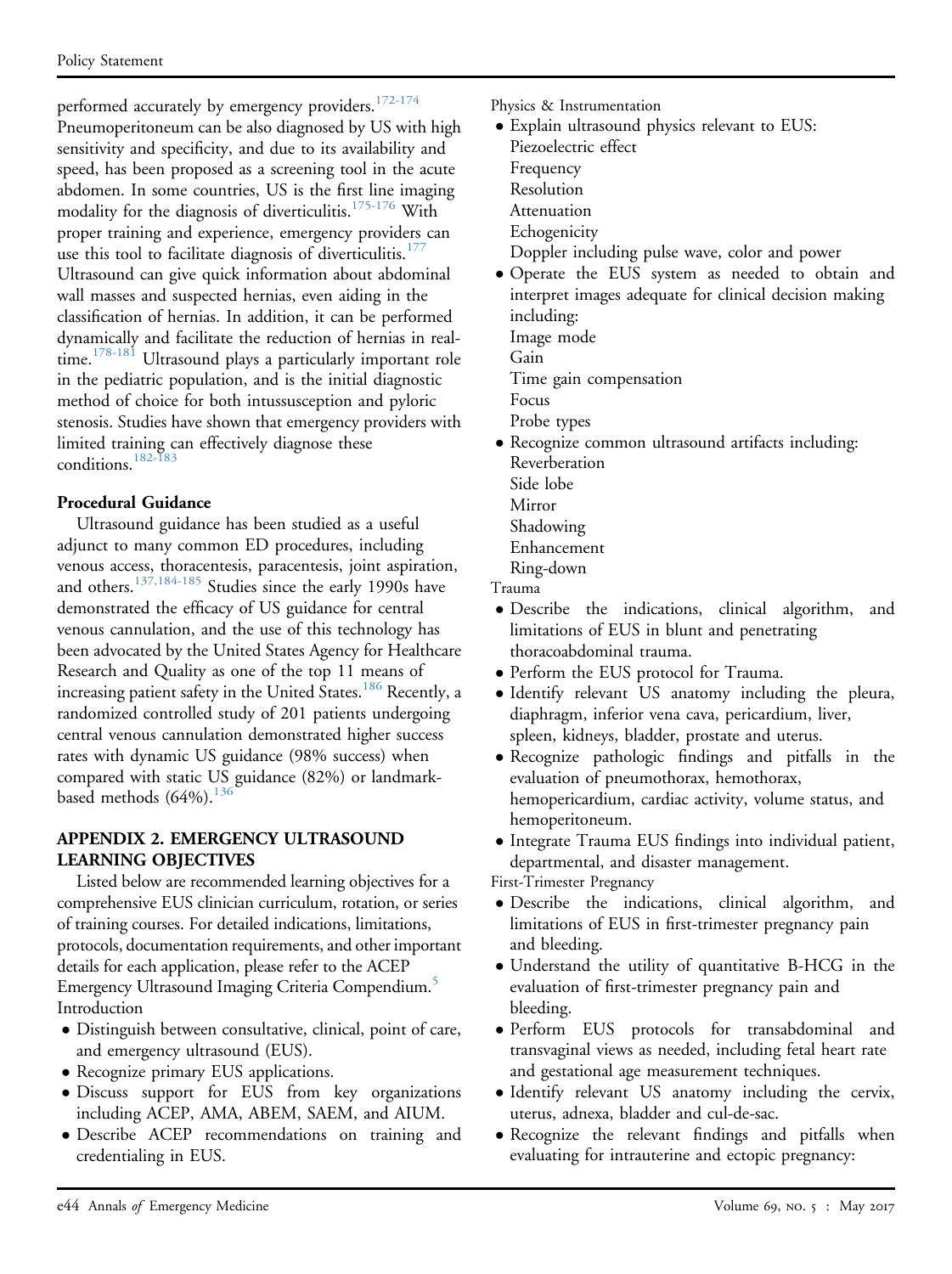- Early embryonic structures including the gestational sac, yolk sac, fetal pole, and heart
- Location of embryonic structures in pelvis
- Embryonic demise
- Molar pregnancy<br>– Findings of
- Findings of ectopic pregnancy including pseudogestational sac, free fluid, and adnexal masses
- Integrate First Trimester Pregnancy EUS findings into individual patient and departmental management. Abdominal Aorta
- Describe indications, clinical algorithm, and limitations of EUS in the evaluation of aortic pathology.
- Perform EUS protocols to evaluate the abdominal aorta including measurement techniques.
- Identify relevant US anatomy including the aorta with major branches, inferior vena cava, and vertebral bodies.
- Recognize pathologic findings and pitfalls when evaluating for aortic aneurysm and dissection.
- Integrate Aorta EUS findings into individual patient and departmental management.

Echocardiography and HD Assessment

- Describe the indications and limitations of emergency echocardiography.
- Perform standard echocardiography windows (subcostal, parasternal, and apical) and planes (four chamber, long and short axis).
- Identify relevant US anatomy including pericardium, cardiac chambers, valves, aorta and inferior vena cava.
- Estimate qualitative left ventricular function and central venous pressure to guide HD assessment of patient.
- Recognize cardiac arrest, pericardial effusions with or without tamponade, and dilation of the aortic root or the descending aorta.

- Integrate Emergency echocardiography findings into individual patient and departmental management. Biliary Tract

- Describe the indications and limitations of EUS of the biliary tract.
- Perform EUS protocols to evaluate the biliary tract.
- Identify relevant US anatomy including the gallbladder, portal triad, inferior vena cava, and liver.
- Recognize the relevant findings and pitfalls when evaluating for cholelithiasis and cholecystitis.
- Integrate EUS of the biliary tract into individual patient and departmental management.

Urinary Tract

- Describe the indications and limitations of EUS of the urinary tract.
- Perform EUS protocols to evaluate the urinary tract.
- Identify relevant US anatomy including the renal cortex, renal pelvis, ureter, bladder, liver, and spleen.
- Recognize the relevant findings and pitfalls when evaluating for hydronephrosis, renal calculi, renal masses, and bladder volume.
- Integrate EUS of the urinary tract into individual patient and departmental management.

Deep Vein Thrombosis

- Describe the indications and limitations of EUS for the detection of deep venous thrombosis.
- Perform EUS protocols for the detection of deep venous thrombosis of the upper and lower extremities including:
	- Vessel identification
	- Compression
	- Doppler imaging of respiratory variation and augmentation.
- Identify relevant US anatomy of the upper and lower extremities including the deep venous and arterial systems, major nerves, and lymph nodes.
- Recognize the relevant findings and pitfalls when evaluating for deep venous thrombosis.
- Integrate EUS for deep venous thrombosis into individual patient and departmental management.

Soft Tissue & Musculoskeletal

- Describe the indications and limitations of soft tissue and musculoskeletal EUS.
- Perform EUS protocols for the evaluation of soft tissue and musculoskeletal pathology.
- Identify relevant US anatomy including:
	- $-$  Skin
	- Adipose
	- Fascia
	- Muscle
	- Tendons and Ligaments
	- Muscles
	- Lymph Nodes
	- Bones and Joints
- Recognize the relevant findings and pitfalls when evaluating the following:
	- Soft tissue infections: Abscess versus cellulitis
	- Subcutaneous fluid collection identification
	- Foreign body location and removal
	- Tendon injury (laceration, rupture)
	- Fractures
	- Joint identification
- Integrate soft tissue and musculoskeletal EUS findings into individual patient and departmental management. Thoracic-Airway
- Describe the indications and limitations of Thoracic **EUS**
- Perform EUS protocols for the detection of:
	- Pneumothorax - Pleural Effusion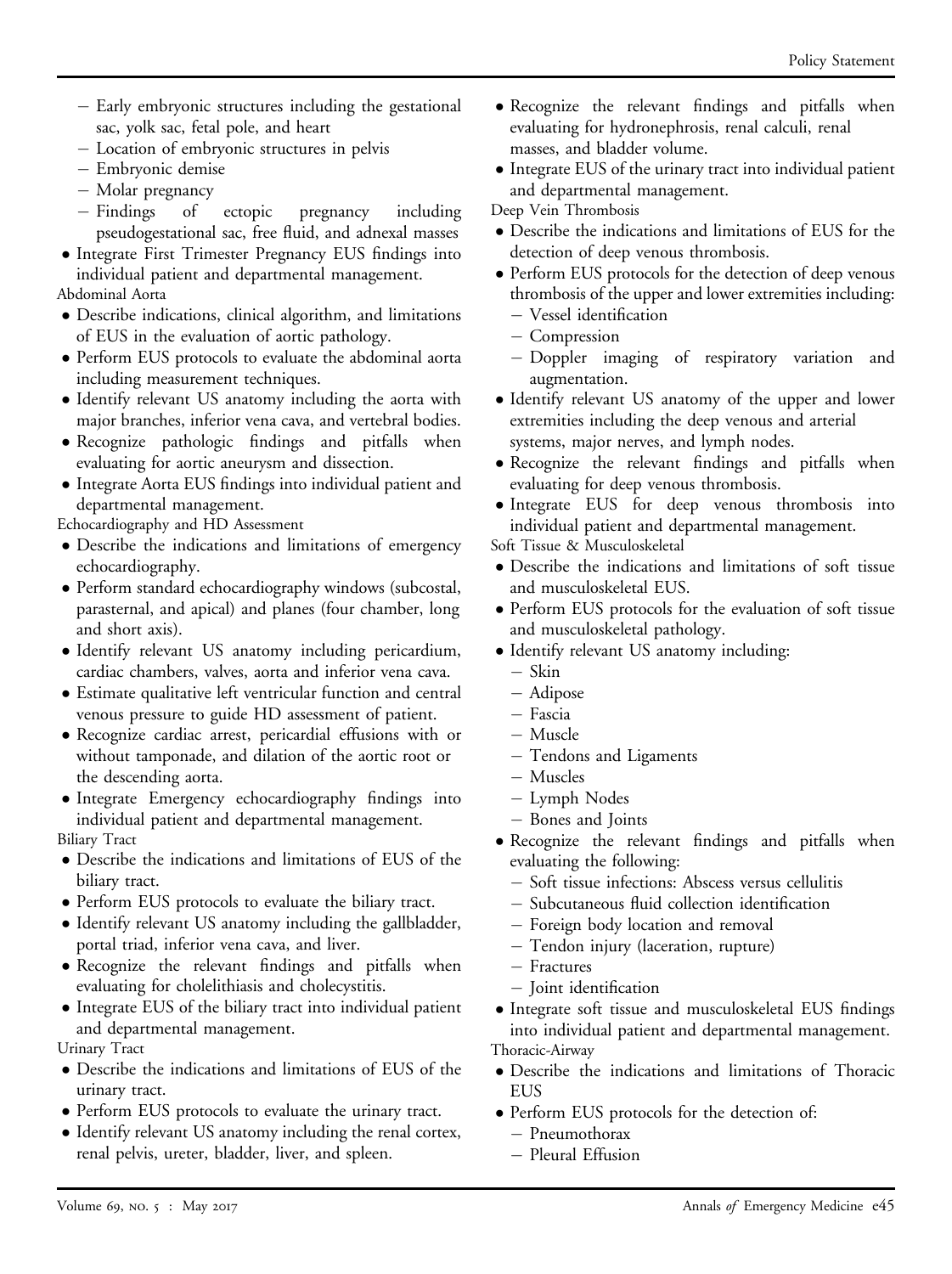Alveolar Interstitial Syndromes

- Identify relevant US anatomy of thoracic structures.
- Recognize the relevant findings and pitfalls when evaluating for thoracic pathology
- Recognize the sonographic findings of tracheal and esophageal anatomy, especially in regards to EM procedures
- Integrate thoracic EUS findings into individual patient and departmental management.

Ocular

- Describe the indications and limitations of ocular EUS.
- Perform EUS protocols for the detection of vitreous hemorrhage, retinal detachment, and other pathology.
- Identify relevant US anatomy of the globe and orbital structures.
- Recognize the relevant findings and pitfalls when evaluating for ocular pathology.
- Integrate ocular EUS into individual patient and departmental management.

Procedural Guidance

- Describe the indications and limitations when using US guidance for bedside procedures.
- Perform EUS protocols for procedural guidance including both transverse and longitudinal approaches when appropriate. These procedures may include:
	- Vascular access: Central and peripheral
	- Confirmation of endotracheal intubation
	- Pericardiocentesis
	- Paracentesis
	- Thoracentesis
	- Foreign body detection removal
	- Bladder aspiration
	- Arthrocentesis
	- Pacemaker placement and capture
	- Abscess identification and drainage
- Identify relevant US anatomy for each particular procedure.
- Recognize the relevant findings and pitfalls when performing EUS for procedural guidance.
- Integrate EUS for procedural guidance into individual patient and departmental management.

Bowel

- Describe the indications and limitations of Bowel EUS
- Perform EUS protocols for the detection of:
	- Appendicitis
	- Bowel Obstruction
	- Pneumoperitoneum
	- Diverticulitis
	- Hernia
	- Pediatric Intussception and Pyloric Stenosis
- Identify relevant US anatomy of bowel structures.
- Recognize the relevant findings and pitfalls when evaluating for bowel pathology
- Integrate bowel EUS findings into individual patient and departmental management.

# <span id="page-19-0"></span>APPENDIX 3. RECOMMENDATIONS FOR AN EM RESIDENCY EUS EDUCATION PROGRAM

Successful EUS Residency Education in accordance with these guidelines requires significant departmental and institutional support. The purpose of these additional recommendations is to delineate the scope of resources required to facilitate the rapid development and maintenance of EUS Residency Education programs. Application of these recommendations is dependent on EM Residency size, current and planned EUS utilization, and institutional capabilities.

EUS Faculty:

- 1. EUS Director: At least one full time EM attending faculty with sufficient EUS program coordination expertise. Sufficient non-clinical time for planning and conducting all EUS program activities is essential to ensuring adequate resident training.
- 2. EUS Faculty: At least one additional full time EM attending faculty member committed to actively developing EUS program expertise. Sufficient nonclinical time for conducting EUS program activities is essential to ensuring adequate resident training. The number of dedicated EUS faculty needed is dependent on the size of the residency and quality of the training program provided.
- 3. Credentialed EUS Faculty: To adequately supervise and educate residents in EUS, a minimum of fifty percent of Core Faculty members at all EM residency programs need to be credentialed in EUS. For example, if a program has 12 core faculty, then six need to be credentialed in EUS. May be inclusive of the EUS Director and Faculty.

Equipment and Materials:

- 1. EUS systems with appropriate transducers and imaging capabilities readily available for immediate resident clinical use 24/7.
- 2. EUS online or print text reference resources readily available in the ED.
- 3. Recent and landmark EUS literature as well as opportunities to participate in local quality improvement and research projects need to be provided to residents and core US faculty.

Educational Program Activities:

1. Initial EUS Training: Didactic and hands on instruction in EUS physics, machine use, and at least one springboard application such as the Trauma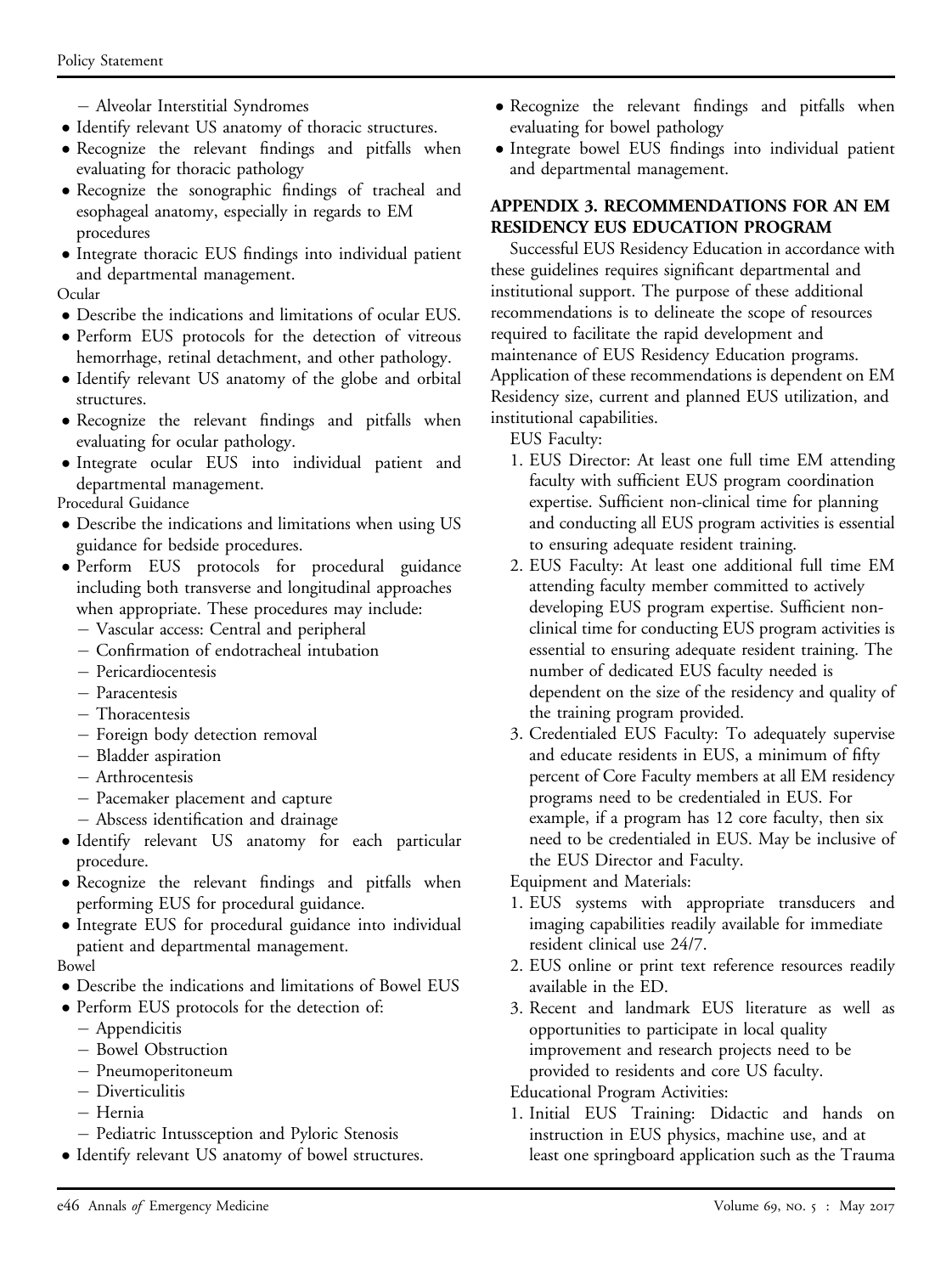exam need to be provided early in residency as a half or full day course.

- 2. Annual EUS Rotations: Two-week rotation in the first year to learn basic EUS knowledge and skills, followed by at least one week in each subsequent year to reinforce learning and acquire more advanced skills. One rotation without continued learning within the EM residency curriculum is inadequate. For each trainee, a minimum of 80 hours of dedicated EUS rotation time is recommended during an EM residency.
- 3. Suggested rotation educational methods and assessment measures:
	- a. Orientation: Begin rotation with a baseline EUS skills assessment to identify trainee's unique learning needs. Follow with hands on small group instruction in the ED focusing on machine operation, exam protocols, image optimization and interpretation, documentation, as well as integration of EUS findings into daily clinical practice.
	- b. Daily supervised scanning shifts with EUS faculty in the ED to provide opportunities for both proctored and semi-independent image acquisition and interpretation. All training exams are submitted for timely quality assurance review.
	- c. Weekly Academic Day:
		- i. Quality Assurance Review session during which a portion of current trainee's EUS exams are discussed, focusing on challenging cases, pathology, and integration into daily patient and ED management.
		- ii. Simulation cases and review of image libraries for additional exposure to less common pathology.
		- iii. Journal club including a discussion of a recent or landmark EUS literature, an online narrated didactic or live lecture, or chapter review.
		- iv. Hands on small group instruction in the ED focusing on current trainees learning needs identified during QA Review or scanning shifts.
	- d. End the rotation with a final assessment of EUS knowledge utilizing a standardized exam such as the ACEP US Online Exams, as well as an additional EUS skill assessment.
	- e. Provide a timely end of EUS rotation assessment of knowledge and skills to each resident. Additionally, provide trainees with continued opportunities to evaluate the EUS program itself.
- 4. Achieving EUS exam requirements: Completion of set number procedural benchmarks documents adequate experience to develop proficiency. Additional assessment measures described in these guidelines are needed to ensure EUS competency such as participation in QA sessions, SDOT's, OSCE's, and simulation assessments.
- 5. Ongoing Quality Assurance System: Digital archiving system for EUS exam images and interpretations for timely quality assurance review and trainee feedback on individual exams.
	- a. All trainee exams need to be reviewed by EUS faculty until minimum benchmarks are achieved. After this, a proportion of trainee exams need to be reviewed on an ongoing basis throughout residency.
	- b. Timely exam feedback must be provided to trainees during and between EUS rotations. Trainees need ready access to individual exam feedback and total exams completed by application and overall.
- 6. Integrated EUS training in the residency curriculum: Learning needs to be reinforced during quarterly or biannual EUS workshops comprised of EUS didactics and hands on instruction. An additional 20 hours of dedicated EUS learning between rotations is recommended during a 3 or 4 year residency.

# <span id="page-20-0"></span>APPENDIX 4. RECOMMENDATIONS FOR AN EUS **COURSE**

Successful training courses in EUS require significant advance planning and resource commitment. Each course requires a curriculum designed by the course director that includes a local trainee needs assessment, learning objectives, educational methods, and assessment measures. The learning objectives for any EUS Course or rotation are listed in [Appendix 2.](#page-17-0) Important considerations are discussed below:

- 1. Faculty: Course director must be an emergency ultrasound faculty physician. The course director will recruit other clinicians already credentialed in EUS to assist with knowledge learning, skills training, and trainee assessment. A faculty planning meeting is needed during curriculum development. Additionally, a meeting immediately prior to the course provides all faculty with an understanding of the setup and curriculum.
- 2. Site and Set Up: The ideal course site includes a large didactic room as well as separate rooms or areas for scanning stations. Private areas for endovaginal US are required.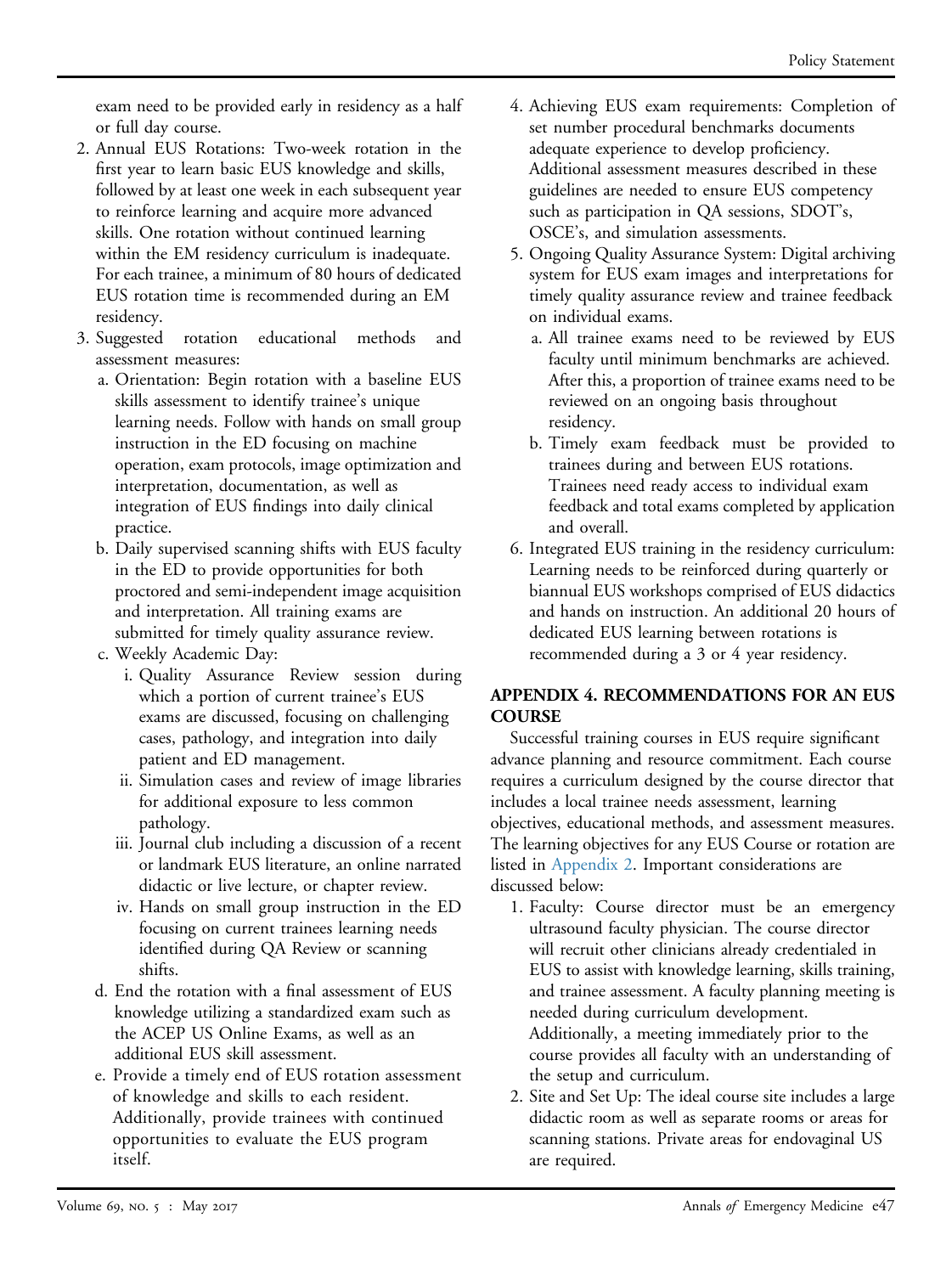- a. Ultrasound Stations: Appropriate machines and transducers are necessary. The student to instructor ratio should be no higher than 5 to 1 to ensure appropriate skills training.
- b. Ultrasound Models: Image acquisition protocols may be learned on normal live models. Image interpretation requires the incorporation of patients with known pathologic findings, simulators, or incorporation of image libraries.
	- i. Pathology models may include otherwise healthy paid or volunteer persons with pericardial effusions, cholelithiasis, aortic aneurysms and chronic ambulatory peritoneal dialysis patients.
	- ii. Full informed consent should be obtained from all models and a signed waiver of responsibility is recommended. If an undiagnosed finding is discovered in a model, then the Course Director must appropriately notify the model and ensure appropriate follow up.
- 3. Knowledge Learning:
	- a. An introductory course for trainees must include instruction in basic US physics, machine operation, and a small number of initial EUS applications to be clinically utilized. Suggested initial applications include Trauma Ultrasound, Central and Peripheral Venous Access, and Abdominal Aortic Aneurysm Ultrasound. However, the initial applications will vary by local site as determined by a pre-course needs assessment completed by the course director and local trainee leadership.
		- i. A half-day introductory course is appropriate for single applications. Longer courses are required for additional applications. Shorter, repeated courses, supplemented by routine, quality assured, EUS performance during clinical work, are more likely to improve learning and utilization.
	- b. Pre and post course educational materials must be provided to reinforce course learning. Suggested sources of information include course director approved online narrated lectures, podcasts, websites, traditional textbooks, didactic syllabi, and journal articles.
		- i. Utilization of the flipped classroom provides the opportunity for more focused didactics reviewing key concepts and answering trainee questions at the course. Focused didactics provide the opportunity for increased skill training.
- ii. Frequent rotations between didactics and skills training sessions improve trainee and faculty engagement.
- 4. Skills Training:
	- a. The technical laboratory is an integral component of any ultrasound course.
		- i. Based on the needs assessment, appropriate and specific learning objectives need to be defined for each station.
		- ii. Trainees should be deliberately assigned to small groups not necessarily including immediate peers to create more focused learning teams.
		- iii. For trainees with prior EUS experience, an initial skills assessment with an SDOT or simulator will help to ensure that trainee specific instruction is provided.
		- iv. Instructors should work to maximize the time that the transducer is the trainee's' hands, avoid over teaching of advanced concepts beyond the trainees needs, encourage questions, and consistently engage each trainee.

## <span id="page-21-0"></span>APPENDIX 5. EUS AND CUS TRAINING FOR MEDICAL STUDENTS

EUS Training during a one month EM Rotation:

General EM clerkships should include an introduction to EUS that may entail a single dedicated emergency US shift with direct faculty supervision, a one-day EUS course, or simply case-by-case incorporation of EUS into patient care in the ED. Students should strive to become familiar with a single emergency US application such as the FAST exam, and should be exposed to additional EUS exams over the course of the clerkship. EUS literature and selected textbook chapters should be made available for student review.

Dedicated EUS rotation recommendations:

- 1. Emergency US rotations begins with instruction in Physics/Instrumentation, followed by select applications such as FAST, Aorta, Renal, Biliary Cardiac, Procedures, Pelvic (including endovaginal US), Deep Venous Thrombosis, and Skin/Soft Tissue/Musculoskeletal.
- 2. Didactic education should be delivered in electronic, preferably online, format in an attempt to maximize hands-on education in the clinical area. Course directors may choose to utilize the emergency US didactic materials available on the ACEP Web site.
- 3. Assessment should include an online pre-test including still image/video interpretation and casebased applications of EUS. To assess their progress,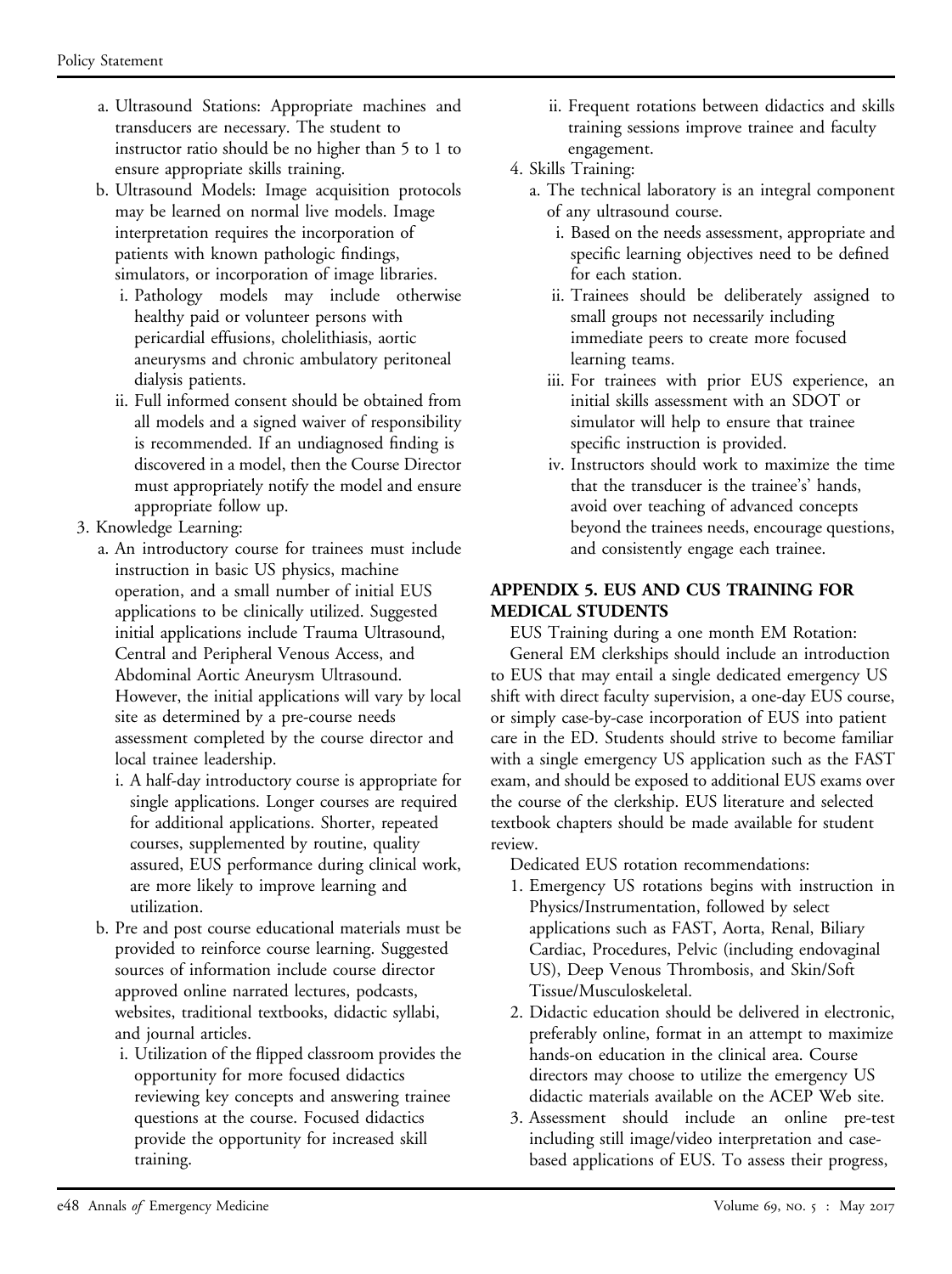students will complete the test again at the end of the rotation.

- 4. Each student should obtain approximately 100 scans over the course of a 4-week rotation, or approximately 75 scans over the course of a 2-week rotation. Dedicated shifts may include evenings or weekends to maximize exposure to pathology and interesting emergency US cases. Students should generate personal log of EUS exams on which to build during their postgraduate education.
- 5. All student-performed scans should be directly supervised by EUS credentialed faculty or recorded for subsequent quality assurance review with the rotation director.
- 6. Students should complete the reading of one EUS text or viewing of an online curriculum over the course of the rotation. In addition, students should identify a current publication relevant to EUS and discuss their findings with the rotation director.

Additional Opportunities for CUS Training in Undergraduate Medical Education:

Additionally, opportunities abound for EUS directors to get involved in medical student education at the various levels of medical school training. With the advent of more US in the various specialties, this preparation in medical school can benefit students with interests outside of emergency medicine.

EUS directors could consider incorporating US into:

- 1. Gross anatomy course highlighting common US anatomy (eg, FAST exam during study of the abdomen, heart)
- 2. Physiology course highlighting Doppler, M mode, and basic waveform analysis.
- 3. Pathology course highlighting common pathologies such as fluid in potential spaces, depressed cardiac function, cellulitis, abscess, retinal detachment or other commonly seen pathologies in the ED.
- 4. Introduction to Clinical Medicine course highlighting US guided vascular access.
- 5. Ultrasound in the physical exam. Although US use in clinical practice is a diagnostic test that warrants a generated report, it can be used to teach components of the physical exam. For example teaching the traditional cardiac auscultation can be augmented with cardiac images of the heart.
- 6. Ultrasound training before clinical rotations. Some schools have developed short clinical skills time before rotations where US can be implemented to help student learners see how US is used in that particular field.

7. Ultrasound electives in the 4th year can include a longitudinal program where US lectures, hands on, and journal club can be incorporated into a course.

The future of US in medical education is still being built. It seems like there are early adopters trying to implement US yet there is still a lack of consensus if or how US should be optimally applied in medical education. The key component is finding an US champion to spearhead US into the undergraduate medical education framework. From there, getting students involved through an US interest group can improve the impact through direct feedback and student motivation. The two methods of a top down administrative implementation of US in medical education is the best method, yet warrants buy in from the dean and the curriculum committee. A bottom up approach through student interest, electives and extracurricular exposure takes longer but can still impact student competence in US. The next 5-10 years are sure to bring more clarity to this topic as US continues to expand.

# ACEP Emergency Ultrasound Section Writing Committee and contributors:

Editors: Vivek S. Tayal MD, FACEP; Christopher C. Raio, MD, FACEP

Introduction: Diku P. Mandavia MD, FACEP; Vivek S. Tayal MD, FACEP

Scope of Practice: Christopher C. Raio MD, FACEP; Bret P. Nelson MD, FACEP; Rachel Berkowitz MD; Tanya Bajaj DO; Beatrice Hoffmann MD, PhD; Mathew Nelson DO, FACEP; Raj Geria, MD, FACEP; Patricia C. Henwood MD; Sachita Shah MD; Svetlana Zakharchenko, DO; James Tsung MD, MPH; Stephanie J. Doniger MD, FACEP; Jason Levy MD; Margaret Lin MD; James K. Palma MD, FACEP; Shane M Summers, MD, FACEP; Eric J Chin, MD, FACEP; Brian T Hall, MD, FACEP; Jarrod M. Mosier MD; Haney Mallemat MD; Grahame Quan MD; Stephen J. Leech MD; Francis Russell MD, FACEP; Amy Sanghvi MD; Jeffrey R. Stowell MD; Heidi Kimberly MD, FACEP.

Training: John M. Bailitz MD, FACEP; David P. Bahner MD, FACEP; Stephen J. Leech MD; Rachel B. Liu MD, FACEP; Srikar R. Adhikari MD; Giuliano De Portu MD; Mathew Nelson DO FACEP

Credentialing: Robert A. Jones DO, FACEP; Paul R. Sierzenski MD, FACEP

Quality Assurance: Matthew Fields MD, FACEP; Geoffrey E. Hayden MD, FACEP; James M. Villareal MD, FACEP; Michael Mallin MD, FACEP

Value and Reimbursement: Jessica Goldstein, MD, FACEP; Romolo J. Gaspari MD, MS, FACEP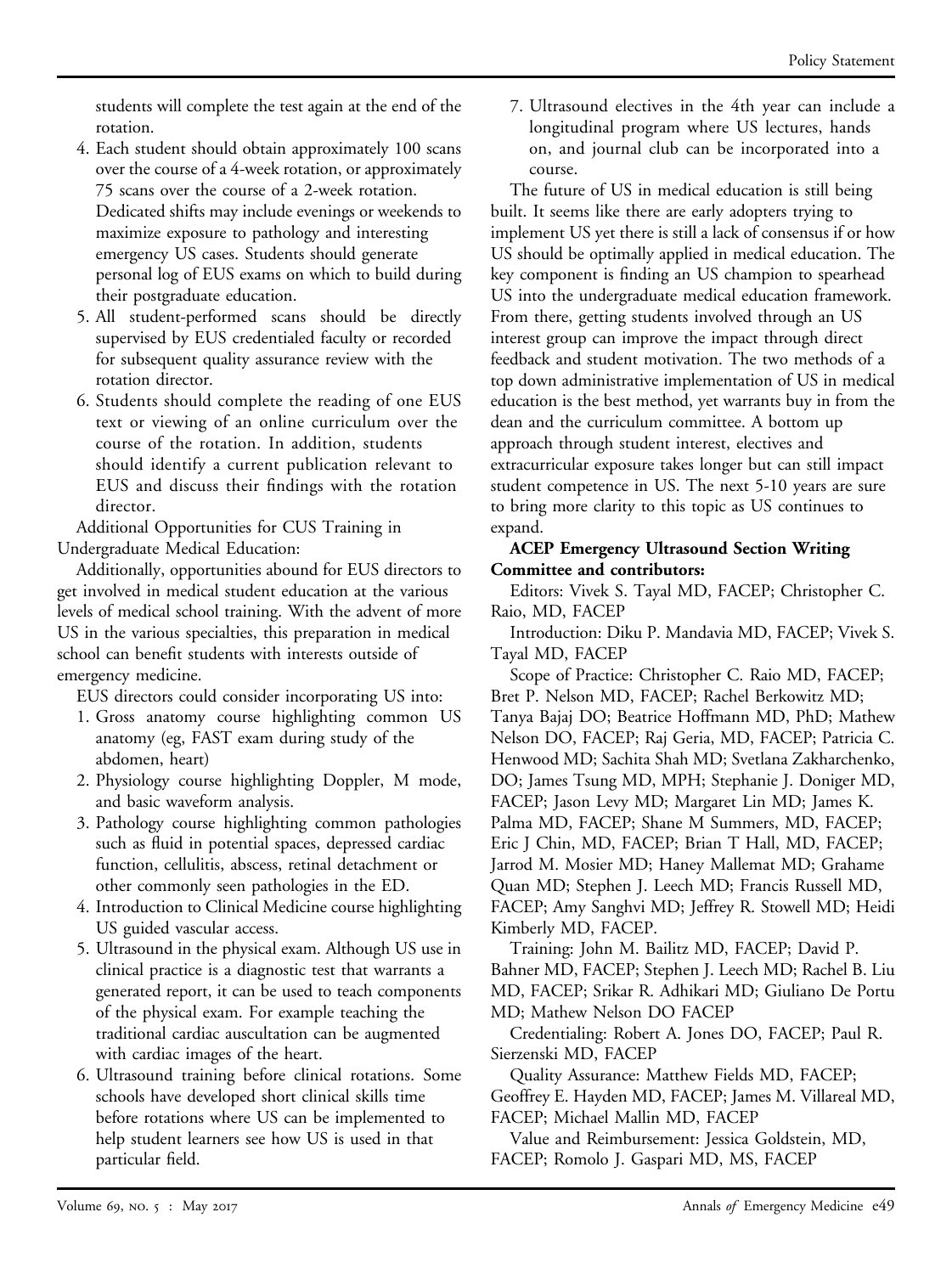Institutional Leadership: Resa Lewiss MD, FACEP; Gerardo Chiricolo MD, FACEP; Vicki Noble MD,

FACEP; Matthew S. Dawson MD

Future issues: Srikar Adhikari MD; Michael Blaivas MD, FACEP

Approved June 2016

Revised and approved by the ACEP Board of Directors with current title June 2016

Revised and approved by the ACEP Board of Directors October 2008

Originally approved by the ACEP Board of Directors with title "Emergency Ultrasound Guidelines" June 2001

#### <span id="page-23-0"></span>**REFERENCES**

- 1. [Heller MB, Mandavia D, Tayal VS, et al. Residency training in](http://refhub.elsevier.com/S0196-0644(16)30935-0/sref1) [emergency ultrasound: ful](http://refhub.elsevier.com/S0196-0644(16)30935-0/sref1)filling the mandate. Acad Emerg Med. [2002;9:835-839.](http://refhub.elsevier.com/S0196-0644(16)30935-0/sref1)
- <span id="page-23-1"></span>2. ACR-SPR-SRU Practice Parameter for Performing and Interpreting Diagnostic Ultrasound Examinations. 2014. Accessed May 13, 2016 at [https://www.acr.org/](https://www.acr.org/%7E/media/13B896B9F4844E3082E7D7ED66AFC148.pdf)~[/media/13B896B9F4844E3082E7D7ED](https://www.acr.org/%7E/media/13B896B9F4844E3082E7D7ED66AFC148.pdf) [66AFC148.pdf](https://www.acr.org/%7E/media/13B896B9F4844E3082E7D7ED66AFC148.pdf).
- <span id="page-23-2"></span>3. ACEP Emergency Ultrasound Section. Emergency Ultrasound Coding and Reimbursement Document. 2009. Accessed June 6, 2016 at [https://www.acep.org/Clinical](https://www.acep.org/Clinical%97Practice-Management/Emergency-Ultrasound-Coding-and-Reimbursement-Update%972009/)—[Practice-Management/Emergency-](https://www.acep.org/Clinical%97Practice-Management/Emergency-Ultrasound-Coding-and-Reimbursement-Update%972009/)[Ultrasound-Coding-and-Reimbursement-Update](https://www.acep.org/Clinical%97Practice-Management/Emergency-Ultrasound-Coding-and-Reimbursement-Update%972009/)—[2009/.](https://www.acep.org/Clinical%97Practice-Management/Emergency-Ultrasound-Coding-and-Reimbursement-Update%972009/)
- <span id="page-23-3"></span>4. [Geria RN, Raio CC, Tayal V. Point-of-care ultrasound: not a](http://refhub.elsevier.com/S0196-0644(16)30935-0/sref4) [stethoscope-a separate clinical entity.](http://refhub.elsevier.com/S0196-0644(16)30935-0/sref4) J Ultrasound Med. [2015;34:172-173](http://refhub.elsevier.com/S0196-0644(16)30935-0/sref4).
- <span id="page-23-4"></span>5. American College of Emergency Physicians. Definition of Clinical Ultrasonography [policy statement]. Approved January 2014. Accessed May 13, 2016 at [https://www.acep.org/clinical](https://www.acep.org/clinical%97practice-management/definition-of-clinical-ultrasonography/)—[practice](https://www.acep.org/clinical%97practice-management/definition-of-clinical-ultrasonography/)management/defi[nition-of-clinical-ultrasonography/.](https://www.acep.org/clinical%97practice-management/definition-of-clinical-ultrasonography/)
- <span id="page-23-5"></span>6. American College of Emergency Physicians. Emergency Ultrasound Imaging Criteria Compendium [policy statement]. Approved October 2014. Accessed May 13, 2016 at [https://www.acep.org/](https://www.acep.org/clinical%97practice-management/emergency-ultrasound-imaging-criteria-compendium) [clinical](https://www.acep.org/clinical%97practice-management/emergency-ultrasound-imaging-criteria-compendium)—[practice-management/emergency-ultrasound-imaging](https://www.acep.org/clinical%97practice-management/emergency-ultrasound-imaging-criteria-compendium)[criteria-compendium](https://www.acep.org/clinical%97practice-management/emergency-ultrasound-imaging-criteria-compendium).
- <span id="page-23-6"></span>7. [Shah VP, Tunik MG, Tsung JW. Prospective evaluation of point-of-care](http://refhub.elsevier.com/S0196-0644(16)30935-0/sref7) [ultrasonography for the diagnosis of pneumonia in children and](http://refhub.elsevier.com/S0196-0644(16)30935-0/sref7) young adults. JAMA Pediatr[. 2013;167:119-125](http://refhub.elsevier.com/S0196-0644(16)30935-0/sref7).
- <span id="page-23-7"></span>8. [Gallagher RA, Levy J, Vieira RL, et al. Ultrasound assistance for](http://refhub.elsevier.com/S0196-0644(16)30935-0/sref8) [central venous catheter placement in a pediatric emergency](http://refhub.elsevier.com/S0196-0644(16)30935-0/sref8) [department improves placement success rates.](http://refhub.elsevier.com/S0196-0644(16)30935-0/sref8) Acad Emerg Med. [2014;21:981-986](http://refhub.elsevier.com/S0196-0644(16)30935-0/sref8).
- <span id="page-23-21"></span>9. [Elikashvili I, Tay ET, Tsung JW. The effect of point-of-care](http://refhub.elsevier.com/S0196-0644(16)30935-0/sref9) [ultrasonography on emergency department length of stay and](http://refhub.elsevier.com/S0196-0644(16)30935-0/sref9) [computed tomography utilization in children with suspected](http://refhub.elsevier.com/S0196-0644(16)30935-0/sref9) appendicitis. Acad Emerg Med[. 2014;21:163-170.](http://refhub.elsevier.com/S0196-0644(16)30935-0/sref9)
- <span id="page-23-8"></span>10. [Bartocci M, Fabrizi G, Valente I, et al. Intussusception in childhood:](http://refhub.elsevier.com/S0196-0644(16)30935-0/sref10) [role of sonography on diagnosis and treatment.](http://refhub.elsevier.com/S0196-0644(16)30935-0/sref10) J Ultrasound. [2015;18:205-211.](http://refhub.elsevier.com/S0196-0644(16)30935-0/sref10)
- 11. [Plumb J, Mallin M, Bolte RG. The role of ultrasound in the emergency](http://refhub.elsevier.com/S0196-0644(16)30935-0/sref11) [department evaluation of the acutely painful pediatric hip.](http://refhub.elsevier.com/S0196-0644(16)30935-0/sref11) Pediatr Emerg Care[. 2015;31:54-58; quiz 9-61](http://refhub.elsevier.com/S0196-0644(16)30935-0/sref11).
- 12. [Deanehan J, Gallagher R, Vieira R, et al. Bedside hip ultrasonography in](http://refhub.elsevier.com/S0196-0644(16)30935-0/sref12) [the pediatric emergency department: a tool to guide management in](http://refhub.elsevier.com/S0196-0644(16)30935-0/sref12) [patients presenting with limp.](http://refhub.elsevier.com/S0196-0644(16)30935-0/sref12) Pediatr Emerg Care. 2014;30:285-287.
- <span id="page-23-9"></span>13. [Marin JR, Lewiss RE, AAP, et al. Point-of-care ultrasonography by](http://refhub.elsevier.com/S0196-0644(16)30935-0/sref13) [pediatric emergency medicine physicians.](http://refhub.elsevier.com/S0196-0644(16)30935-0/sref13) Pediatrics. 2015;135(4): [e1113-e1122](http://refhub.elsevier.com/S0196-0644(16)30935-0/sref13).
- 14. [Vieira RL, Hsu D, Nagler J, et al. Pediatric emergency medicine fellow](http://refhub.elsevier.com/S0196-0644(16)30935-0/sref14) [training in ultrasound: consensus educational guidelines.](http://refhub.elsevier.com/S0196-0644(16)30935-0/sref14) Acad Emerg Med[. 2013;20:300-306](http://refhub.elsevier.com/S0196-0644(16)30935-0/sref14).
- <span id="page-23-10"></span>15. [Zieleskiewicz L, Muller L, Lakhal K, et al. Point-of-care ultrasound in](http://refhub.elsevier.com/S0196-0644(16)30935-0/sref15) [intensive care units: assessment of 1073 procedures in a](http://refhub.elsevier.com/S0196-0644(16)30935-0/sref15) [multicentric, prospective, observational study.](http://refhub.elsevier.com/S0196-0644(16)30935-0/sref15) Intensive Care Med. [2015;41:1638-1647.](http://refhub.elsevier.com/S0196-0644(16)30935-0/sref15)
- 16. [Gallard E, Redonnet JP, Bourcier JE, et al. Diagnostic performance of](http://refhub.elsevier.com/S0196-0644(16)30935-0/sref16) [cardiopulmonary ultrasound performed by the emergency physician](http://refhub.elsevier.com/S0196-0644(16)30935-0/sref16) [in the management of acute dyspnea.](http://refhub.elsevier.com/S0196-0644(16)30935-0/sref16) Am J Emerg. Med. 2015;33: [352-358](http://refhub.elsevier.com/S0196-0644(16)30935-0/sref16).
- <span id="page-23-11"></span>17. [Nelson BP, Sanghvi A. Out of hospital point of care ultrasound: current](http://refhub.elsevier.com/S0196-0644(16)30935-0/sref17) [use models and future directions.](http://refhub.elsevier.com/S0196-0644(16)30935-0/sref17) Eur J Trauma Emerg Surg. 2015.
- 18. [Press GM, Miller SK, Hassan IA, et al. Evaluation of a training](http://refhub.elsevier.com/S0196-0644(16)30935-0/sref18) [curriculum for prehospital trauma ultrasound.](http://refhub.elsevier.com/S0196-0644(16)30935-0/sref18) J Emerg Med. [2013;45:856-864.](http://refhub.elsevier.com/S0196-0644(16)30935-0/sref18)
- <span id="page-23-12"></span>19. [Taylor J, McLaughlin K, McRae A, et al. Use of prehospital ultrasound](http://refhub.elsevier.com/S0196-0644(16)30935-0/sref19) [in North America: a survey of emergency medical services medical](http://refhub.elsevier.com/S0196-0644(16)30935-0/sref19) directors. [BMC Emerg Med](http://refhub.elsevier.com/S0196-0644(16)30935-0/sref19). 2014;14:6.
- <span id="page-23-13"></span>20. [Shorter M, Macias DJ. Portable handheld ultrasound in austere](http://refhub.elsevier.com/S0196-0644(16)30935-0/sref20) [environments: use in the Haiti disaster.](http://refhub.elsevier.com/S0196-0644(16)30935-0/sref20) Prehosp Disaster Med. [2012;27:172-177.](http://refhub.elsevier.com/S0196-0644(16)30935-0/sref20)
- 21. [Zhou J, Huang J, Wu H, et al. Screening ultrasonography of 2,204](http://refhub.elsevier.com/S0196-0644(16)30935-0/sref21) [patients with blunt abdominal trauma in the Wenchuan earthquake.](http://refhub.elsevier.com/S0196-0644(16)30935-0/sref21) [J Trauma Acute Care Surg](http://refhub.elsevier.com/S0196-0644(16)30935-0/sref21). 2012;73:890-894.
- 22. [Zhang S, Zhu D, Wan Z, et al. Utility of point-of-care ultrasound in](http://refhub.elsevier.com/S0196-0644(16)30935-0/sref22) [acute management triage of earthquake injury.](http://refhub.elsevier.com/S0196-0644(16)30935-0/sref22) Am J Emerg Med. [2014;32:92-95](http://refhub.elsevier.com/S0196-0644(16)30935-0/sref22).
- 23. [Raja AS, Propper BW, Vandenberg SL, et al. Imaging utilization during](http://refhub.elsevier.com/S0196-0644(16)30935-0/sref23) [explosive multiple casualty incidents.](http://refhub.elsevier.com/S0196-0644(16)30935-0/sref23) J Trauma. [2010;68:1421-1424.](http://refhub.elsevier.com/S0196-0644(16)30935-0/sref23)
- 24. [Shah S, Dalal A, Smith RM, et al. Impact of portable ultrasound in](http://refhub.elsevier.com/S0196-0644(16)30935-0/sref24) [trauma care after the Haitian earthquake of 2010.](http://refhub.elsevier.com/S0196-0644(16)30935-0/sref24) Am J Emerg Med. [2010;28:970-971.](http://refhub.elsevier.com/S0196-0644(16)30935-0/sref24)
- <span id="page-23-14"></span>25. [Kirkpatrick AW, Campbell MR, Novinkov OL, et al. Blunt trauma and](http://refhub.elsevier.com/S0196-0644(16)30935-0/sref25) [operative care in microgravity: a review of microgravity physiology and](http://refhub.elsevier.com/S0196-0644(16)30935-0/sref25) [surgical investigations with implications for critical care and operative](http://refhub.elsevier.com/S0196-0644(16)30935-0/sref25) treatment in space. J Am Coll Surg[. 1997;184:441-453.](http://refhub.elsevier.com/S0196-0644(16)30935-0/sref25)
- 26. [Campbell MR, Billica RD, Johnston SL, et al. Performance of](http://refhub.elsevier.com/S0196-0644(16)30935-0/sref26) [advanced trauma life support procedures in microgravity.](http://refhub.elsevier.com/S0196-0644(16)30935-0/sref26) Aviat Space Environ Med[. 2002;73:907-912](http://refhub.elsevier.com/S0196-0644(16)30935-0/sref26).
- <span id="page-23-15"></span>27. [Nelson BP, Sanghvi A. Out of hospital point of care ultrasound: current](http://refhub.elsevier.com/S0196-0644(16)30935-0/sref27) [use models and future directions.](http://refhub.elsevier.com/S0196-0644(16)30935-0/sref27) Eur J Trauma Emerg Surg. [2016;42:139-150](http://refhub.elsevier.com/S0196-0644(16)30935-0/sref27).
- <span id="page-23-16"></span>28. [Russell TC, Crawford PF. Ultrasound in the austere environment: a](http://refhub.elsevier.com/S0196-0644(16)30935-0/sref28) [review of the history, indications, and speci](http://refhub.elsevier.com/S0196-0644(16)30935-0/sref28)fications. Mil Med. [2013;178:21-28.](http://refhub.elsevier.com/S0196-0644(16)30935-0/sref28)
- 29. [Rozanski TA, Edmondson JM, Jones SB. Ultrasonography in a forward](http://refhub.elsevier.com/S0196-0644(16)30935-0/sref29)[deployed military hospital.](http://refhub.elsevier.com/S0196-0644(16)30935-0/sref29) Mil Med. 2005;170:99-102.
- <span id="page-23-17"></span>30. [Morgan AR, Vasios WN, Hubler DA, et al. Special operator level](http://refhub.elsevier.com/S0196-0644(16)30935-0/sref30) [clinical ultrasound: an experience in application and training.](http://refhub.elsevier.com/S0196-0644(16)30935-0/sref30) J Spec Oper Med[. 2010;10:16-21.](http://refhub.elsevier.com/S0196-0644(16)30935-0/sref30)
- <span id="page-23-18"></span>31. [Strode CA, Rubal BJ, Gerhardt RT, et al. Satellite and mobile wireless](http://refhub.elsevier.com/S0196-0644(16)30935-0/sref31) [transmission of focused assessment with sonography in trauma.](http://refhub.elsevier.com/S0196-0644(16)30935-0/sref31) Acad Emerg Med[. 2003;10:1411-1414.](http://refhub.elsevier.com/S0196-0644(16)30935-0/sref31)
- <span id="page-23-19"></span>32. [American College of Emergency Physicians. Emergency](http://refhub.elsevier.com/S0196-0644(16)30935-0/sref32) [Ultrasound Guidelines \[policy statement\].](http://refhub.elsevier.com/S0196-0644(16)30935-0/sref32) Ann Emerg Med. [2009;53:550-570](http://refhub.elsevier.com/S0196-0644(16)30935-0/sref32).
- 33. [American College of Emergency Physicians. Emergency Ultrasound](http://refhub.elsevier.com/S0196-0644(16)30935-0/sref33) Guidelines-2001. Ann Emerg Med[. 2001;38:470-481](http://refhub.elsevier.com/S0196-0644(16)30935-0/sref33).
- <span id="page-23-20"></span>34. [Beeson MS, Carter WA, Christopher TA, et al. The development of the](http://refhub.elsevier.com/S0196-0644(16)30935-0/sref34) [emergency medicine milestones.](http://refhub.elsevier.com/S0196-0644(16)30935-0/sref34) Acad Emerg Med. 2013;20: [724-729](http://refhub.elsevier.com/S0196-0644(16)30935-0/sref34).
- 35. [American College of Emergency Physicians. Use of Ultrasound](http://refhub.elsevier.com/S0196-0644(16)30935-0/sref35) [Imaging by Emergency Physicians.](http://refhub.elsevier.com/S0196-0644(16)30935-0/sref35) Ann Emerg Med. 2001;38: [469-470.](http://refhub.elsevier.com/S0196-0644(16)30935-0/sref35)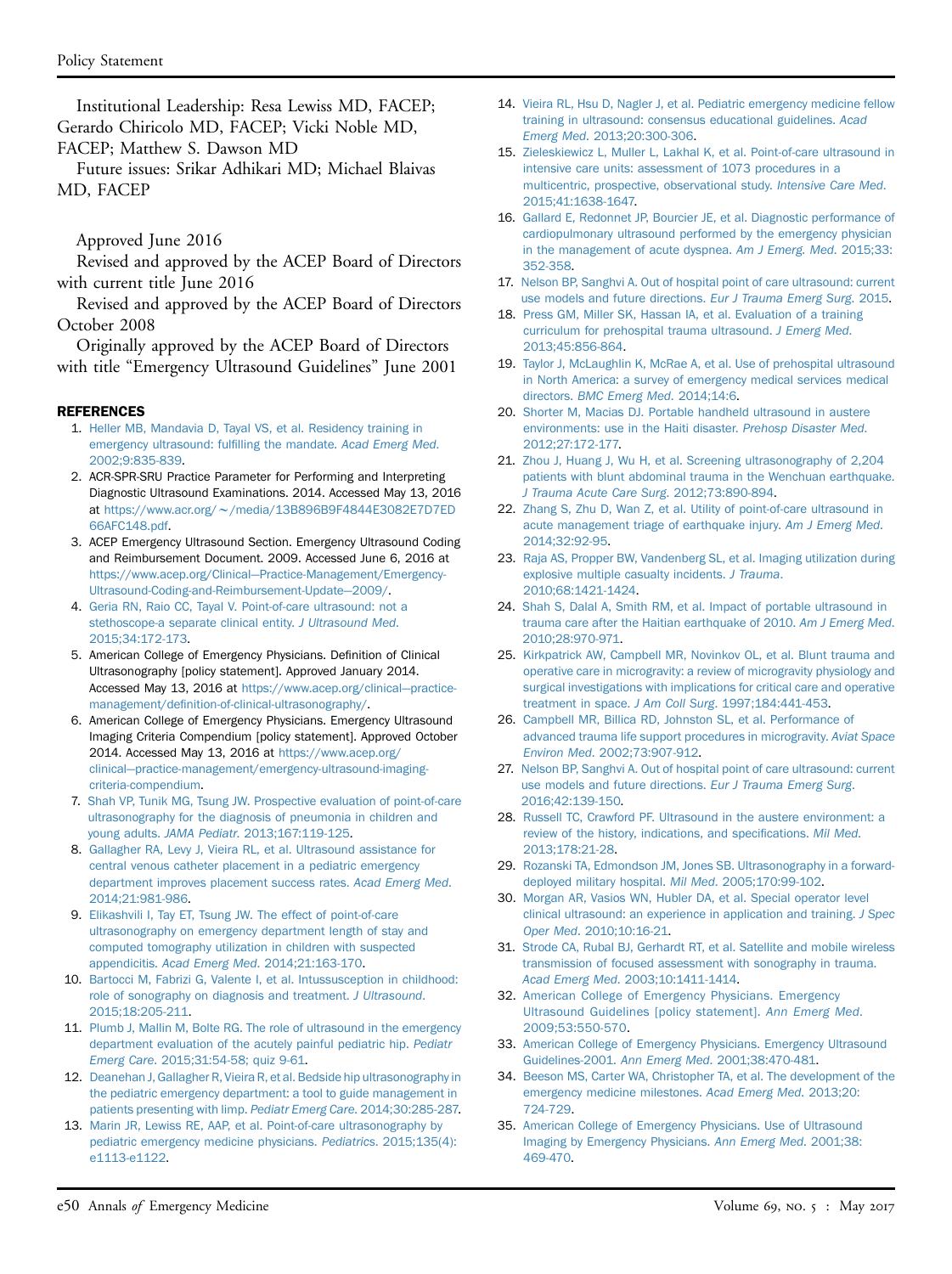- <span id="page-24-1"></span>36. [Lewiss RE, Hoffmann B, Beaulieu Y, et al. Point-of-care ultrasound](http://refhub.elsevier.com/S0196-0644(16)30935-0/sref36) [education: the increasing role of simulation and multimedia](http://refhub.elsevier.com/S0196-0644(16)30935-0/sref36) resources. [J Ultrasound Med](http://refhub.elsevier.com/S0196-0644(16)30935-0/sref36). 2014;33:27-32.
- <span id="page-24-0"></span>37. [Thoma B, Joshi N, Trueger NS, et al. Five strategies to effectively use](http://refhub.elsevier.com/S0196-0644(16)30935-0/sref37) [online resources in emergency medicine.](http://refhub.elsevier.com/S0196-0644(16)30935-0/sref37) Ann Emerg Med. [2014;64:392-395](http://refhub.elsevier.com/S0196-0644(16)30935-0/sref37).
- 38. [Scott KR, Hsu CH, Johnson NJ, et al. Integration of social media in](http://refhub.elsevier.com/S0196-0644(16)30935-0/sref38) [emergency medicine residency curriculum.](http://refhub.elsevier.com/S0196-0644(16)30935-0/sref38) Ann Emerg Med. [2014;64:396-404](http://refhub.elsevier.com/S0196-0644(16)30935-0/sref38).
- 39. American College of Emergency Physicians. Sonoguide. Accessed June 3, 2016 at <http://www.acep.org/sonoguide>.
- 40. AEUS Narrated Lecture Series. SAEM, 2015. Accessed June 3, 2016 at: [http://community.saem.org/blogs/matt-](http://community.saem.org/blogs/matt-fields/2014/09/07/aeus-narrated-lecture-series)fields/2014/09/07/ [aeus-narrated-lecture-series.](http://community.saem.org/blogs/matt-fields/2014/09/07/aeus-narrated-lecture-series)
- <span id="page-24-2"></span>41. [Knudson MM, Sisley AC. Training residents using simulation](http://refhub.elsevier.com/S0196-0644(16)30935-0/sref41) [technology: experience with ultrasound for trauma.](http://refhub.elsevier.com/S0196-0644(16)30935-0/sref41) J Trauma. [2000;48:659-665](http://refhub.elsevier.com/S0196-0644(16)30935-0/sref41).
- <span id="page-24-5"></span>42. [Damewood S, Jeanmonod D, Cadigan B. Comparison of a multimedia](http://refhub.elsevier.com/S0196-0644(16)30935-0/sref42) [simulator to a human model for teaching FAST exam image](http://refhub.elsevier.com/S0196-0644(16)30935-0/sref42) [interpretation and image acquisition.](http://refhub.elsevier.com/S0196-0644(16)30935-0/sref42) Acad Emerg Med. [2011;18:413-419](http://refhub.elsevier.com/S0196-0644(16)30935-0/sref42).
- <span id="page-24-3"></span>43. [Barsuk JH, McGaghie WC, Cohen ER. Simulation-based mastery](http://refhub.elsevier.com/S0196-0644(16)30935-0/sref43) [learning reduces complications during central venous catheter](http://refhub.elsevier.com/S0196-0644(16)30935-0/sref43) [insertion in a medical intensive care unit.](http://refhub.elsevier.com/S0196-0644(16)30935-0/sref43) Crit Care Med. 2009;37: [2697-2701](http://refhub.elsevier.com/S0196-0644(16)30935-0/sref43).
- 44. [Barsuk JH, Cohen ER, Vozenilek JA. Simulation-based education with](http://refhub.elsevier.com/S0196-0644(16)30935-0/sref44) [mastery learning improves paracentesis skills.](http://refhub.elsevier.com/S0196-0644(16)30935-0/sref44) J Grad Med Educ. [2012;4:23-27.](http://refhub.elsevier.com/S0196-0644(16)30935-0/sref44)
- <span id="page-24-4"></span>45. [Mendiratta-Lala M, Williams T, de Quadros N, et al. The use of a](http://refhub.elsevier.com/S0196-0644(16)30935-0/sref45) [simulation center to improve resident pro](http://refhub.elsevier.com/S0196-0644(16)30935-0/sref45)ficiency in performing [ultrasound-guided procedures.](http://refhub.elsevier.com/S0196-0644(16)30935-0/sref45) Acad Radiol. 2010;17:535-540.
- 46. [Sekiguchi H, Bhagra A, Gajic O, et al. A general Critical Care](http://refhub.elsevier.com/S0196-0644(16)30935-0/sref46) [Ultrasonography workshop: results of a novel Web-based learning](http://refhub.elsevier.com/S0196-0644(16)30935-0/sref46) [program combined with simulation-based hands-on training.](http://refhub.elsevier.com/S0196-0644(16)30935-0/sref46) J Crit Care[. 2013;28:217.e7-217.e12](http://refhub.elsevier.com/S0196-0644(16)30935-0/sref46).
- 47. [Ericsson KA. Acquisition and maintenance of medical expertise: a](http://refhub.elsevier.com/S0196-0644(16)30935-0/sref47) [perspective from the expert-performance approach with deliberate](http://refhub.elsevier.com/S0196-0644(16)30935-0/sref47) practice. Acad Med[. 2015;90:1471-1486](http://refhub.elsevier.com/S0196-0644(16)30935-0/sref47).
- <span id="page-24-6"></span>48. [Lewiss RE, Pearl M, Nomura JT, et al. CORD-AEUS: consensus](http://refhub.elsevier.com/S0196-0644(16)30935-0/sref48) [document for the emergency ultrasound milestone project.](http://refhub.elsevier.com/S0196-0644(16)30935-0/sref48) Acad Emerg Med[. 2013;20:740-745](http://refhub.elsevier.com/S0196-0644(16)30935-0/sref48).
- <span id="page-24-7"></span>49. [Blehar DJ, Barton B, Gaspari RJ. Learning curves in emergency](http://refhub.elsevier.com/S0196-0644(16)30935-0/sref49) [ultrasound education.](http://refhub.elsevier.com/S0196-0644(16)30935-0/sref49) Acad Emerg Med. 2015;22:574-582.
- <span id="page-24-8"></span>50. [Mateer J, Plummer D, Heller M, et al. Model Curriculum for Physician](http://refhub.elsevier.com/S0196-0644(16)30935-0/sref50) [Training in Emergency Ultrasonography.](http://refhub.elsevier.com/S0196-0644(16)30935-0/sref50) Ann Emerg Med. 1994;23: [95-102.](http://refhub.elsevier.com/S0196-0644(16)30935-0/sref50)
- 51. Strauss R. US is an embedded requirement for EM Residencies. Atlanta, Georgia: SAEM meeting; 2001.
- 52. [Akhtar S, Theodoro D, Gaspari R, et al. Resident training in](http://refhub.elsevier.com/S0196-0644(16)30935-0/sref52) [emergency ultrasound: consensus recommendations from the 2008](http://refhub.elsevier.com/S0196-0644(16)30935-0/sref52) [Council of Emergency Medicine Residency Directors Conference.](http://refhub.elsevier.com/S0196-0644(16)30935-0/sref52) Acad Emerg Med[. 2009;16 Suppl 2:S32-S36.](http://refhub.elsevier.com/S0196-0644(16)30935-0/sref52)
- <span id="page-24-9"></span>53. [Counselman FL, Borenstein MA, Chisholm CD, et al. The 2013 Model](http://refhub.elsevier.com/S0196-0644(16)30935-0/sref53) [of the Clinical Practice of Emergency Medicine.](http://refhub.elsevier.com/S0196-0644(16)30935-0/sref53) Acad Emerg Med. [2014;21:574-598.](http://refhub.elsevier.com/S0196-0644(16)30935-0/sref53)
- <span id="page-24-10"></span>54. Emergency Ultrasound Fellowship Guidelines - An Information Paper. July 2011. Accessed May 13, 2016, at [http://www.acep.org/](http://www.acep.org/workarea/DownloadAsset.aspx?id=80954) [workarea/DownloadAsset.aspx?id](http://www.acep.org/workarea/DownloadAsset.aspx?id=80954)=[80954.](http://www.acep.org/workarea/DownloadAsset.aspx?id=80954)
- 55. [Lewiss RE, Tayal VS, Hoffmann B, et al. The core content of clinical](http://refhub.elsevier.com/S0196-0644(16)30935-0/sref55) [ultrasonography fellowship training.](http://refhub.elsevier.com/S0196-0644(16)30935-0/sref55) Acad Emerg Med. 2014;21: [456-461.](http://refhub.elsevier.com/S0196-0644(16)30935-0/sref55)
- <span id="page-24-11"></span>56. [Adhikari S, Raio C, Morrison D, et al. Do emergency ultrasound](http://refhub.elsevier.com/S0196-0644(16)30935-0/sref56) [fellowship programs impact emergency medicine residents](http://refhub.elsevier.com/S0196-0644(16)30935-0/sref56)' [ultrasound education?](http://refhub.elsevier.com/S0196-0644(16)30935-0/sref56) J Ultrasound Med. 2014;33:999-1004.
- <span id="page-24-12"></span>57. [Adhikari S, Fiorello A. Emergency ultrasound fellowship training: a](http://refhub.elsevier.com/S0196-0644(16)30935-0/sref57) [novel team-based approach.](http://refhub.elsevier.com/S0196-0644(16)30935-0/sref57) J Ultrasound Med. 2014;33:1821-1826.
- <span id="page-24-13"></span>58. [Hoppmann R, Cook T, Hunt P, et al. Ultrasound in medical education:](http://refhub.elsevier.com/S0196-0644(16)30935-0/sref58) [a vertical curriculum at the University of South Carolina School of](http://refhub.elsevier.com/S0196-0644(16)30935-0/sref58) Medicine. J S C Med Assoc[. 2006;102:330-334.](http://refhub.elsevier.com/S0196-0644(16)30935-0/sref58)
- 59. [Cook T, Hunt P, Hoppman R. Emergency medicine leads the way for](http://refhub.elsevier.com/S0196-0644(16)30935-0/sref59) [training medical students in clinician-based ultrasound: a radical](http://refhub.elsevier.com/S0196-0644(16)30935-0/sref59) [paradigm shift in patient imaging.](http://refhub.elsevier.com/S0196-0644(16)30935-0/sref59) Acad Emerg Med. 2007;14: [558-561](http://refhub.elsevier.com/S0196-0644(16)30935-0/sref59).
- <span id="page-24-15"></span>60. [Fox JC, Chiem AT, Rooney KP, et al. Web-based lectures, peer](http://refhub.elsevier.com/S0196-0644(16)30935-0/sref60) [instruction and ultrasound-integrated medical education.](http://refhub.elsevier.com/S0196-0644(16)30935-0/sref60) Med Educ. [2012;46:1109-1110](http://refhub.elsevier.com/S0196-0644(16)30935-0/sref60).
- 61. [Dreher SM, DePhilip R, Bahner D. Ultrasound exposure during gross](http://refhub.elsevier.com/S0196-0644(16)30935-0/sref61) anatomy. J Emerg Med[. 2014;46:231-240.](http://refhub.elsevier.com/S0196-0644(16)30935-0/sref61)
- 62. [Bahner DP, Jasne A, Boore S, et al. The ultrasound challenge: a novel](http://refhub.elsevier.com/S0196-0644(16)30935-0/sref62) [approach to medical student ultrasound education.](http://refhub.elsevier.com/S0196-0644(16)30935-0/sref62) J Ultrasound Med[. 2012;31:2013-2016](http://refhub.elsevier.com/S0196-0644(16)30935-0/sref62).
- <span id="page-24-14"></span>63. [Hall MK, Mirjalili SA, Moore CL, et al. The student](http://refhub.elsevier.com/S0196-0644(16)30935-0/sref63)'s dilemma, liver [edition: incorporating the sonographer](http://refhub.elsevier.com/S0196-0644(16)30935-0/sref63)'s language into clinical [anatomy education.](http://refhub.elsevier.com/S0196-0644(16)30935-0/sref63) Anat Sci Educ. 2015;8:283-288.
- 64. [Ahn JS, French AJ, Thiessen ME, et al. Training peer instructors for a](http://refhub.elsevier.com/S0196-0644(16)30935-0/sref64) [combined ultrasound/physical exam curriculum.](http://refhub.elsevier.com/S0196-0644(16)30935-0/sref64) Teach Learn Med. [2014;26:292-295.](http://refhub.elsevier.com/S0196-0644(16)30935-0/sref64)
- 65. [Swamy M, Searle RF. Anatomy teaching with portable ultrasound to](http://refhub.elsevier.com/S0196-0644(16)30935-0/sref65) [medical students.](http://refhub.elsevier.com/S0196-0644(16)30935-0/sref65) BMC Med Educ. 2012;12:99.
- 66. [Fodor D, Badea R, Poanta L, et al. The use of ultrasonography in](http://refhub.elsevier.com/S0196-0644(16)30935-0/sref66) [learning clinical examination - a pilot study involving third year](http://refhub.elsevier.com/S0196-0644(16)30935-0/sref66) medical students. Med Ultrasound[. 2012;14:177-181.](http://refhub.elsevier.com/S0196-0644(16)30935-0/sref66)
- 67. [Decara JM, Kirkpatrick JN, Spencer KT, et al. Use of hand-carried](http://refhub.elsevier.com/S0196-0644(16)30935-0/sref67) [ultrasound devices to augment the accuracy of medical student](http://refhub.elsevier.com/S0196-0644(16)30935-0/sref67) [bedside cardiac diagnoses.](http://refhub.elsevier.com/S0196-0644(16)30935-0/sref67) J Am Soc Echocardiogr. [2005;18:257-263](http://refhub.elsevier.com/S0196-0644(16)30935-0/sref67).
- 68. [Arger PH, Schultz SM, Sehgal CM, et al. Teaching medical](http://refhub.elsevier.com/S0196-0644(16)30935-0/sref68) [students diagnostic sonography.](http://refhub.elsevier.com/S0196-0644(16)30935-0/sref68) J Ultrasound Med. 2005;24: [1365-1369.](http://refhub.elsevier.com/S0196-0644(16)30935-0/sref68)
- 69. [Knobe M, Münker R, Sellei RM, et al. Peer teaching: a randomised](http://refhub.elsevier.com/S0196-0644(16)30935-0/sref69) [controlled trial using student-teachers to teach musculoskeletal](http://refhub.elsevier.com/S0196-0644(16)30935-0/sref69) ultrasound. Med Educ[. 2010;44:148-155](http://refhub.elsevier.com/S0196-0644(16)30935-0/sref69).
- 70. [Jeppesen KM, Bahner DP. Teaching bedside sonography using peer](http://refhub.elsevier.com/S0196-0644(16)30935-0/sref70) [mentoring: a prospective randomized trial.](http://refhub.elsevier.com/S0196-0644(16)30935-0/sref70) J Ultrasound Med. [2012;31:455-459.](http://refhub.elsevier.com/S0196-0644(16)30935-0/sref70)
- <span id="page-24-16"></span>71. American Medical Association. H-230.960 Privileging for Ultrasound Imaging. Accessed May 13, 2016, at [https://www.ama-assn.org/](https://www.ama-assn.org/ssl3/ecomm/PolicyFinderForm.pl?site=www.ama-assn.org&uri=/resources/html/PolicyFinder/policyfiles/HnE/H-230.960.HTM) [ssl3/ecomm/PolicyFinderForm.pl?site](https://www.ama-assn.org/ssl3/ecomm/PolicyFinderForm.pl?site=www.ama-assn.org&uri=/resources/html/PolicyFinder/policyfiles/HnE/H-230.960.HTM)=[www.ama-assn.org&uri](https://www.ama-assn.org/ssl3/ecomm/PolicyFinderForm.pl?site=www.ama-assn.org&uri=/resources/html/PolicyFinder/policyfiles/HnE/H-230.960.HTM)=[/](https://www.ama-assn.org/ssl3/ecomm/PolicyFinderForm.pl?site=www.ama-assn.org&uri=/resources/html/PolicyFinder/policyfiles/HnE/H-230.960.HTM) [resources/html/PolicyFinder/policy](https://www.ama-assn.org/ssl3/ecomm/PolicyFinderForm.pl?site=www.ama-assn.org&uri=/resources/html/PolicyFinder/policyfiles/HnE/H-230.960.HTM)files/HnE/H-230.960.HTM.
- <span id="page-24-17"></span>72. American College of Emergency Physicians. Emergency Ultrasound Certification by External Entities [policy statement]. Approved June 2014. Accessed June 7, 2016 at [https://www.acep.org/](https://www.acep.org/clinical%97practice-management/emergency-ultrasound-certification-by-external-entities/) [clinical](https://www.acep.org/clinical%97practice-management/emergency-ultrasound-certification-by-external-entities/)—[practice-management/emergency-ultrasound-certi](https://www.acep.org/clinical%97practice-management/emergency-ultrasound-certification-by-external-entities/)fication[by-external-entities/.](https://www.acep.org/clinical%97practice-management/emergency-ultrasound-certification-by-external-entities/)
- <span id="page-24-18"></span>73. OPPE and FPPE: Tools to help make privileging decisions. The Joint Commission, 2013. Accessed December 20, 2015, at [http://www.](http://www.jointcommission.org/jc_physician_blog/oppe_fppe_tools_privileging_decisions/) [jointcommission.org/jc\\_physician\\_blog/oppe\\_fppe\\_tools\\_privileging\\_](http://www.jointcommission.org/jc_physician_blog/oppe_fppe_tools_privileging_decisions/) [decisions/](http://www.jointcommission.org/jc_physician_blog/oppe_fppe_tools_privileging_decisions/).
- <span id="page-24-19"></span>74. American College of Emergency Physicians. Clinical Ultrasound Accreditation Program. 2015. Accessed June 7, 2016, at [http://www.](http://www.acep.org/CUAP) [acep.org/CUAP.](http://www.acep.org/CUAP)
- <span id="page-24-20"></span>75. American College of Emergency Physicians. Emergency Ultrasound Standard Reporting Guidelines. Accessed June 7, 2016 at [https://](https://www.acep.org/membership/sections/emergency-ultrasound-section/standard-reporting-guidelines) [www.acep.org/membership/sections/emergency-ultrasound](https://www.acep.org/membership/sections/emergency-ultrasound-section/standard-reporting-guidelines)[section/standard-reporting-guidelines.](https://www.acep.org/membership/sections/emergency-ultrasound-section/standard-reporting-guidelines)
- <span id="page-24-21"></span>76. American College of Emergency Physicians. Emergency Ultrasound: Workflow White Paper. 2013. Accessed June 7, 2016 at [https://](https://www.acep.org/uploadedFiles/ACEP/memberCenter/SectionsofMembership/ultra/Workflow%20White%20Paper.pdf) [www.acep.org/uploadedFiles/ACEP/memberCenter/Sectionsof](https://www.acep.org/uploadedFiles/ACEP/memberCenter/SectionsofMembership/ultra/Workflow%20White%20Paper.pdf) Membership/ultra/Workfl[ow%20White%20Paper.pdf](https://www.acep.org/uploadedFiles/ACEP/memberCenter/SectionsofMembership/ultra/Workflow%20White%20Paper.pdf).
- <span id="page-24-22"></span>77. [Mandavia DP, Aragona J, Childs J, et al. Prospective evaluation of](http://refhub.elsevier.com/S0196-0644(16)30935-0/sref77) [standardized ultrasound training for emergency physicians.](http://refhub.elsevier.com/S0196-0644(16)30935-0/sref77) Acad Emerg Med[. 1999;6:382.](http://refhub.elsevier.com/S0196-0644(16)30935-0/sref77)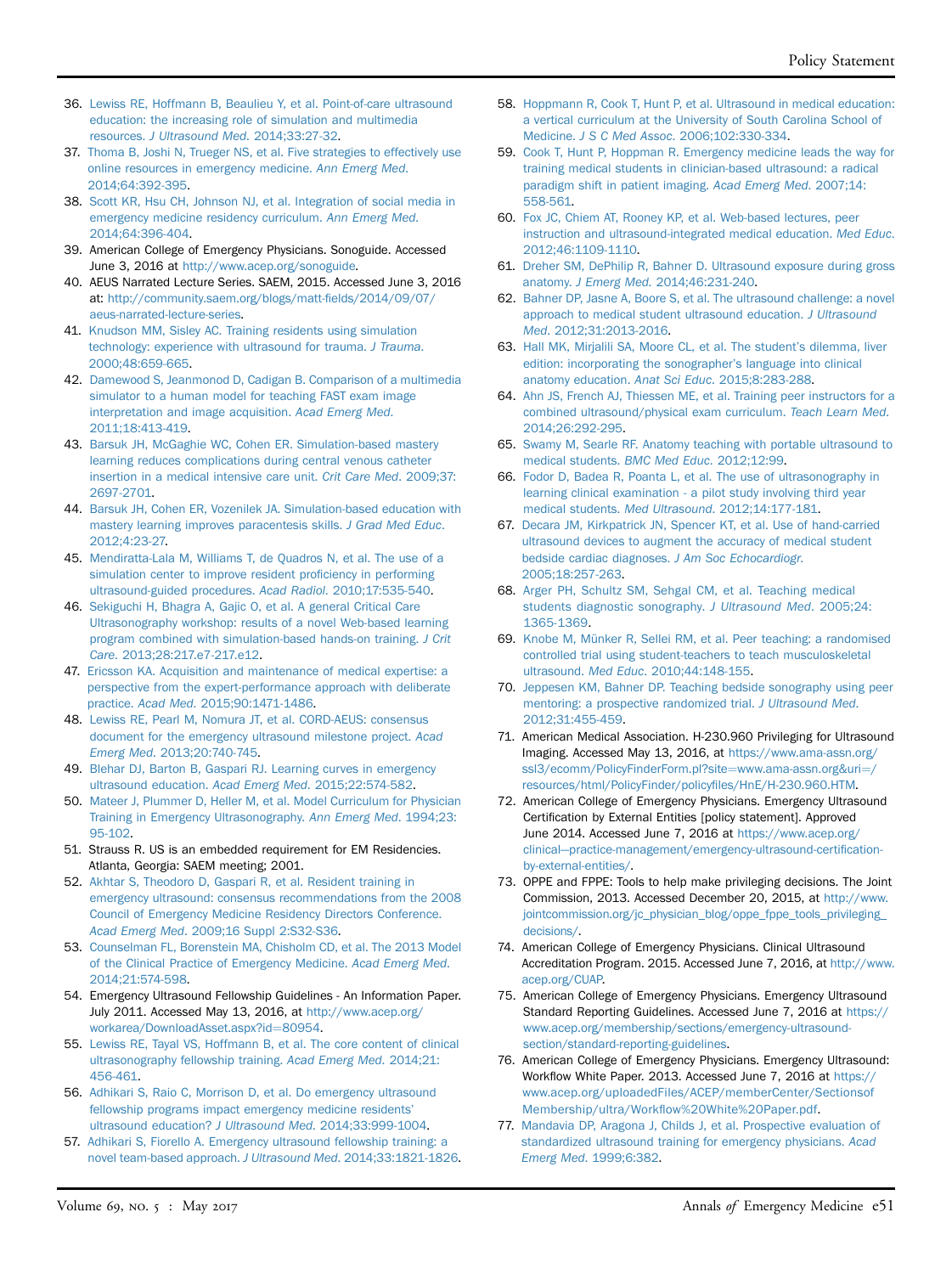- 78. [Stein JC, Wang R, Adler N, et al. Emergency physician ultrasonography](http://refhub.elsevier.com/S0196-0644(16)30935-0/sref78) [for evaluating patients at risk for ectopic pregnancy: a meta-analysis.](http://refhub.elsevier.com/S0196-0644(16)30935-0/sref78) Ann Emerg Med[. 2010;56:674-683.](http://refhub.elsevier.com/S0196-0644(16)30935-0/sref78)
- <span id="page-25-0"></span>79. Ideal Ultrasound Machine Features for the EM and Critical Care Environment. 2008. Accessed May 13, 2016 at [http://www.acep.](http://www.acep.org/Clinical%97Practice-Management/Ideal-Ultrasound-Machine-Features-for-the-Emergency-Medicine-and-Critical-Care-Environment-2008/) [org/Clinical](http://www.acep.org/Clinical%97Practice-Management/Ideal-Ultrasound-Machine-Features-for-the-Emergency-Medicine-and-Critical-Care-Environment-2008/)—[Practice-Management/Ideal-Ultrasound-Machine-](http://www.acep.org/Clinical%97Practice-Management/Ideal-Ultrasound-Machine-Features-for-the-Emergency-Medicine-and-Critical-Care-Environment-2008/)[Features-for-the-Emergency-Medicine-and-Critical-Care-Environment-](http://www.acep.org/Clinical%97Practice-Management/Ideal-Ultrasound-Machine-Features-for-the-Emergency-Medicine-and-Critical-Care-Environment-2008/)[2008/](http://www.acep.org/Clinical%97Practice-Management/Ideal-Ultrasound-Machine-Features-for-the-Emergency-Medicine-and-Critical-Care-Environment-2008/)).
- <span id="page-25-1"></span>80. [Sutherland JE, Sutphin D, Redican K, et al. Telesonography:](http://refhub.elsevier.com/S0196-0644(16)30935-0/sref80) [foundations and future directions.](http://refhub.elsevier.com/S0196-0644(16)30935-0/sref80) J Ultrasound Med. 2011;30: [517-522.](http://refhub.elsevier.com/S0196-0644(16)30935-0/sref80)
- <span id="page-25-2"></span>81. [Labovitz AJ, Noble VE, Bierig M, et al. Focused cardiac ultrasound in](http://refhub.elsevier.com/S0196-0644(16)30935-0/sref81) [the emergent setting: a consensus statement of the American](http://refhub.elsevier.com/S0196-0644(16)30935-0/sref81) [Society of Echocardiography and American College of Emergency](http://refhub.elsevier.com/S0196-0644(16)30935-0/sref81) Physicians. [J Am Soc Echocardiogr](http://refhub.elsevier.com/S0196-0644(16)30935-0/sref81). 2010;23:1225-1230.
- <span id="page-25-3"></span>82. Sonosite iViz. 2016. Accessed March 30, 2016, at [http://www.](http://www.sonosite.com/sonosite-iviz) [sonosite.com/sonosite-iviz](http://www.sonosite.com/sonosite-iviz).
- 83. Philips Lumify. Accessed March 30, 2016, at [http://www.lumify.](http://www.lumify.philips.com/web/) [philips.com/web/.](http://www.lumify.philips.com/web/)
- 84. Acuson Siemens Freestyle Ultrasound System. Siemens. Accessed March 30, 2016, at [http://www.healthcare.siemens.com/](http://www.healthcare.siemens.com/ultrasound/ultrasound-point-of-care/acuson-freestyle-ultrasound-machine) [ultrasound/ultrasound-point-of-care/acuson-freestyle-ultrasound](http://www.healthcare.siemens.com/ultrasound/ultrasound-point-of-care/acuson-freestyle-ultrasound-machine)[machine.](http://www.healthcare.siemens.com/ultrasound/ultrasound-point-of-care/acuson-freestyle-ultrasound-machine)
- 85. VScan portfolio. Accessed March 30, 2016, at [http://www3.](http://www3.gehealthcare.com/en/products/categories/ultrasound/vscan_portfolio) [gehealthcare.com/en/products/categories/ultrasound/vscan\\_](http://www3.gehealthcare.com/en/products/categories/ultrasound/vscan_portfolio) [portfolio](http://www3.gehealthcare.com/en/products/categories/ultrasound/vscan_portfolio).
- 86. [Sutherland JE, Sutphin HD, Rawlins F, et al. A comparison of](http://refhub.elsevier.com/S0196-0644(16)30935-0/sref86) [telesonography with standard ultrasound care in a rural Dominican](http://refhub.elsevier.com/S0196-0644(16)30935-0/sref86) clinic. J Telemed Telecare[. 2009;15:191-195.](http://refhub.elsevier.com/S0196-0644(16)30935-0/sref86)
- <span id="page-25-4"></span>87. [Hoffmann R, Pohlemann T, Wippermann B, et al. \[Management of](http://refhub.elsevier.com/S0196-0644(16)30935-0/sref87) [sonography in blunt abdominal trauma\].](http://refhub.elsevier.com/S0196-0644(16)30935-0/sref87) Unfallchirurg. [1989;92:471-476](http://refhub.elsevier.com/S0196-0644(16)30935-0/sref87).
- <span id="page-25-5"></span>88. [Ma OJ, Mateer JR, Ogata M, et al. Prospective analysis of a rapid](http://refhub.elsevier.com/S0196-0644(16)30935-0/sref88) [trauma ultrasound examination performed by emergency physicians.](http://refhub.elsevier.com/S0196-0644(16)30935-0/sref88) J Trauma[. 1995;38:879-885](http://refhub.elsevier.com/S0196-0644(16)30935-0/sref88).
- <span id="page-25-6"></span>89. [Plummer D, Brunnette D, Asinger R, et al. Emergency Department](http://refhub.elsevier.com/S0196-0644(16)30935-0/sref89) [Echocardiography Improves Outcome in Penetrating Cardiac Injury.](http://refhub.elsevier.com/S0196-0644(16)30935-0/sref89) Ann Emerg Med[. 1992;21:709-712.](http://refhub.elsevier.com/S0196-0644(16)30935-0/sref89)
- <span id="page-25-7"></span>90. [Melniker LA, Leibner E, McKenney MG, et al. Randomized controlled](http://refhub.elsevier.com/S0196-0644(16)30935-0/sref90) [clinical trial of point-of-care, limited ultrasonography for trauma in the](http://refhub.elsevier.com/S0196-0644(16)30935-0/sref90) emergency department: the fi[rst sonography outcomes assessment](http://refhub.elsevier.com/S0196-0644(16)30935-0/sref90) program trial. Ann Emerg Med[. 2006;48:227-235](http://refhub.elsevier.com/S0196-0644(16)30935-0/sref90).
- <span id="page-25-8"></span>91. [Nandipati KC, Allamaneni S, Kakarla R, et al. Extended focused](http://refhub.elsevier.com/S0196-0644(16)30935-0/sref91) [assessment with sonography for trauma \(EFAST\) in the diagnosis of](http://refhub.elsevier.com/S0196-0644(16)30935-0/sref91) [pneumothorax: experience at a community based level I trauma](http://refhub.elsevier.com/S0196-0644(16)30935-0/sref91) center. Injury[. 2011;42:511-514.](http://refhub.elsevier.com/S0196-0644(16)30935-0/sref91)
- <span id="page-25-9"></span>92. [Sheng AY, Dalziel P, Liteplo AS, et al. Focused Assessment with](http://refhub.elsevier.com/S0196-0644(16)30935-0/sref92) [Sonography in Trauma and Abdominal Computed Tomography](http://refhub.elsevier.com/S0196-0644(16)30935-0/sref92) [Utilization in Adult Trauma Patients: Trends over the Last Decade.](http://refhub.elsevier.com/S0196-0644(16)30935-0/sref92) Emerg Med Int[. 2013;2013:678380](http://refhub.elsevier.com/S0196-0644(16)30935-0/sref92).
- <span id="page-25-10"></span>93. [Durham B. Emergency medicine physicians saving time with](http://refhub.elsevier.com/S0196-0644(16)30935-0/sref93) ultrasound. Am J Emerg Med[. 1996;14:309-313.](http://refhub.elsevier.com/S0196-0644(16)30935-0/sref93)
- 94. [Jang TB, Ruggeri W, Dyne P, et al. Learning curve of emergency](http://refhub.elsevier.com/S0196-0644(16)30935-0/sref94) [physicians using emergency bedside sonography for symptomatic](http://refhub.elsevier.com/S0196-0644(16)30935-0/sref94) fi[rst-trimester pregnancy.](http://refhub.elsevier.com/S0196-0644(16)30935-0/sref94) J Ultrasound Med. 2010;29: [1423-1428](http://refhub.elsevier.com/S0196-0644(16)30935-0/sref94).
- <span id="page-25-11"></span>95. [Mateer JR, Valley VT, Aiman EJ, et al. Outcome analysis of a protocol](http://refhub.elsevier.com/S0196-0644(16)30935-0/sref95) [including bedside endovaginal sonography in patients at risk for](http://refhub.elsevier.com/S0196-0644(16)30935-0/sref95) ectopic pregnancy. Ann Emerg Med[. 1996;27:283-289.](http://refhub.elsevier.com/S0196-0644(16)30935-0/sref95)
- <span id="page-25-12"></span>96. [Panebianco NL, Shofer F, Fields JM, et al. The utility of transvaginal](http://refhub.elsevier.com/S0196-0644(16)30935-0/sref96) [ultrasound in the ED evaluation of complications of](http://refhub.elsevier.com/S0196-0644(16)30935-0/sref96) first trimester pregnancy. Am J Emerg Med[. 2015;33:743-748](http://refhub.elsevier.com/S0196-0644(16)30935-0/sref96).
- <span id="page-25-13"></span>97. [Kuhn M, Bonnin RL, Davey MJ, et al. Emergency department](http://refhub.elsevier.com/S0196-0644(16)30935-0/sref97) [ultrasound scanning for abdominal aortic aneurysm: accessible,](http://refhub.elsevier.com/S0196-0644(16)30935-0/sref97) [accurate, and advantageous.](http://refhub.elsevier.com/S0196-0644(16)30935-0/sref97) Ann Emerg Med. 2000;36: [219-223](http://refhub.elsevier.com/S0196-0644(16)30935-0/sref97).
- <span id="page-25-14"></span>98. [Tayal VS, Graf CD. Gibbs, MA. Prospective Study of Accuracy and](http://refhub.elsevier.com/S0196-0644(16)30935-0/sref98) [Outcome of Emergency Ultrasound for Abdominal Aortic Aneurysm](http://refhub.elsevier.com/S0196-0644(16)30935-0/sref98) over Two Years. Acad Emerg Med[. 2003;10:867-871](http://refhub.elsevier.com/S0196-0644(16)30935-0/sref98).
- 99. [Goodman A, Perera P, Mailhot T, et al. The role of bedside ultrasound](http://refhub.elsevier.com/S0196-0644(16)30935-0/sref99) [in the diagnosis of pericardial effusion and cardiac tamponade.](http://refhub.elsevier.com/S0196-0644(16)30935-0/sref99) [J Emerg Trauma Shock](http://refhub.elsevier.com/S0196-0644(16)30935-0/sref99). 2012;5:72-75.
- <span id="page-25-15"></span>100. [Mandavia D, Hoffner R, Mahaney K, et al. Bedside Echocardiography](http://refhub.elsevier.com/S0196-0644(16)30935-0/sref100) [by Emergency Physicians.](http://refhub.elsevier.com/S0196-0644(16)30935-0/sref100) Ann Emerg Med. 2001;38:377-382.
- <span id="page-25-16"></span>101. [Blaivas M, Fox J. Outcome in cardiac arrest patients found to have](http://refhub.elsevier.com/S0196-0644(16)30935-0/sref101) [cardiac standstill on the bedside emergency department](http://refhub.elsevier.com/S0196-0644(16)30935-0/sref101) echocardiogram. Acad Emerg Med[. 2001;8:616-621](http://refhub.elsevier.com/S0196-0644(16)30935-0/sref101).
- <span id="page-25-17"></span>102. [Moore CL, Rose GA, Tayal VS, et al. Determination of Left Ventricular](http://refhub.elsevier.com/S0196-0644(16)30935-0/sref102) [Function by Emergency Physician Echocardiography of Hypotensive](http://refhub.elsevier.com/S0196-0644(16)30935-0/sref102) Patients. Acad Emerg Med[. 2002;9\(3\):186-193](http://refhub.elsevier.com/S0196-0644(16)30935-0/sref102).
- 103. [Jones AE, Tayal VS, Sullivan DM, et al. Randomized, controlled trial of](http://refhub.elsevier.com/S0196-0644(16)30935-0/sref103) [immediate versus delayed goal-directed ultrasound to identify the](http://refhub.elsevier.com/S0196-0644(16)30935-0/sref103) [cause of nontraumatic hypotension in emergency department](http://refhub.elsevier.com/S0196-0644(16)30935-0/sref103) patients. Crit Care Med[. 2004;32:1703-1708.](http://refhub.elsevier.com/S0196-0644(16)30935-0/sref103)
- 104. [Volpicelli G, Lamorte A, Tullio M, et al. Point-of-care multiorgan](http://refhub.elsevier.com/S0196-0644(16)30935-0/sref104) [ultrasonography for the evaluation of undifferentiated hypotension in](http://refhub.elsevier.com/S0196-0644(16)30935-0/sref104) [the emergency department.](http://refhub.elsevier.com/S0196-0644(16)30935-0/sref104) Intensive Care Med. 2013;39: [1290-1298.](http://refhub.elsevier.com/S0196-0644(16)30935-0/sref104)
- <span id="page-25-18"></span>105. [Anderson KL, Jenq KY, Fields JM, et al. Diagnosing heart failure](http://refhub.elsevier.com/S0196-0644(16)30935-0/sref105) [among acutely dyspneic patients with cardiac, inferior vena cava, and](http://refhub.elsevier.com/S0196-0644(16)30935-0/sref105) lung ultrasonography. Am J Emerg Med[. 2013;31:1208-1214.](http://refhub.elsevier.com/S0196-0644(16)30935-0/sref105)
- 106. [Russell FM, Ehrman RR, Cosby K, et al. Diagnosing acute heart](http://refhub.elsevier.com/S0196-0644(16)30935-0/sref106) [failure in patients with undifferentiated dyspnea: a lung and cardiac](http://refhub.elsevier.com/S0196-0644(16)30935-0/sref106) [ultrasound \(LuCUS\) protocol.](http://refhub.elsevier.com/S0196-0644(16)30935-0/sref106) Acad Emerg Med. 2015;22:182-191.
- <span id="page-25-19"></span>107. [Kanji HD, McCallum J, Sirounis D, et al. Limited echocardiography](http://refhub.elsevier.com/S0196-0644(16)30935-0/sref107)[guided therapy in subacute shock is associated with change in](http://refhub.elsevier.com/S0196-0644(16)30935-0/sref107) [management and improved outcomes.](http://refhub.elsevier.com/S0196-0644(16)30935-0/sref107) J Crit Care. 2014;29: [700-705](http://refhub.elsevier.com/S0196-0644(16)30935-0/sref107).
- 108. [Nagdev AD, Merchant RC, Tirado-Gonzalez A, et al. Emergency](http://refhub.elsevier.com/S0196-0644(16)30935-0/sref108) [department bedside ultrasonographic measurement of the caval](http://refhub.elsevier.com/S0196-0644(16)30935-0/sref108) [index for noninvasive determination of low central venous pressure.](http://refhub.elsevier.com/S0196-0644(16)30935-0/sref108) Ann Emerg Med[. 2010;55:290-295.](http://refhub.elsevier.com/S0196-0644(16)30935-0/sref108)
- 109. [Machare-Delgado E, Decaro M, Marik PE. Inferior vena cava variation](http://refhub.elsevier.com/S0196-0644(16)30935-0/sref109) [compared to pulse contour analysis as predictors of](http://refhub.elsevier.com/S0196-0644(16)30935-0/sref109) fluid [responsiveness: a prospective cohort study.](http://refhub.elsevier.com/S0196-0644(16)30935-0/sref109) J Intensive Care Med. [2011;26:116-124](http://refhub.elsevier.com/S0196-0644(16)30935-0/sref109).
- 110. [Barbier C, Loubières Y, Schmit C, et al. Respiratory changes in inferior](http://refhub.elsevier.com/S0196-0644(16)30935-0/sref110) [vena cava diameter are helpful in predicting](http://refhub.elsevier.com/S0196-0644(16)30935-0/sref110) fluid responsiveness in [ventilated septic patients.](http://refhub.elsevier.com/S0196-0644(16)30935-0/sref110) Intensive Care Med. 2004;30:1740-1746.
- 111. [Blehar DJ, Glazier S, Gaspari RJ. Correlation of corrected](http://refhub.elsevier.com/S0196-0644(16)30935-0/sref111) flow time in [the carotid artery with changes in intravascular volume status.](http://refhub.elsevier.com/S0196-0644(16)30935-0/sref111) J Crit Care[. 2014;29:486-488.](http://refhub.elsevier.com/S0196-0644(16)30935-0/sref111)
- 112. [Lichtenstein DA, Mezière GA, Lagoueyte JF, et al. A-lines and B-lines:](http://refhub.elsevier.com/S0196-0644(16)30935-0/sref112) [lung ultrasound as a bedside tool for predicting pulmonary artery](http://refhub.elsevier.com/S0196-0644(16)30935-0/sref112) [occlusion pressure in the critically ill.](http://refhub.elsevier.com/S0196-0644(16)30935-0/sref112) Chest. 2009;136:1014-1020.
- 113. [Dinh VA, Ko HS, Rao R, et al. Measuring cardiac index with a focused](http://refhub.elsevier.com/S0196-0644(16)30935-0/sref113) [cardiac ultrasound examination in the ED.](http://refhub.elsevier.com/S0196-0644(16)30935-0/sref113) Am J Emerg Med. [2012;30:1845-1851.](http://refhub.elsevier.com/S0196-0644(16)30935-0/sref113)
- 114. Weekes AJ, Thacker G, Troha D, et al. Diagnostic Accuracy of Right Ventricular Dysfunction Markers in Normotensive Emergency Department Patients With Acute Pulmonary Embolism. Ann Emerg Med. 2016. Mar 11. pii: S0196-0644(16)00037-8. [http://dx.doi.org/](http://dx.doi.org/10.1016/j.annemergmed.2016.01.027) [10.1016/j.annemergmed.2016.01.027.](http://dx.doi.org/10.1016/j.annemergmed.2016.01.027) [Epub ahead of print].
- 115. [Weekes AJ, Reddy A, Lewis MR, et al. E-point septal separation](http://refhub.elsevier.com/S0196-0644(16)30935-0/sref115) [compared to fractional shortening measurements of systolic function](http://refhub.elsevier.com/S0196-0644(16)30935-0/sref115) [in emergency department patients: prospective randomized study.](http://refhub.elsevier.com/S0196-0644(16)30935-0/sref115) J Ultrasound Med[. 2012;31:1891-1897.](http://refhub.elsevier.com/S0196-0644(16)30935-0/sref115)
- 116. [Weekes AJ, Tassone HM, Babcock A, et al. Comparison of serial](http://refhub.elsevier.com/S0196-0644(16)30935-0/sref116) [qualitative and quantitative assessments of caval index and left](http://refhub.elsevier.com/S0196-0644(16)30935-0/sref116) [ventricular systolic function during early](http://refhub.elsevier.com/S0196-0644(16)30935-0/sref116) fluid resuscitation of [hypotensive emergency department patients.](http://refhub.elsevier.com/S0196-0644(16)30935-0/sref116) Acad Emerg Med. [2011;18:912-921](http://refhub.elsevier.com/S0196-0644(16)30935-0/sref116).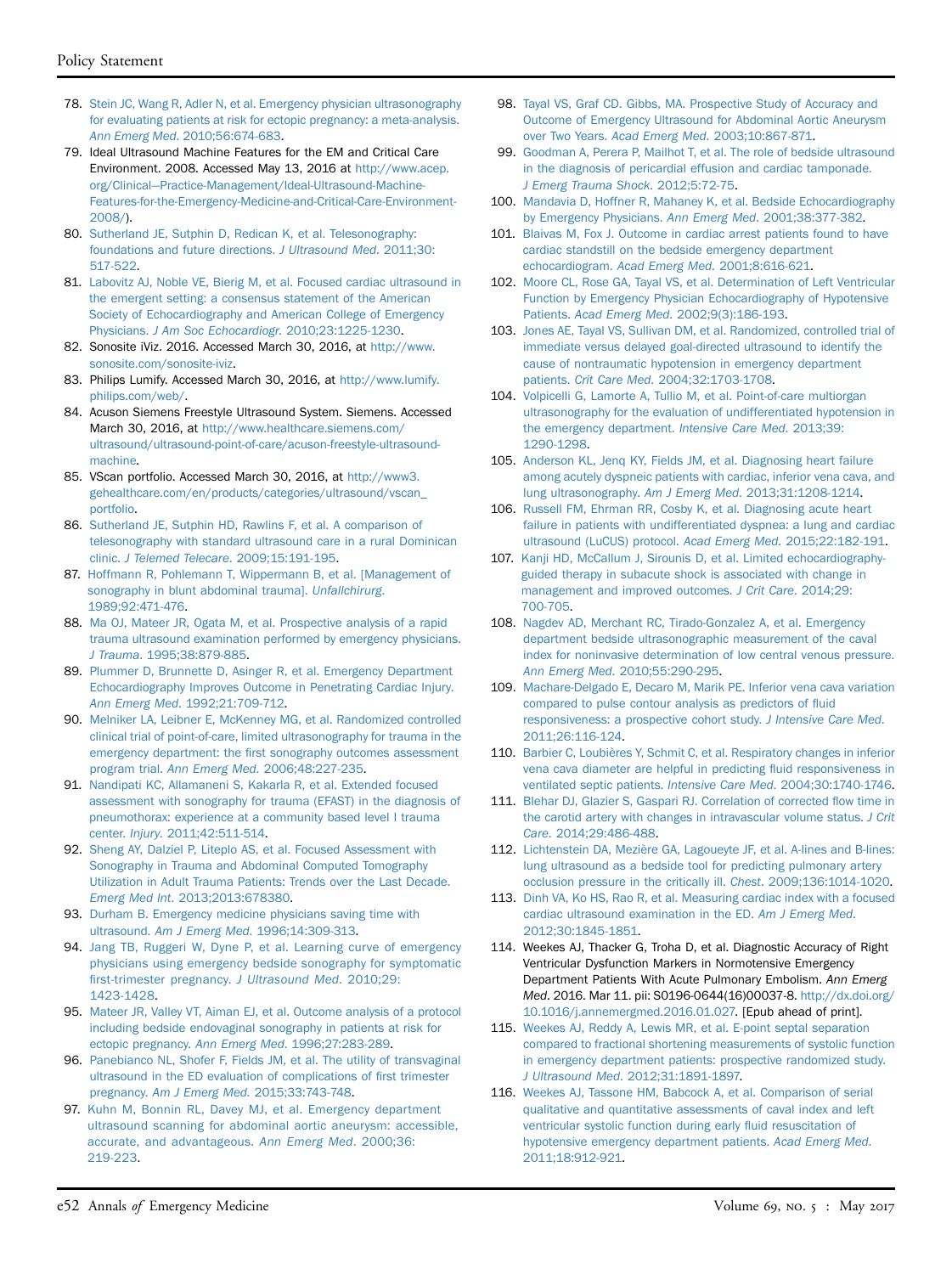- <span id="page-26-0"></span>117. [Villar J, Summers SM, Menchine MD, et al. The Absence of Gallstones](http://refhub.elsevier.com/S0196-0644(16)30935-0/sref117) [on Point-of-Care Ultrasound Rules Out Acute Cholecystitis.](http://refhub.elsevier.com/S0196-0644(16)30935-0/sref117) J Emerg Med[. 2015;49:475-480](http://refhub.elsevier.com/S0196-0644(16)30935-0/sref117).
- <span id="page-26-1"></span>118. [Kendall JL, Shimp RJ. Performance and Interpretation of Limited](http://refhub.elsevier.com/S0196-0644(16)30935-0/sref118) [Right Upper Quadrant Ultrasound by Emergency Physicians.](http://refhub.elsevier.com/S0196-0644(16)30935-0/sref118) J Emerg Med[. 2001;21\(1\):7-13](http://refhub.elsevier.com/S0196-0644(16)30935-0/sref118).
- 119. [Miller AH, Pepe PE, Brockman CR, et al. ED ultrasound in](http://refhub.elsevier.com/S0196-0644(16)30935-0/sref119) [hepatobiliary disease.](http://refhub.elsevier.com/S0196-0644(16)30935-0/sref119) J Emerg Med. 2006;30:69-74.
- 120. [Ross M, Brown M, McLaughlin K, et al. Emergency physician](http://refhub.elsevier.com/S0196-0644(16)30935-0/sref120)[performed ultrasound to diagnose cholelithiasis: a systematic review.](http://refhub.elsevier.com/S0196-0644(16)30935-0/sref120) Acad Emerg Med[. 2011;18:227-235](http://refhub.elsevier.com/S0196-0644(16)30935-0/sref120).
- 121. [Summers SM, Scruggs W, Menchine MD, et al. A prospective](http://refhub.elsevier.com/S0196-0644(16)30935-0/sref121) [evaluation of emergency department bedside ultrasonography for the](http://refhub.elsevier.com/S0196-0644(16)30935-0/sref121) [detection of acute cholecystitis.](http://refhub.elsevier.com/S0196-0644(16)30935-0/sref121) Ann Emerg Med. 2010;56:114-122.
- <span id="page-26-2"></span>122. [Blaivas M, Harwood RA, Lambert MJ. Decreasing Length of Stay with](http://refhub.elsevier.com/S0196-0644(16)30935-0/sref122) [Emergency Department Gallbladder Ultrasonography.](http://refhub.elsevier.com/S0196-0644(16)30935-0/sref122) Acad Emerg Med[. 1999;6:541.](http://refhub.elsevier.com/S0196-0644(16)30935-0/sref122)
- <span id="page-26-3"></span>123. [Fields JM, Fischer JI, Anderson KL, et al. The ability of renal](http://refhub.elsevier.com/S0196-0644(16)30935-0/sref123) [ultrasound and ureteral jet evaluation to predict 30-day outcomes in](http://refhub.elsevier.com/S0196-0644(16)30935-0/sref123) [patients with suspected nephrolithiasis.](http://refhub.elsevier.com/S0196-0644(16)30935-0/sref123) Am J Emerg Med. [2015;33:1402-1406](http://refhub.elsevier.com/S0196-0644(16)30935-0/sref123).
- 124. [Ng C, Tsung JW. Avoiding Computed Tomography Scans By Using](http://refhub.elsevier.com/S0196-0644(16)30935-0/sref124) [Point-Of-Care Ultrasound When Evaluating Suspected Pediatric Renal](http://refhub.elsevier.com/S0196-0644(16)30935-0/sref124) Colic. J Emerg Med[. 2015;49:165-171](http://refhub.elsevier.com/S0196-0644(16)30935-0/sref124).
- <span id="page-26-4"></span>125. [Rosen CL, Brown DFM, Sagarin M, et al. Ultrasonography by](http://refhub.elsevier.com/S0196-0644(16)30935-0/sref125) [Emergency Physicians in Detecting Hydronephrosis in Patients with](http://refhub.elsevier.com/S0196-0644(16)30935-0/sref125) [Suspected Ureteral Colic.](http://refhub.elsevier.com/S0196-0644(16)30935-0/sref125) Acad Emerg Med. 1996;3:541.
- 126. [Gaspari RJ, Horst K. Emergency ultrasound and urinalysis in the](http://refhub.elsevier.com/S0196-0644(16)30935-0/sref126) evaluation of flank pain. Acad Emerg Med[. 2005;12:1180-1184.](http://refhub.elsevier.com/S0196-0644(16)30935-0/sref126)
- <span id="page-26-5"></span>127. [Smith-Bindman R, Aubin C, Bailitz J, et al. Ultrasonography versus](http://refhub.elsevier.com/S0196-0644(16)30935-0/sref127) [computed tomography for suspected nephrolithiasis.](http://refhub.elsevier.com/S0196-0644(16)30935-0/sref127) N Engl J Med. [2014;371:1100-1110.](http://refhub.elsevier.com/S0196-0644(16)30935-0/sref127)
- <span id="page-26-6"></span>128. [Pomero F, Dentali F, Borretta V, et al. Accuracy of emergency](http://refhub.elsevier.com/S0196-0644(16)30935-0/sref128) [physician-performed ultrasonography in the diagnosis of deep-vein](http://refhub.elsevier.com/S0196-0644(16)30935-0/sref128) [thrombosis: a systematic review and meta-analysis.](http://refhub.elsevier.com/S0196-0644(16)30935-0/sref128) Thromb Haemost[. 2013;109:137-145](http://refhub.elsevier.com/S0196-0644(16)30935-0/sref128).
- 129. [Jang T, Docherty M, Aubin C, et al. Resident-Performed Compression](http://refhub.elsevier.com/S0196-0644(16)30935-0/sref129) [Ultrasonography for the Detection of Proximal Deep Vein Thrombosis:](http://refhub.elsevier.com/S0196-0644(16)30935-0/sref129) [Fast And Accurate.](http://refhub.elsevier.com/S0196-0644(16)30935-0/sref129) Acad Emerg Med. 2004;4:319-322.
- 130. [Burnside PR, Brown MD, Kline JA. Systematic review of emergency](http://refhub.elsevier.com/S0196-0644(16)30935-0/sref130) [physician-performed ultrasonography for lower-extremity deep vein](http://refhub.elsevier.com/S0196-0644(16)30935-0/sref130) thrombosis. Acad Emerg Med[. 2008;15:493-498](http://refhub.elsevier.com/S0196-0644(16)30935-0/sref130).
- <span id="page-26-7"></span>131. [Theodoro D, Blaivas M, Duggal S, et al. Real-time B-mode ultrasound](http://refhub.elsevier.com/S0196-0644(16)30935-0/sref131) [in the ED saves time in the diagnosis of deep vein thrombosis \(DVT\).](http://refhub.elsevier.com/S0196-0644(16)30935-0/sref131) Am J Emerg Med[. 2004;22:197-200.](http://refhub.elsevier.com/S0196-0644(16)30935-0/sref131)
- <span id="page-26-8"></span>132. [Adhikari S, Blaivas M. Utility of bedside sonography to distinguish soft](http://refhub.elsevier.com/S0196-0644(16)30935-0/sref132) [tissue abnormalities from joint effusions in the emergency](http://refhub.elsevier.com/S0196-0644(16)30935-0/sref132) department. J Ultrasound Med[. 2010;29:519-526.](http://refhub.elsevier.com/S0196-0644(16)30935-0/sref132)
- 133. [Squire BT, Fox JC, Anderson C. ABSCESS: applied bedside](http://refhub.elsevier.com/S0196-0644(16)30935-0/sref133) [sonography for convenient evaluation of super](http://refhub.elsevier.com/S0196-0644(16)30935-0/sref133)ficial soft tissue infections. Acad Emerg Med[. 2005;12:601-606](http://refhub.elsevier.com/S0196-0644(16)30935-0/sref133).
- <span id="page-26-9"></span>134. [Tayal VS, Hasan N, Norton HJ, et al. The effect of soft-tissue](http://refhub.elsevier.com/S0196-0644(16)30935-0/sref134) [ultrasound on the management of cellulitis in the emergency](http://refhub.elsevier.com/S0196-0644(16)30935-0/sref134) department. Acad Emerg Med[. 2006;13:384-388](http://refhub.elsevier.com/S0196-0644(16)30935-0/sref134).
- <span id="page-26-10"></span>135. [Marshburn TH, Legome E, Sargsyan A, et al. Goal-directed ultrasound](http://refhub.elsevier.com/S0196-0644(16)30935-0/sref135) [in the detection of long-bone fractures.](http://refhub.elsevier.com/S0196-0644(16)30935-0/sref135) J Trauma. 2004;57:329-332.
- <span id="page-26-17"></span>136. O'[Malley P, Tayal VS. Use of emergency musculoskeletal sonography](http://refhub.elsevier.com/S0196-0644(16)30935-0/sref136) [in diagnosis of an open fracture of the hand.](http://refhub.elsevier.com/S0196-0644(16)30935-0/sref136) J Ultrasound Med. [2007;26:679-682.](http://refhub.elsevier.com/S0196-0644(16)30935-0/sref136)
- <span id="page-26-11"></span>137. [Roy S, Dewitz A, Paul I. Ultrasound-assisted ankle arthrocentesis.](http://refhub.elsevier.com/S0196-0644(16)30935-0/sref137) Am J Emerg Med[. 1999;17:300-301](http://refhub.elsevier.com/S0196-0644(16)30935-0/sref137).
- 138. [Freeman K, Dewitz A, Baker WE. Ultrasound-guided hip](http://refhub.elsevier.com/S0196-0644(16)30935-0/sref138) [arthrocentesis in the ED.](http://refhub.elsevier.com/S0196-0644(16)30935-0/sref138) Am J Emerg Med. 2007;25:80-86.
- 139. [Nesselroade RD, Nickels LC. Ultrasound diagnosis of bilateral](http://refhub.elsevier.com/S0196-0644(16)30935-0/sref139) [quadriceps tendon rupture after statin use.](http://refhub.elsevier.com/S0196-0644(16)30935-0/sref139) West J Emerg Med. [2010;11:306-309](http://refhub.elsevier.com/S0196-0644(16)30935-0/sref139).
- <span id="page-26-12"></span>140. [Tayal VS, Nicks BA, Norton HJ. Emergency ultrasound evaluation of](http://refhub.elsevier.com/S0196-0644(16)30935-0/sref140) [symptomatic nontraumatic pleural effusions.](http://refhub.elsevier.com/S0196-0644(16)30935-0/sref140) Am J Emerg Med. [2006;24:782-786.](http://refhub.elsevier.com/S0196-0644(16)30935-0/sref140)
- 141. [Volpicelli G, Zanobetti M. Lung ultrasound and pulmonary](http://refhub.elsevier.com/S0196-0644(16)30935-0/sref141) consolidations. Am J Emerg Med[. 2015;33:1307-1308](http://refhub.elsevier.com/S0196-0644(16)30935-0/sref141).
- 142. [Volpicelli G, Boero E, Sverzellati N, et al. Semi-quanti](http://refhub.elsevier.com/S0196-0644(16)30935-0/sref142)fication of [pneumothorax volume by lung ultrasound.](http://refhub.elsevier.com/S0196-0644(16)30935-0/sref142) Intensive Care Med. [2014;40:1460-1467.](http://refhub.elsevier.com/S0196-0644(16)30935-0/sref142)
- 143. Volpicelli G. Point-of-care lung ultrasound. Praxis (Bern 1994). 2014;103:711-6.
- 144. [Volpicelli G. Interpreting lung ultrasound B-lines in acute respiratory](http://refhub.elsevier.com/S0196-0644(16)30935-0/sref144) failure. Chest[. 2014;146:e230](http://refhub.elsevier.com/S0196-0644(16)30935-0/sref144).
- <span id="page-26-13"></span>145. [Blaivas M, Lyon M, Duggal S. A prospective comparison of supine](http://refhub.elsevier.com/S0196-0644(16)30935-0/sref145) [chest radiography and bedside ultrasound for the diagnosis of](http://refhub.elsevier.com/S0196-0644(16)30935-0/sref145) [traumatic pneumothorax.](http://refhub.elsevier.com/S0196-0644(16)30935-0/sref145) Acad Emerg Med. 2005;12:844-849.
- <span id="page-26-14"></span>146. Karacabey S, Sanri E, Gencer EG, et al. Tracheal ultrasonography and ultrasonographic lung sliding for confirming endotracheal tube placement: Faster? Reliable? Am J Emerg Med. 2016. Jan 26. pii: S0735-6757(16)00037-1. [http://dx.doi.org/10.1016/j.ajem.2016.](http://dx.doi.org/10.1016/j.ajem.2016.01.027) [01.027.](http://dx.doi.org/10.1016/j.ajem.2016.01.027) [Epub ahead of print].
- 147. [Siddiqui N, Arzola C, Friedman Z, et al. Ultrasound Improves](http://refhub.elsevier.com/S0196-0644(16)30935-0/sref147) [Cricothyrotomy Success in Cadavers with Poorly De](http://refhub.elsevier.com/S0196-0644(16)30935-0/sref147)fined Neck [Anatomy: A Randomized Control Trial.](http://refhub.elsevier.com/S0196-0644(16)30935-0/sref147) Anesthesiology. [2015;123:1033-1041](http://refhub.elsevier.com/S0196-0644(16)30935-0/sref147).
- 148. [Gottlieb M, Bailitz J. Can Transtracheal Ultrasonography Be Used to](http://refhub.elsevier.com/S0196-0644(16)30935-0/sref148) [Verify Endotracheal Tube Placement?](http://refhub.elsevier.com/S0196-0644(16)30935-0/sref148) Ann Emerg Med. 2015;66: [394-395](http://refhub.elsevier.com/S0196-0644(16)30935-0/sref148).
- 149. [Gottlieb M, Bailitz JM, Christian E, et al. Accuracy of a novel](http://refhub.elsevier.com/S0196-0644(16)30935-0/sref149) ultrasound technique for confi[rmation of endotracheal intubation by](http://refhub.elsevier.com/S0196-0644(16)30935-0/sref149) [expert and novice emergency physicians.](http://refhub.elsevier.com/S0196-0644(16)30935-0/sref149) West J Emerg Med. [2014;15:834-839.](http://refhub.elsevier.com/S0196-0644(16)30935-0/sref149)
- 150. [Tessaro MO, Arroyo AC, Haines LE, et al. In](http://refhub.elsevier.com/S0196-0644(16)30935-0/sref150)flating the endotracheal tube cuff with saline to confi[rm correct depth using bedside](http://refhub.elsevier.com/S0196-0644(16)30935-0/sref150) ultrasonography. CJEM[. 2015;17:94-98](http://refhub.elsevier.com/S0196-0644(16)30935-0/sref150).
- 151. Li Y, Wang J, Wei X. Confi[rmation of endotracheal tube depth using](http://refhub.elsevier.com/S0196-0644(16)30935-0/sref151) [ultrasound in adults.](http://refhub.elsevier.com/S0196-0644(16)30935-0/sref151) Can J Anaesth. 2015;62:832.
- 152. [Das SK, Choupoo NS, Haldar R, et al. Transtracheal ultrasound for](http://refhub.elsevier.com/S0196-0644(16)30935-0/sref152) verifi[cation of endotracheal tube placement: a systematic review and](http://refhub.elsevier.com/S0196-0644(16)30935-0/sref152) meta-analysis. Can J Anaesth[. 2015;62:413-423.](http://refhub.elsevier.com/S0196-0644(16)30935-0/sref152)
- <span id="page-26-15"></span>153. [Vrablik ME, Snead GR, Minnigan HJ, et al. The diagnostic accuracy of](http://refhub.elsevier.com/S0196-0644(16)30935-0/sref153) [bedside ocular ultrasonography for the diagnosis of retinal](http://refhub.elsevier.com/S0196-0644(16)30935-0/sref153) [detachment: a systematic review and meta-analysis.](http://refhub.elsevier.com/S0196-0644(16)30935-0/sref153) Ann Emerg Med[. 2015;65:199-203.e1.](http://refhub.elsevier.com/S0196-0644(16)30935-0/sref153)
- 154. [Tayal VS, Neulander M, Norton HJ, et al. Emergency department](http://refhub.elsevier.com/S0196-0644(16)30935-0/sref154) [sonographic measurement of optic nerve sheath diameter to detect](http://refhub.elsevier.com/S0196-0644(16)30935-0/sref154) fi[ndings of increased intracranial pressure in adult head injury](http://refhub.elsevier.com/S0196-0644(16)30935-0/sref154) patients. Ann Emerg Med[. 2007;49:508-514](http://refhub.elsevier.com/S0196-0644(16)30935-0/sref154).
- 155. [Kilker BA, Holst JM, Hoffmann B. Bedside ocular ultrasound in the](http://refhub.elsevier.com/S0196-0644(16)30935-0/sref155) [emergency department.](http://refhub.elsevier.com/S0196-0644(16)30935-0/sref155) Eur J Emerg Med. 2014;21:246-253.
- 156. [Blaivas M. Bedside emergency department ultrasonography in the](http://refhub.elsevier.com/S0196-0644(16)30935-0/sref156) [evaluation of ocular pathology.](http://refhub.elsevier.com/S0196-0644(16)30935-0/sref156) Acad Emerg Med. 2000;7:947-950.
- <span id="page-26-16"></span>157. [Mallin M, Craven P, Ockerse P, et al. Diagnosis of appendicitis by](http://refhub.elsevier.com/S0196-0644(16)30935-0/sref157) [bedside ultrasound in the ED.](http://refhub.elsevier.com/S0196-0644(16)30935-0/sref157) Am J Emerg Med. 2015;33:430-432.
- 158. [Zeidan BS, Wasser T, Nicholas GG. Ultrasonography in the diagnosis](http://refhub.elsevier.com/S0196-0644(16)30935-0/sref158) [of acute appendicitis.](http://refhub.elsevier.com/S0196-0644(16)30935-0/sref158) J R Coll Surg Edinb. 1997;42:24-26.
- 159. [West W, Brady-West D, McDonald A, et al. Ultrasound and white](http://refhub.elsevier.com/S0196-0644(16)30935-0/sref159) [blood cell counts in suspected acute appendicitis.](http://refhub.elsevier.com/S0196-0644(16)30935-0/sref159) West Indian Med J. [2006;55:100-102.](http://refhub.elsevier.com/S0196-0644(16)30935-0/sref159)
- 160. Terasawa T, Hartling L, Cramer K, Klassen T. Diagnostic Accuracy of Ultrasound and Computed Tomography for Emergency Department Diagnosis of Appendicitis: A Systematic Review. 2nd International EM Conference 2003.
- 161. [Terasawa T, Blackmore CB, Bent S, et al. Systematic review:](http://refhub.elsevier.com/S0196-0644(16)30935-0/sref161) [Computed tomography and ultrasonography to detect acute](http://refhub.elsevier.com/S0196-0644(16)30935-0/sref161) [appendicitis in adults and adolescents.](http://refhub.elsevier.com/S0196-0644(16)30935-0/sref161) Ann Intern Med. [2004;141:537-546](http://refhub.elsevier.com/S0196-0644(16)30935-0/sref161).